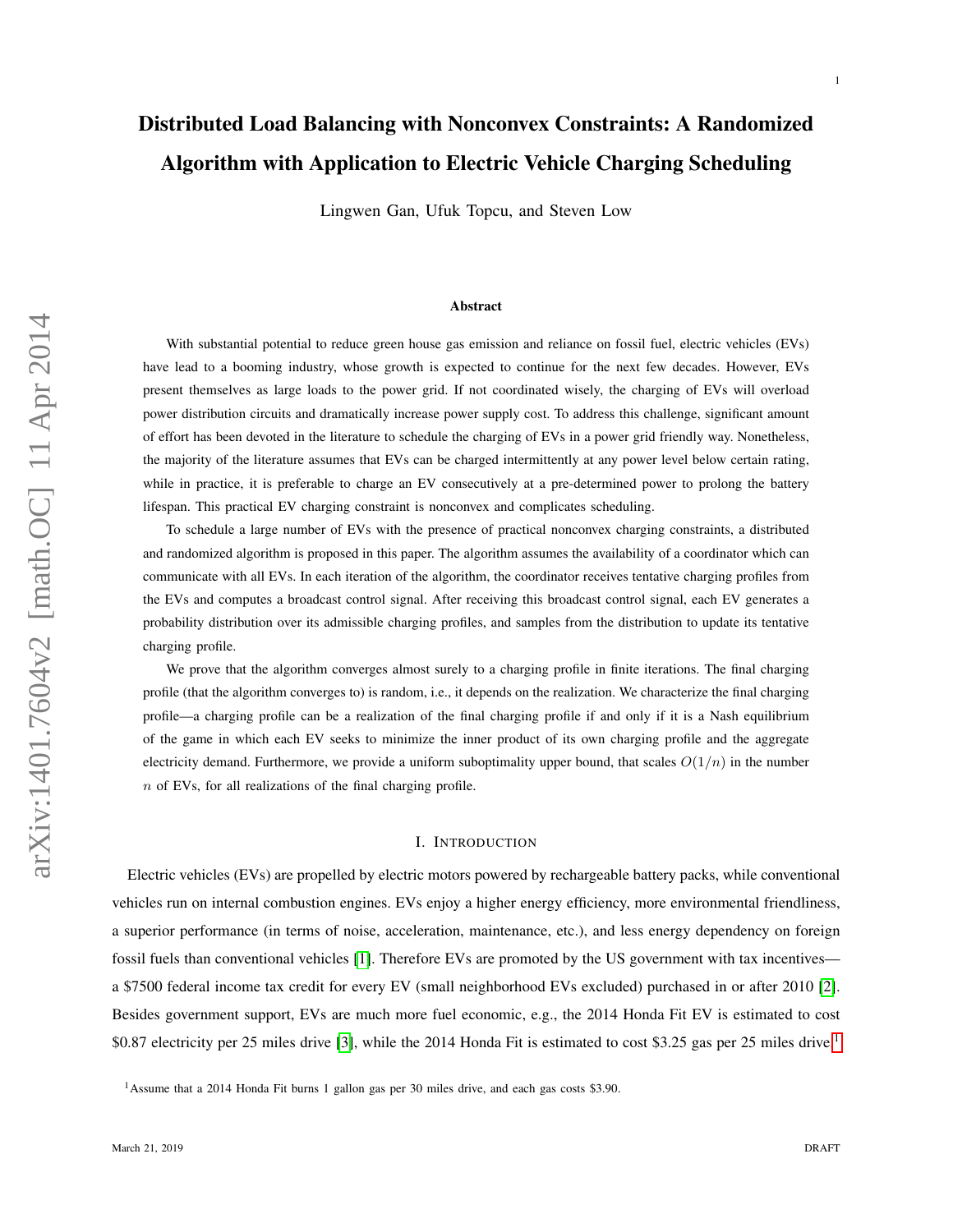Such government support and fuel economy have lead to a booming EV industry: over 170000 highway-capable EVs have been sold in the US from 2008 to 2013, and 16 EV models rom 9 major manufacturers are available in the US market by March 2014 [\[4\]](#page-22-3). This trend is forecast to speed up as major vehicle manufacturers consecutively announce their EV plans [\[5\]](#page-22-4)–[\[7\]](#page-22-5).

A multitude of challenges, not only economical but also technical, have to be overcome to welcome the new era of EVs. On the economical side, EVs are currently sold at a much higher price than conventional vehicles, mainly due to the expense of battery packs. This is starting to change since battery prices are dropping by 20%–30% each year [\[8\]](#page-22-6), and therefore EVs are likely to have a competitive price in the near future. Technical challenges are more fundamental: among other things, EVs have a limited range due to small battery capacities, and it takes hours to get the batteries fully charged. Except for Tesla Model S, all other currently available EV models have a range of at most slightly exceeding 100 miles [\[3\]](#page-22-2). Typically, it takes 3.6–12 hours to fully charge a battery, depending on the battery capacity and the charging technology [\[3\]](#page-22-2).

The technical challenge that we seek to solve in this paper is the integration of EVs to the power grid. While EVs present themselves as large loads to the power delivery circuits, the power delivery circuits are designed something like five decades ago without bearing in mind the prosperous of EVs. Furthermore, EVs are likely to be charged after their owners arrive home from work since large-scale public charging facilities are still to be constructed. If not coordinated wisely, the charging of EVs may lead to coincidence peaks in electricity demand [\[9\]](#page-22-7). Consequently, power transmission/distribution lines carry much larger currents and power transformers are loaded much more heavily. As a result, circuit device lifespan will be greatly reduced [\[10\]](#page-22-8), and voltages throughout the network may suffer from severe deviations from nominal values [\[11\]](#page-22-9)—note that electricity appliances like air conditioners and televisions only work under well-regulated voltages.

On the other hand, if the charging of EVs is well coordinated, not only will some of the integration challenges be mitigated, but also ancillary services can be provided to stabilize the voltages and frequency [\[12\]](#page-22-10)–[\[14\]](#page-22-11), and power supply cost can be reduced [\[15\]](#page-22-12). For example, if the charging of EVs is coordinated such that the aggregate electricity demand is flat, then high peak electricity demand can be avoided. Consequently, circuit devices will be least loaded and their lifespans will be enlarged; voltages throughout the network will be less fluctuating and easier to regulate; electricity demand is easier to follow since it ramps up and down much slower, and therefore expensive power plants for following the demand can be reduced, bringing down the power supply cost. As another example, the charging of EVs can be coordinated to respond to network contingencies such as the unexpected shutting down of a power plant. In such cases, the charging of some EVs can be postponed to rebalance the electricity supply and demand, which is essential for preventing electricity blackouts.

#### *Literature review*

A variety of algorithms have been proposed in the literature to coordinate the charging of EVs, ranging from centralized algorithms where a coordinator makes decisions for the EVs [\[15\]](#page-22-12)–[\[18\]](#page-22-13) to distributed algorithms where each EV makes their own decisions [\[19\]](#page-22-14)–[\[22\]](#page-23-0). Note that distributed algorithms may still require coordinators to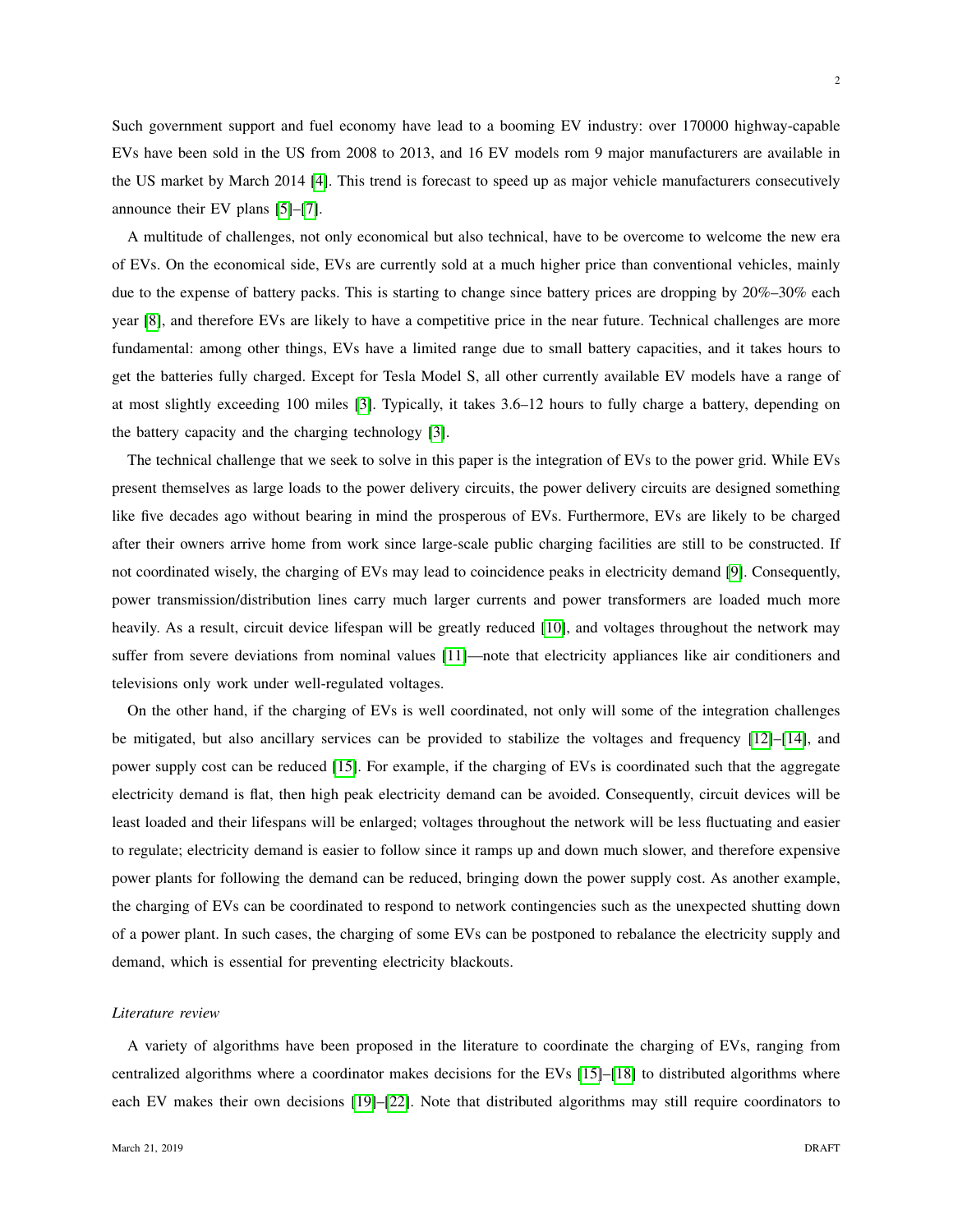facilitate the communication among EVs.

Centralized algorithms are mainly for cost-benefit analysis purposes when the number of EVs is large, since the computation burden would be too heavy for a single computation unit. In [\[15\]](#page-22-12), a large number of operational distribution networks in The Netherlands are investigated to quantify the impact of EV charging on various network levels. Results show that controlled charging can reduce infrastructure update investment by half over uncontrolled charging. In [\[16\]](#page-22-15), uncontrolled charging and smart charging of EVs are compared empirically to highlight that a second peak electricity demand during night can be avoided by adopting smart charging. In [\[17\]](#page-22-16) and [\[18\]](#page-22-13), centralized linear programmings are proposed to compute the optimal charging profiles of EVs. In [\[17\]](#page-22-16), the linear programming aims to minimize the power supply cost subject to circuit capacity constraints and vehicle owner's requirements. The linear programming in [\[18\]](#page-22-13) further includes a power network physical model that captures voltage deviations.

By distributing the computation burden among different units, a distributed algorithm is more suitable for scenarios where a large number of EVs need to be coordinated. In [\[19\]](#page-22-14), a distributed algorithm is proposed to schedule the charging of EVs such that the aggregate electricity demand is made flat. It is proved in [\[19\]](#page-22-14) that when the EVs are identical, the obtained aggregate electricity demand will be optimal in the sense that it is as flat as possible. This notion of optimal aggregate electricity demand is formalized in [\[20\]](#page-22-17). Besides, a different distributed algorithm is proposed in [\[20\]](#page-22-17) to schedule the charging of EVs. Furthermore, the algorithm proposed in [\[20\]](#page-22-17) always obtains optimal aggregate electricity demand. The algorithms proposed in [\[21\]](#page-22-18), [\[22\]](#page-23-0) take another perspective: instead of trying to flatten the aggregate electricity demand, they seek to minimize the charging cost given a pre-determined electricity price profile by solving a dynamic programming at each EV.

All aforementioned works make the assumption that the battery of an EV can be charged intermittently at any power level below certain rating, e.g., if Single-Phase Level II charging is deployed, then the rating is 3.3kW [\[23\]](#page-23-1) and an EV can be charged at any power level from 0 to 3.3kW when it is plugged in. However in practice, to prolong the lifespan of batteries, it is preferably to charge the batteries consecutively at a fixed pattern until they get fully charged [\[24\]](#page-23-2). Then, the only flexibility in scheduling the charging of EVs is to determine when the charging of each EV starts. Such flexibility can no longer be described by linear constraints. Moreover, one can show that such flexibility imposes nonconvex constraints on the scheduling of EV charging, calling for a different approach.

#### *Summary of contributions*

This paper proposes a distributed algorithm to schedule the charging of EVs in order to shape the aggregate electricity demand (e.g., to flatten the aggregate electricity demand or to track some target demand profile), in the presence of convex or nonconvex charging constraints (recall that charging constraints are nonconvex if the only flexibility in scheduling is the time when an EV starts charging). In particular, our contributions are threefold.

First, in the special case where charging constraints are convex, we improve the convergence rate of the distributed algorithm proposed in [\[20\]](#page-22-17) by updating the charging profiles of EVs at different speeds based on their total energy consumption. A load balancing problem that aims to minimize the  $\ell_2$  norm of the aggregate load profile is formulated in Section [II-A,](#page-4-0) and the optimal EV charging scheduling problem formulated in Section [II-B](#page-6-0) is an example of the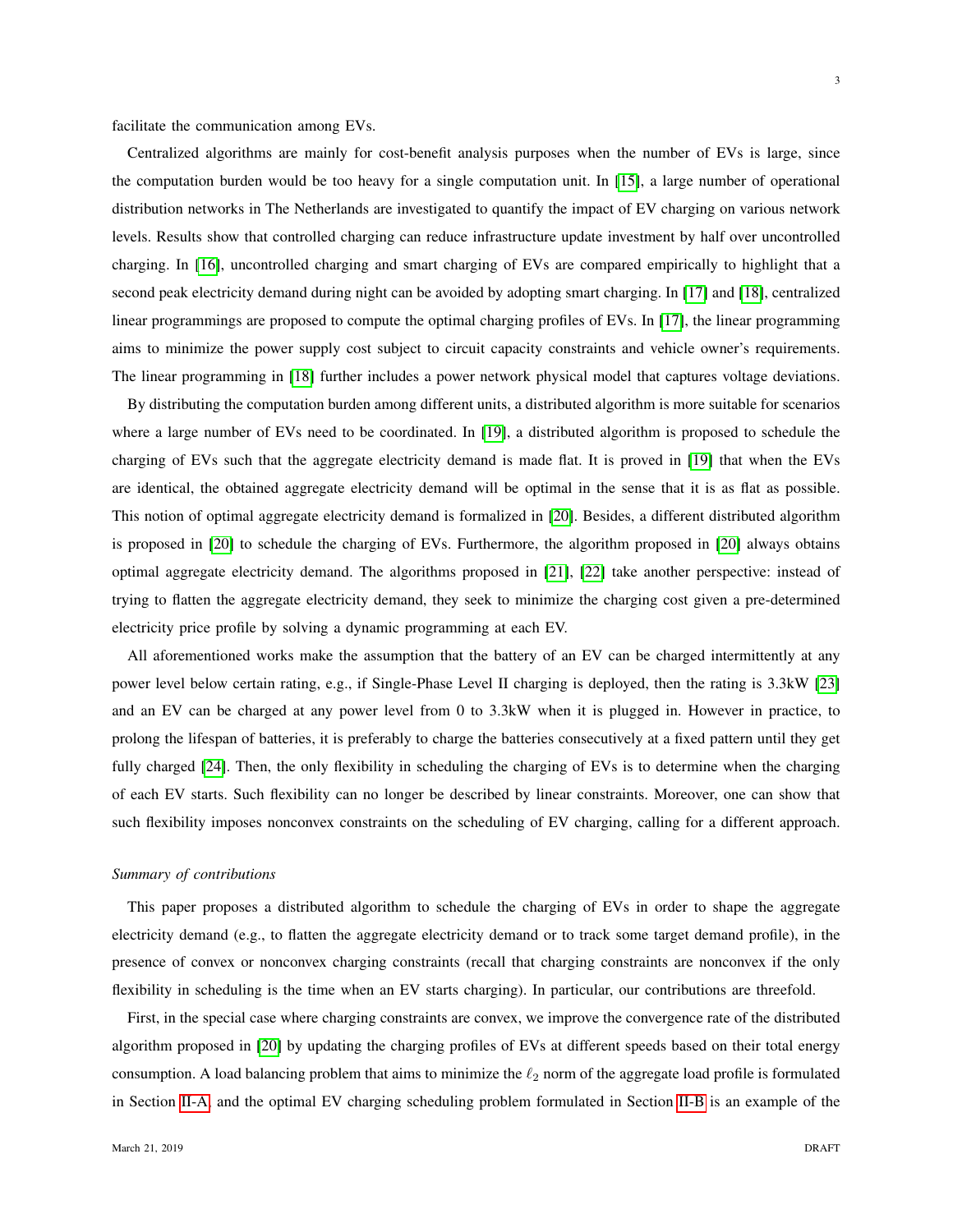4

load balancing problem. In the special case where charging constraints are convex, a distributed algorithm is presented in Section [III-A](#page-8-0) to compute the optimal charging schedules of EVs.

This algorithm, referred to as Algorithm [1,](#page-9-0) is similar to the gradient projection algorithm (GPA) proposed in [\[20\]](#page-22-17). Both algorithms are iterative, assume the availability of a coordinator that communicates with all EVs, and share the same communication pattern. In each iteration of Algorithm GPA, the coordinator receives tentative charging profiles from EVs and computes the partial derivatives of the objective function with respect to each tentative charging profile. The partial derivatives are identical since the objective function only depends on the aggregate of charging profiles, and is therefore symmetric (the interchange of two arbitrary charging profiles does not change the objective value). Then, the coordinator broadcasts the common partial derivative to all EVs. After receiving the common partial derivative, each EV updates its tentative charging profile by first taking a step along the negative direction of the partial derivative and then projecting the resulting charging profile back to the set of admissible charging profiles. It has been proved in [\[20\]](#page-22-17) that the sequence of tentative charging profiles obtained by Algorithm GPA always converges to the set of optimal charging profiles.

Algorithm [1](#page-9-0) improves over Algorithm GPA in that the step sizes, taken by the EVs to update their tentative charging profiles, are chosen to speed up the convergence rate. The intuition of choosing the step sizes is that, EVs with larger total energy requests should update their charging profiles faster since they have a larger set of admissible charging profiles to optimize over. In particular, the step sizes are chosen in proportional to the total energy requests of EVs.

Second, in the general case where charging constraints are nonconvex but certain technical conditions hold, we propose a randomized distributed algorithm for scheduling the charging of EVs. This algorithm, referred to as Algorithm [2,](#page-14-0) defers from Algorithm [1](#page-9-0) only in how EVs update their tentative charging profiles. Recall that in Algorithm [1,](#page-9-0) EVs update their tentative charging profiles by first taking a step in the direction of decreasing the objective value, and then projecting the resulting charging profile back to the set of admissible charging profiles. However when charging constraints are nonconvex, the set of admissible charging profiles can be difficult to project onto. Moreover, one can prove that any deterministic algorithm is guaranteed to diverge in the simplest setup where EVs are identical, unless the communication pattern is different from Algorithm [1.](#page-9-0) This highlights the necessity of a randomized algorithm to handle the nonconvex charging constraints.

In Algorithm [2,](#page-14-0) to update its tentative charging profile, an EV first computes a charging profile  $\hat{x}$  in the convex hull of admissible charging profiles, then finds a probability distribution over admissible charging profiles that has expectation  $\hat{x}$ , and finally samples from the probability distribution to update its tentative charging profile. Noteworthy, Algorithms [1](#page-9-0) and [2](#page-14-0) share the same coordinator operations: the coordinator receives tentative charging profiles and computes a broadcast signal—the common partial derivative of the objective function with respect to individual charging profiles. Such compatibility between Algorithms [1](#page-9-0) and [2](#page-14-0) allows for the joint scheduling of EVs with convex and nonconvex constraints: for EVs with convex constraints, run the EV algorithm in Algorithm [1;](#page-9-0) for EVs with nonconvex constraints, run the EV algorithm in Algorithm [2.](#page-14-0)

The derivation of Algorithm [2](#page-14-0) is based on the martingale theory [\[25\]](#page-23-3). Loosely speaking, a supermartingale is a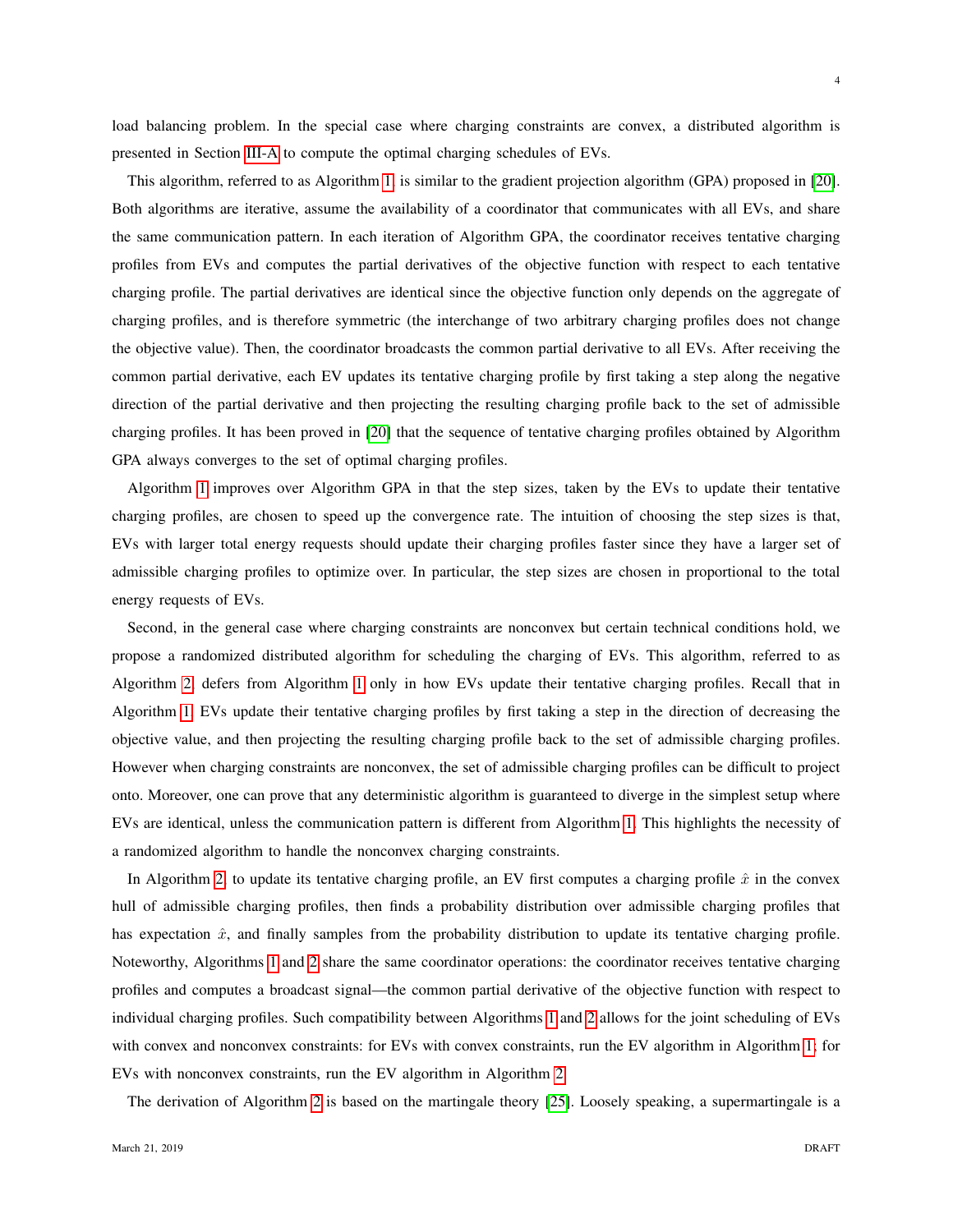stochastic process that decreases in expectation, and all lower bounded supermartingales converge almost surely. Algorithm [2](#page-14-0) is designed such that the objective values obtained in consecutive iterations form a supermartingale. More specifically, the randomness in Algorithm [2](#page-14-0) comes from the step in which each EV samples from a probability distribution to update its tentative charging profile. The probability distributions are designed such that on average, the objective value decreases from the previous iteration.

Third, we provide performance guarantees for Algorithm [2.](#page-14-0) A charging profile  $x$  of all EVs is called stationary if the sequence of tentative charging profiles obtained by Algorithm [2](#page-14-0) stops updating once the sequence reaches  $x$ . We prove that stationary charging profiles exist and provide a characterization for them. In particular, a charging profile is stationary if and only if it is a Nash equilibrium of the game in which each EV seeks to minimize the inner product of its own charging profile and the aggregate electricity demand. We also provide a uniform upper bound on the suboptimality of stationary charging profiles. The upper bound scales  $O(1/n)$  as the number n of EVs increases. Hence, when the number n of EVs is large, all stationary charging profiles are nearly optimal.

We prove that the sequence of tentative charging profiles obtained by Algorithm [2](#page-14-0) converges to stationary charging profiles. More specifically, we prove that the sequence of tentative charging profiles converges to the set of stationary charging profiles. Furthermore, in cases where each EV only has finitely many admissible charging profiles, the sequence of tentative charging profiles converges to a single but random stationary charging profile, i.e., the sequence may converge to different stationary charging profiles in different realizations. In numerical simulations, Algorithm [2](#page-14-0) converges fast to nearly optimal charging profiles. In particular, after 10 iterations, the charging profile obtained by Algorithm [2](#page-14-0) incurs a suboptimality less than 3%, for a wide range of EV penetration levels.

# II. PROBLEM FORMULATION

We study the offline charging scheduling of EVs in this paper. In particular, we assume that EVs are available for negotiation at the beginning of a time horizon, on their charging profiles over the horizon. The goal is to compute an EV charging schedule that flattens the aggregate electricity demand while respecting the constraints of EVs.

The EV charging scheduling problem can be cast in a more general setting, where there are workloads to be distributed among several workers. The goal is to distribute the workloads such that each worker has more or less the same amount of workload. In the context of real applications, workloads can be software processes, Internet traffic, data to be transmitted, etc., and workers can be cpu cores, routers, communication channels, etc..

In this section, we first formulate a load balancing problem in Section [II-A,](#page-4-0) and then describes its application to EV charging scheduling in Section [II-B.](#page-6-0)

## <span id="page-4-0"></span>*A. The load balancing problem*

Consider the scenario where a number of loads need to be served over a time horizon. The loads can be divided into two categories: elastic loads whose service time and/or rate can be adjusted, and inelastic loads whose service time and rate are fixed and given. The load balancing problem considered in this paper seeks to schedule the service time and rate of elastic loads such that about the same aggregate service rate is required at each time.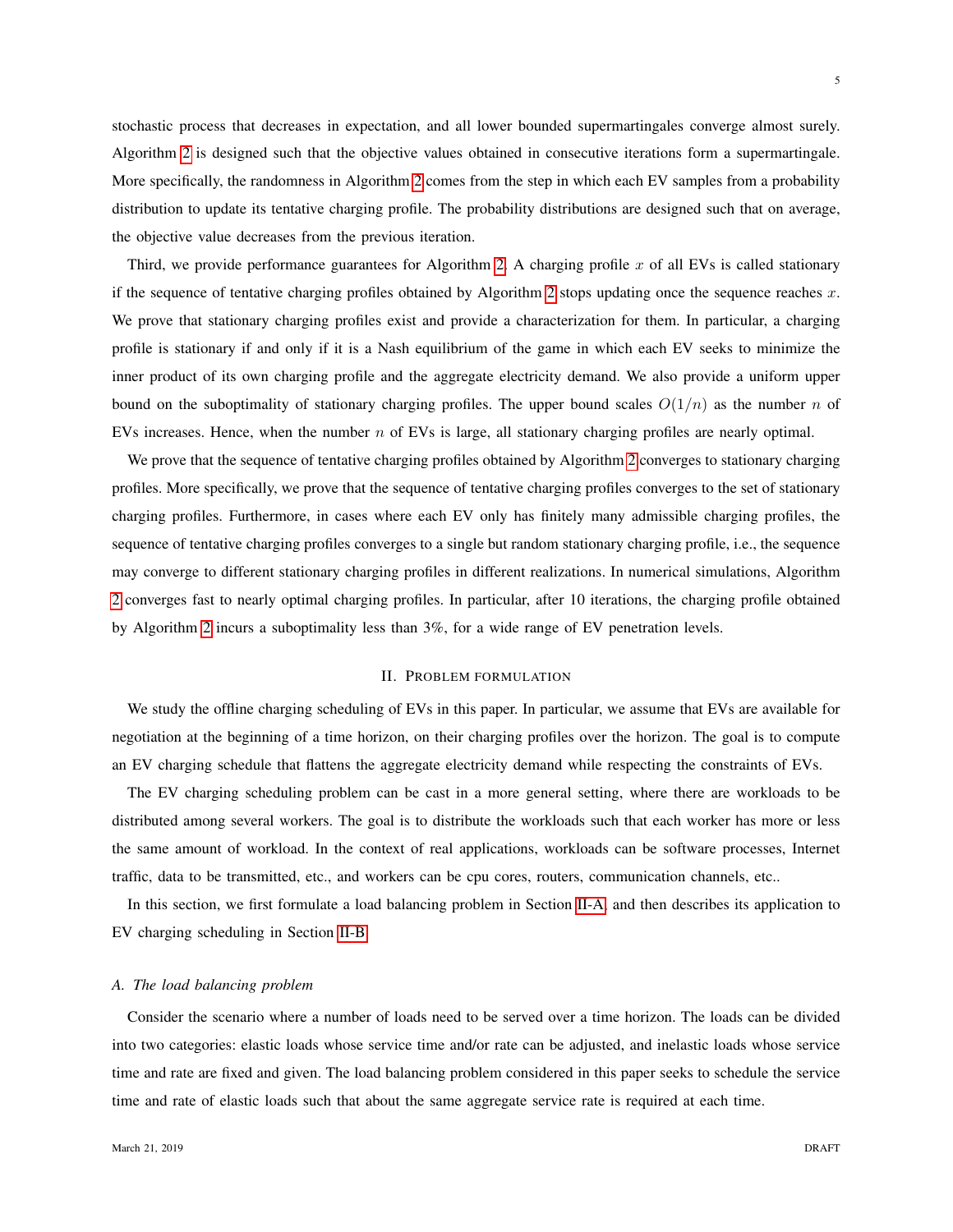Let  $T$  denote the length of the time horizon, and assume that the time horizon starts at 0 without loss of generality. In practice, T could be a day. The service rates of inelastic loads can be aggregated into a single process  $b(t)$  where  $t \in [0, T]$ . Since inelastic loads can only be served at fixed time and rate, the process  $b(t)$  is not adjustable. Hence, the process  $b(t)$  is called base load in the literature.

Let n denote the total number of elastic loads and index them by  $1, 2, \ldots, n$ . For each elastic load i, let  $x_i(\cdot)$ :  $[0, T] \to \mathbb{R}$  denote its service rate profile, i.e., a service of rate  $x_i(t)$  is required by elastic load i at time t. The service time/rate of an elastic load is adjustable, and this can be captured by a region where the service rate profile of the elastic load can be optimized over. More specifically, for each elastic load i, there exists a region  $\mathbb{X}_i$  such that the flexibility in  $x_i$  is captured by

$$
x_i \in \mathbb{X}_i.
$$

Every element in  $\mathbb{X}_i$  is called an admissible service rate profile. Assume that each admissible service rate profile requires the same amount of total service, i.e., for each elastic load i, there exists  $X_i \in \mathbb{R}$  such that for any admissible service rate profile  $y_i \in \mathbb{X}_i$ , one has

$$
\int_0^T y_i(t)dt = X_i.
$$

The quantity  $X_i$  is called the total service requirement.

The goal is to flatten the aggregate service rate profile

$$
d := b + \sum_{i=1}^{n} x_i
$$

.

This is captured by minimizing the variance

$$
V(d) := \frac{1}{T} \int_0^T \left( d(t) - \frac{1}{T} \int_0^T d(\tau) d\tau \right)^2 dt = \frac{1}{T} \int_0^T d^2(t) dt - \mu_d^2
$$

of  $d$ , where the quantity

$$
\mu_d := \frac{1}{T} \left( \int_0^T b(t)dt + \sum_{i=1}^n X_i \right)
$$

is the time average of d. Note that  $\mu_d$  is independent of  $x_i$ , and therefore minimizing the variance  $V(d)$  of d over  $x := (x_1, x_2, \dots, x_n)$  is equivalent to minimizing the squared  $\ell_2$  norm

<span id="page-5-0"></span>
$$
||d||_2^2 = \int_0^T d^2(t)dt
$$

of  $d$  over  $x$ .

To summarize, the load balancing problem is formulated as follows.

**LB:** min 
$$
\int_0^T \left( b(t) + \sum_{i=1}^n x_i(t) \right)^2 dt
$$
 (1a)

$$
\text{s.t. } x_i \in \mathbb{X}_i, \quad i = 1, \dots, n. \tag{1b}
$$

Note that the problem LB can be nonconvex since the sets  $\mathbb{X}_i$  can be nonconvex.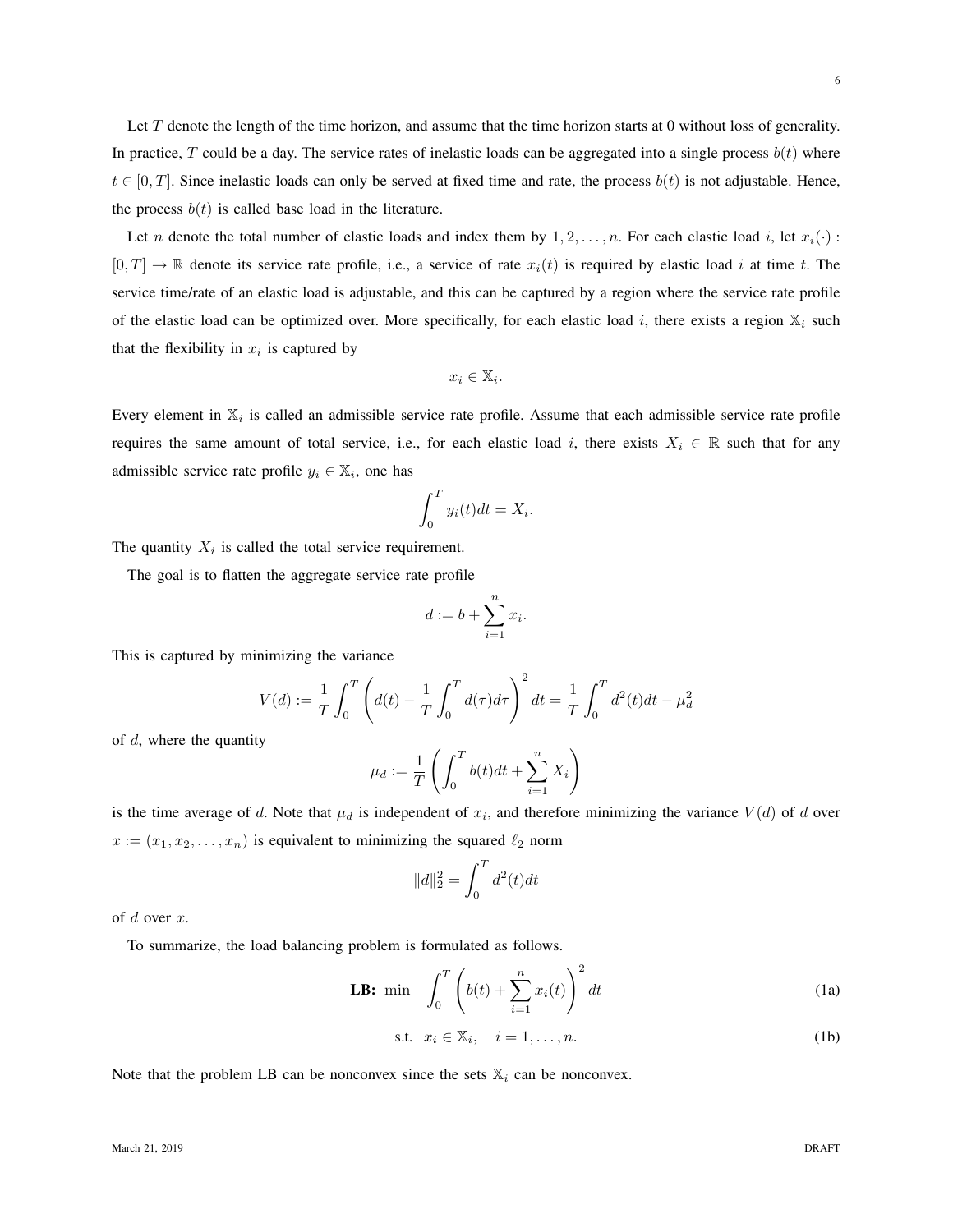The following assumption is made on the constraint sets  $\mathbb{X}_i$  throughout this work. To state the assumption, let  $C[0, T]$  denote the set of real-valued continuous functions defined on  $[0, T]$ , and equip  $C[0, T]$  with the  $\ell_{\infty}$  norm  $\Vert \cdot \Vert_{\infty} : \mathcal{C}[0,T] \mapsto \mathbb{R}_{+}$  defined as

$$
||f||_{\infty} := \max_{t \in [0,T]} \{ |f(t)| \}, \qquad \forall f \in \mathcal{C}[0,T].
$$

We assume that the set  $\mathbb{X}_i$  is compact throughout this paper.

Remark 1. *The algorithms and analysis developed in this paper apply to more general objective functions. In particular, the objective function in* [\(1a\)](#page-5-0) *can be generalized to*

<span id="page-6-1"></span>
$$
\int_0^T C_t \left( b(t) + \sum_{i=1}^n x_i(t) \right) dt \tag{1a'}
$$

*where the function*  $C_t : \mathbb{R} \to \mathbb{R}$  *represents the cost at time t and has a uniform upper bound*  $\beta_t$  *on its second derivatives*  $C_t''(\tau)$  *over*  $\tau \in [0, T]$  *for*  $t \in [0, T]$ *, i.e., there exists*  $\beta_t \in \mathbb{R}$  *for*  $t \in [0, T]$  *such that* 

$$
C_t''(\tau) \le \beta_t, \qquad \forall t, \tau \in [0, T].
$$

*Note that if*  $C_t(x) = x^2$  *for all*  $t \in [0, T]$ *, then* [\(1a'\)](#page-6-1) *simplifies to* [\(1a\)](#page-5-0)*. Also note that the objective of shaping the aggregate service profile* d to track a target profile  $G : [0, T] \rightarrow \mathbb{R}$  can be captured by setting

$$
C_t(x) = (x - G(t))^2
$$

*for*  $t \in [0, T]$  *in* [\(1a'\)](#page-6-1).

## <span id="page-6-0"></span>*B. Application to EV charging*

The EV charging scheduling problem can be considered as an application of the problem LB. In a power network, there are both electricity demand due to EVs and electricity demand due to other loads such as air conditioners, televisions, and lights. The charging of EVs can be postponed as long as EVs get fully charged by certain deadlines, and therefore EVs can be considered as elastic loads. Control of other loads including air conditioners, televisions, and lights is more evolved and outside the scope of this paper. Hence, we model those loads as inelastic.

At the beginning of a time horizon, the electricity utility negotiates with the EVs on their charging profiles over the time horizon, in order to achieve certain system level objectives, e.g., to flatten the aggregate electricity demand over the time horizon or to shape the aggregate electricity demand to track certain target profile. In this paper, we focus on the objective of flattening the aggregate electricity demand, and the results generalize straightforwardly to shaping the aggregate electricity demand to track certain target profile.

The objective of flattening the aggregate electricity demand is chosen for the following reasons. A flat electricity demand has the lowest peak and therefore induces the least burden to circuit devices. Consequently, the lifespan of circuit devices will be prolonged. Besides, the voltages in the network fluctuate as electricity demand varies. Hence, a flat electricity demand causes the least amount of fluctuation in network voltages and simplifies voltage regulation. At last, electricity generation and demand need to be balanced in almost real time since electricity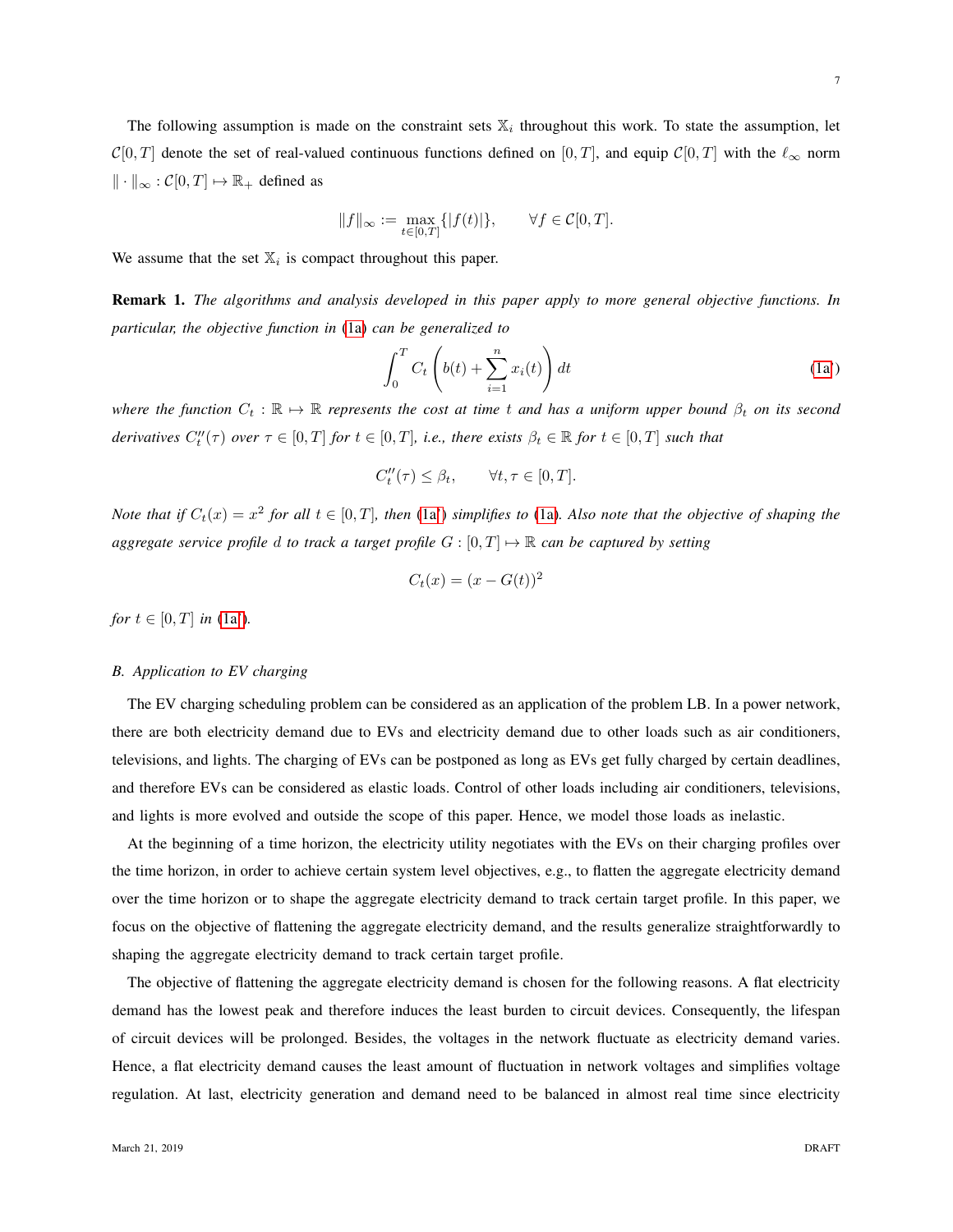storage is limited. In practice, such balance is achieved by controlling the electricity generation of some power plants called "spinning reserves" to follow the demand. These power plants need to ramp up and down fast enough to follow the fluctuation in electricity demand, and are usually expensive. If electricity demand is flat, then fewer "spinning reserves" will be necessary and electricity supply cost can be significantly reduced.

Adopt the notations introduced in Section [II-A,](#page-4-0) i.e., let [0, T] denote the time horizon, let  $b(t)$  denote the aggregate electricity demand of inelastic loads, index the EVs by  $1, 2, \ldots, n$ , and let  $x_i(t)$  denote the charging profile of EV *i* for  $i = 1, 2, ..., n$ .



<span id="page-7-0"></span>Fig. 1. Hypothetical charging profiles of an EV. They are time-shifted versions of each other.

Charging an EV at certain fixed pattern can prolong the lifespan of its battery [\[24\]](#page-23-2). If such patterns are enforced in the scheduling problem, then admissible charging profiles  $y_i \in \mathbb{X}_i$  of an EV i are time-shifted versions of each other as illustrated in Fig. [1.](#page-7-0) In this case, the set  $\mathbb{X}_i$  of admissible charging profiles is not convex and therefore the problem LB is difficult to solve, but elements  $y_i$  in  $\mathbb{X}_i$  satisfy the following properties:

A1) Charging rate is uniformly bounded, i.e., there exists  $\overline{x}_i \in \mathbb{R}$  such that

$$
|y_i(t)| \le \overline{x}_i, \qquad \forall t \in [0, T], \ \forall y_i \in \mathbb{X}_i.
$$

A2) Ramp rate is uniformly bounded, i.e., there exists  $L_i \in \mathbb{R}$  such that

$$
|y_i(s) - y_i(t)| \le L_i|s - t|, \qquad \forall s, t \in [0, T], \ \forall y_i \in \mathbb{X}_i.
$$

A3) Total energy request is fixed, i.e., there exists  $X_i \in \mathbb{R}$  such that

$$
\int_0^T y_i(t)dt = X_i, \qquad \forall y_i \in \mathbb{X}_i.
$$

A4) The  $\ell_2$  norm of charging profile is fixed, i.e., there exists  $Y_i \in \mathbb{R}$  such that

$$
\int_0^T y_i^2(t)dt = Y_i, \qquad \forall y_i \in \mathbb{X}_i.
$$

<span id="page-7-1"></span>**Remark 2.** Let  $\text{conv}(\mathbb{X}_i)$  denote the convex hull of  $\mathbb{X}_i$ , i.e.,

$$
conv(\mathbb{X}_i) = \left\{\sum_{k=1}^m \theta_k y_k \mid m \in \mathbb{Z}^+, \ \theta_k \geq 0 \text{ for all } k, \ \sum_{k=1}^m \theta_k = 1, \ y_k \in \mathbb{X}_i \text{ for all } k \right\},\
$$

March 21, 2019 **DRAFT**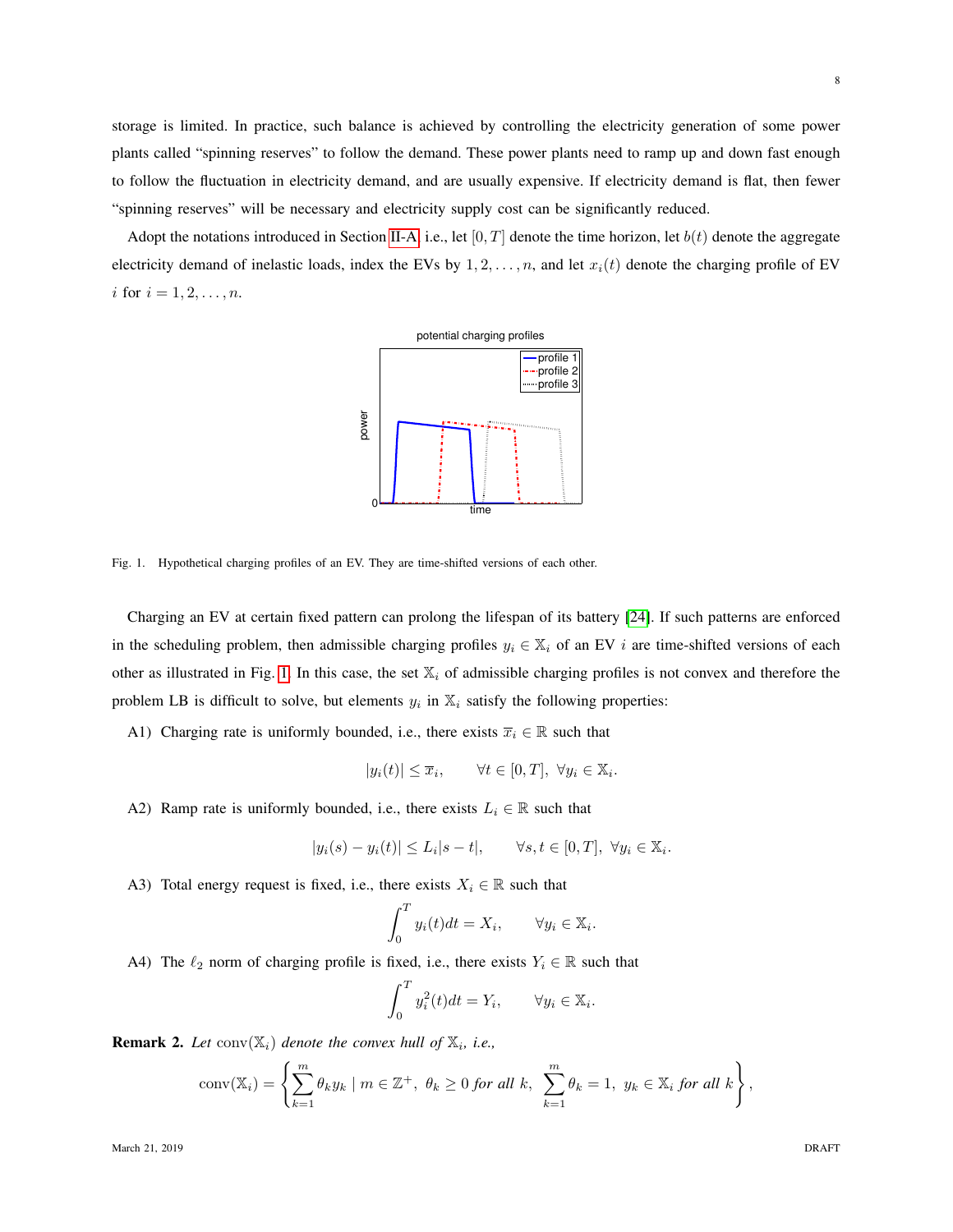*then every element*  $y_i \in \text{conv}(\mathbb{X}_i)$  *also satisfies A1, A2, and A3. Therefore, the set*  $\text{conv}(\mathbb{X}_i)$  *is uniformly bounded (by* A1) and equi-continuous (by A2). The set  $\text{conv}(\mathbb{X}_i)$  is also closed since we assume  $\mathbb{X}_i$  to be compact throughout this *paper. Therefore, the set* conv( $\mathbb{X}_i$ ) *is compact in the metric space* ( $\mathcal{C}([0,T])$ ,  $\|\cdot\|_{\infty}$ ) *by the Arzela-Ascoli Theorem [\[26,](#page-23-4) Theorem 11.18].*

<span id="page-8-1"></span>Remark 3. *The sets* Xi*'s can be simplified to be finite (a compact set can be approximated by a set of finite elements to arbitrary precision) in order to ease the computation of the algorithm developed in Section [III-B.](#page-12-0) More specifically, we restrict the times when an EV starts charging to finite choices. For instance, if an EV can start charging at any time from 20:00 to 3:00, then we enforce the EV to start charging only at 20:00, 20:05,* . . .*, 3:00. Consequently, the set*  $\mathbb{X}_i$  *of admissible charging profiles is finite.* 

Let  $m$  denote the number of elements in  $\mathbb{X}_i$ , and denote these elements by  $y_1, y_2, \ldots, y_m$ . Every element  $z \in$ conv $(X_i)$  *is a convex combination of*  $y_1, y_2, \ldots, y_m$ *, i.e., there exists*  $\theta = (\theta_1, \theta_2, \ldots, \theta_m)$  *such that* 

$$
\theta_k \ge 0
$$
 for all  $k$ ,  $\sum_{k=1}^m \theta_k = 1$ ,  $z = \sum_{k=1}^m \theta_k y_k$ .

*It is straightforward to show that the map*

$$
f: z \mapsto \theta
$$

*is continuous and one-to-one from*  $conv(\mathbb{X}_i)$  *to the probability simplex* 

$$
\mathbb{P}^m = \left\{ p = (p_1, p_2, \dots, p_m) \mid p_i \geq 0 \text{ for all } i, \sum_{i=1}^m p_i = 1 \right\}
$$

,

*i.e.*,  $conv(\mathbb{X}_i)$  *is homeomorphic to*  $\mathbb{P}^m$ *.* 

## III. DISTRIBUTED ALGORITHMS

The focus of this paper is the design and analysis of a distributed algorithm to solve the problem LB. In the special case where constraint sets  $\mathbb{X}_i$  are convex, we propose a distributed algorithm Algorithm [1](#page-9-0) in Section [III-A.](#page-8-0) In each iteration of Algorithm [1,](#page-9-0) a coordinator broadcasts a control signal in order to guide the loads to update their tentative service rate profiles. In the general case where constraint sets  $\mathbb{X}_i$  are not necessarily convex but their convex hulls  $conv(\mathbb{X}_i)$  are, we propose a randomized distributed algorithm Algorithm [2](#page-14-0) in Section [III-B.](#page-12-0) Algorithm [2](#page-14-0) shares the same coordinator operations as Algorithm [1,](#page-9-0) but differs in the load operations.

# <span id="page-8-0"></span>*A. Special case: convex constraint sets*  $\mathbb{X}_i$

When  $\mathbb{X}_i$  is convex for  $i \in \mathcal{N}$ , the problem LB can be solved by a gradient projection approach as in our prior work [\[20\]](#page-22-17). Here, we modify the algorithm proposed in [\[20\]](#page-22-17) by allowing loads to update their tentative service rate profiles at different speeds in order to increase the convergence rate.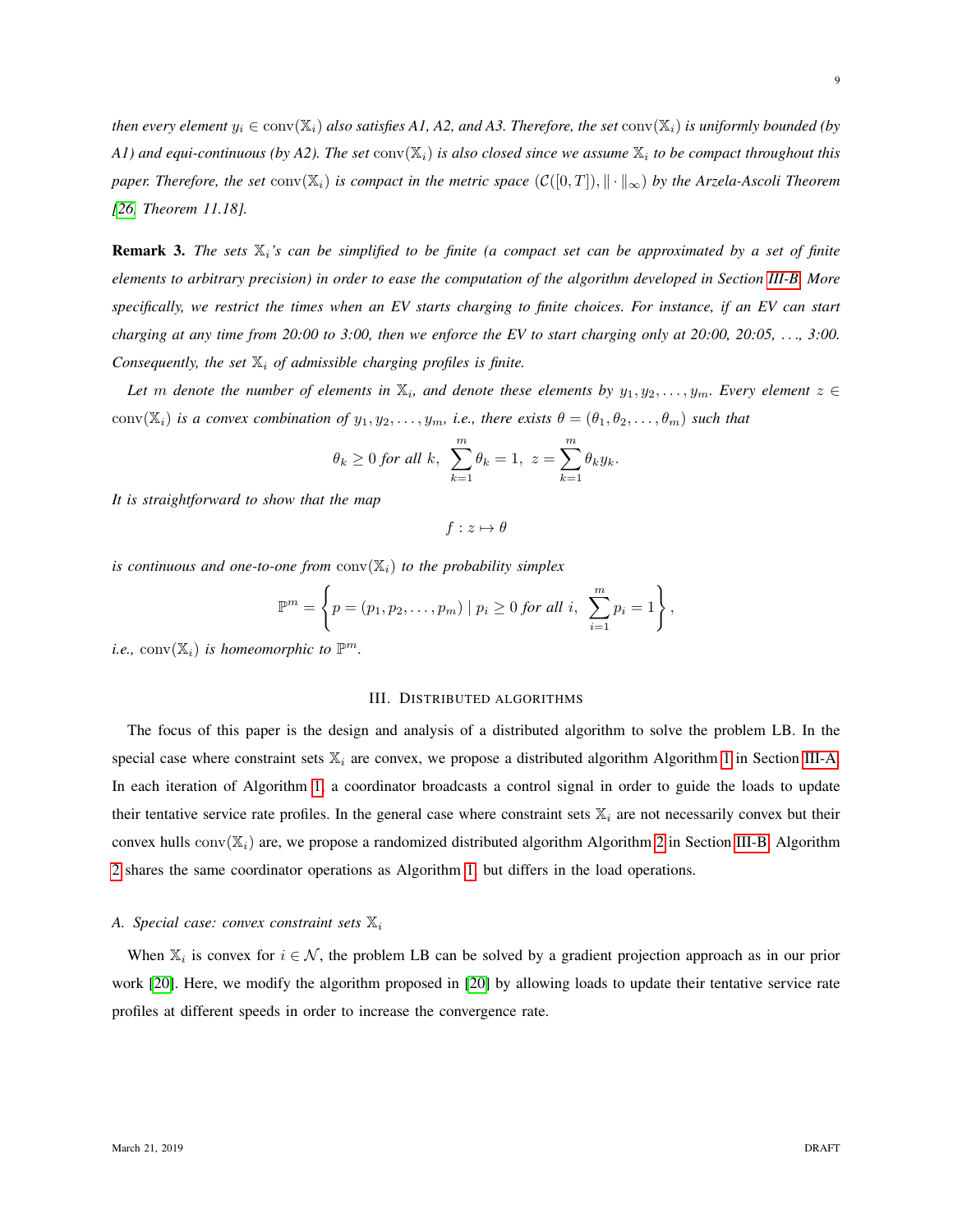# Infrastructure requirement

The algorithm assumes the availability of a coordinator that can broadcast control signals to all loads and receive feedbacks from the loads. In the application to EV charging, the coordinator can be an electricity utility or a lower level aggregator, and the communication between the EVs and the coordinator can be enabled by for example the Home Area Networks.

#### Algorithm statement

To state the algorithm, define the inner product  $\langle \cdot, \cdot \rangle : C[0,T] \times C[0,T] \to \mathbb{R}$  for two continuous functions f, g on  $[0, T]$  as

$$
\langle f, g \rangle := \int_0^T f(t)g(t)dt,
$$

and define the  $\ell_2$  norm  $\|\cdot\| : \mathcal{C}[0,T] \to \mathbb{R}$  for a continuous function f on  $[0,T]$  as

$$
||f||:=\sqrt{\langle f,f\rangle}.
$$

# <span id="page-9-0"></span>**Algorithm 1** Constraint set  $\mathbb{X}_i$  is compact and convex for  $i \in \mathcal{N}$

**Input:** Horizon length T, base load b, constraint sets  $\mathbb{X}_i$  for  $i \in \mathcal{N}$ , componentwise strictly positive parameter  $c = (c_1, \ldots, c_n) \in \mathbb{R}^n$ , tolerance  $\epsilon > 0$ .

**Output:** A service profile  $x = (x_1, \ldots, x_n)$ .

#### Initialization

Each load  $i \in \mathcal{N}$  initializes  $x_i^{(0)} \leftarrow 0$ ;

$$
k \leftarrow 1;
$$

#### Repeat

The coordinator collects  $x_i^{(k-1)}$  from all loads and computes a control signal

$$
g^{(k)} \leftarrow \frac{b + \sum_{i=1}^{n} x_i^{(k-1)}}{\sum_{i=1}^{n} c_i};\tag{2}
$$

Each load  $i \in \mathcal{N}$  receives the control signal  $g^{(k)}$ , and updates its service rate profile as

<span id="page-9-1"></span>
$$
x_i^{(k)} \leftarrow \underset{x_i \in \mathbb{X}_i}{\text{argmin}} \ 2c_i \left\langle g^{(k)}, x_i \right\rangle + \left\| x_i - x_i^{(k-1)} \right\|^2; \tag{3}
$$

 $k \leftarrow k + 1$ ;

**Until**  $k > 2$  and  $||g^{(k-1)} - g^{(k-2)}|| < \epsilon$ . Return  $x \leftarrow x^{(k-1)}$ .

The algorithm is iterative and works as follows. In each iteration  $k = 1, 2, \ldots$ :

• The coordinator receives tentative service profiles  $x_i^{(k-1)}$  from the loads, and computes the normalized aggregate service profile  $g^{(k)}$  (normalize by  $\sum_{i=1}^{n} c_i$ ). Then, the coordinator broadcasts  $g^{(k)}$  as a control signal to all loads in order to coordinate the loads in updating their tentative service profiles.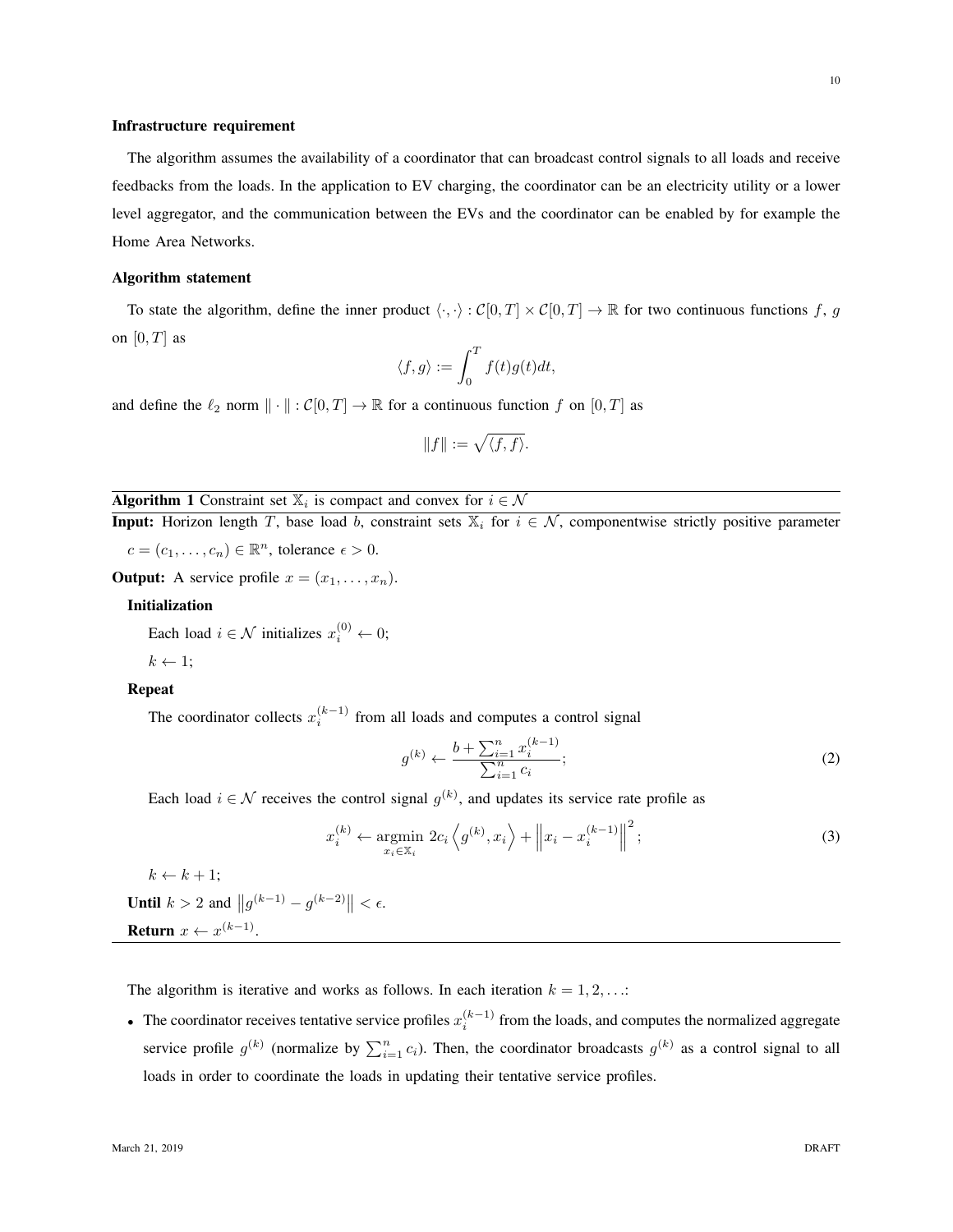• Each load updates its tentative service profile by solving [\(3\)](#page-9-1) after receiving the broadcast control signal  $g^{(k)}$ from the coordinator. The objective in [\(3\)](#page-9-1) is the sum of two terms  $\langle g^{(k)}, x_i \rangle$  and  $||x_i - x_i^{(k-1)}||$  $\biggl\| \biggr.$ 2 weighted by  $2c_i$  and 1 respectively. The first term  $\langle g^{(k)}, x_i \rangle$ , if interpreting  $g^{(k)}$  as the time-varying service price profile, is the service cost associated with service profile  $x_i$ . The second term  $||x_i - x_i^{(k-1)}||$  $\biggl\| \biggr\|$ <sup>2</sup> penalizes the deviation from  $x_i$  to the service profile  $x_i^{(k-1)}$  computed in the previous iteration  $k-1$ . The second term is added in [\(3\)](#page-9-1) to ensure the convergence of Algorithm [1.](#page-9-0)

The parameters  $c_i$  weigh the two terms in [\(3\)](#page-9-1) and can be chosen appropriately to speed up the convergence rate of Algorithm [1.](#page-9-0) In particular, assume that A3 holds, i.e., the total service  $X_i$  required by a load i is a constant that does not depend on the choice of admissible service profile  $y_i \in X_i$  for  $i \in \mathcal{N}$ , and  $c_i$  is set as  $c_i = X_i$  for  $i \in \mathcal{N}$ . The reason will become clear after Theorem [2.](#page-11-0)

## **Optimality**

Algorithm [1](#page-9-0) solves the problem LB in the special case where constraint sets  $\mathbb{X}_i$  are convex and compact. To state the result, for two service rate profiles  $x = (x_1, \ldots, x_n)$  and  $x' = (x'_1, \ldots, x'_n)$ , define the distance  $d(x, x')$ between  $x$  and  $x'$  as

$$
d(x, x') := \sqrt{\sum_{i=1}^{n} ||x_i - x'_i||^2}.
$$

Let  $\mathbb{O}^*$  denote the set of optimal solutions of LB, and define the distance  $d(x, \mathbb{O}^*)$  from a service rate profile x to the set  $\mathbb{O}^*$  as

$$
\text{dist}(x, \mathbb{O}^*) := \inf_{x^* \in \mathbb{O}^*} d(x, x^*).
$$

If  $dist(x, \mathbb{O}^*) = 0$ , then x is in the closure  $\mathbb{O}^*$  of  $\mathbb{O}^*$ . If  $dist(x, \mathbb{O}^*)$  is small, then x is "close" to  $\mathbb{O}^*$ .

<span id="page-10-0"></span>**Theorem 1.** If  $\mathbb{X}_i$  is compact and convex for  $i \in \mathcal{N}$ , then the sequence  $\{x^{(0)}, x^{(1)}, \ldots, x^{(k)}, \ldots\}$  of service profiles *computed in Algorithm [1](#page-9-0) converges to the set*  $\mathbb{O}^*$  *of optimal solutions of LB as*  $k \to \infty$ *, i.e.,* 

$$
dist(x^{(k)}, \mathbb{O}^*) \to 0 \text{ as } k \to \infty.
$$

Theorem [1](#page-10-0) implies that Algorithm [1](#page-9-0) obtains an optimal service profile. It is proved in Appendix [A.](#page-23-5) Note that no further assumption is made on the parameter  $c$  in Theorem [1,](#page-9-0) i.e., Algorithm [1](#page-9-0) eventually solves the problem LB for any parameter  $c$  that is componentwise strictly positive. However, a good choice of  $c$  can significantly improve the convergence rate of Algorithm [1.](#page-9-0)

## Convergence rate

The parameter  $c$  is picked for a faster convergence of Algorithm [1,](#page-9-0) and its choice is based on the following observations. First,  $c_i$  affects how fast a load i updates its tentative service profile  $x_i$ : with a larger  $c_i$ , more weight is placed on the first summand in [\(3\)](#page-9-1) and therefore the second summand in [\(3\)](#page-9-1), a penalty term on service profile updates, is less impactful. Consequently, load  $i$  tends to make larger updates in  $x_i$ .

Second, the second summand in [\(3\)](#page-9-1) scales quadratically with total service  $X_i$ , while  $\langle g^{(k)}, x_i \rangle$  in the first summand scales linearly with total service  $X_i$ . Hence, if  $c_i$  is set proportional to  $X_i$ , then the two summands in [\(3\)](#page-9-1)

11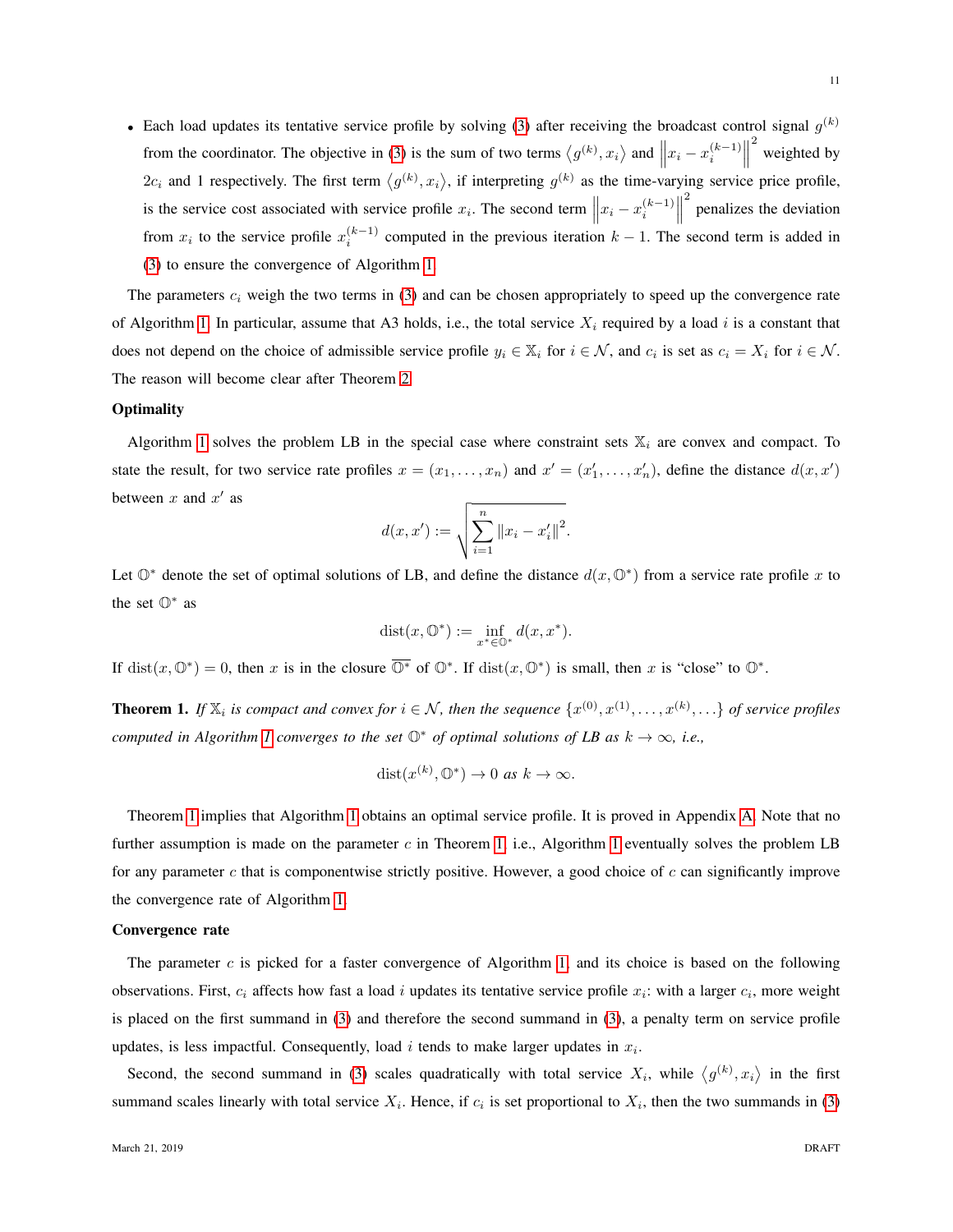are scale invariant, i.e., the two summands in  $(3)$  remain the same ratio as  $X_i$  varies over a wide range. According to the first observation, this choice of  $c_i$  enforces loads with larger total service  $X_i$  to take larger steps in their service profile updating, such that the tentative service profiles of different loads converge to the final service profiles at a "uniform" rate.

The following pathological example explains the benefit of setting  $c_i$  proportional to  $X_i$ .

<span id="page-11-1"></span>Example 1. *Consider two instances I1 and I2 of the problem LB. In Instance I1, there are 3 identical loads 0, 1, 2, each with constraint set*  $X$  *and total service* X*. It is not difficult to verify that if we set*  $c_0 = c_1 = c_2$ *, then Algorithm [1](#page-9-0) obtains an optimal service profile within 1 iteration.*

*In Instance I2, there are only two loads 1' and 2'. While load 2' is the same as load 2, i.e., load 2' has constraint set* X *and requests total service* X*, load 1' is effectively the aggregate of load 0 and load 1, i.e., load 1'* has constraint set  $\mathbb{X}_{1'} = 2\mathbb{X}$  and requests total service  $X_{1'} = 2X$ . If we still set  $c_{1'} = c_{2'}$ , then Algorithm [1](#page-9-0) no longer converges within 1 iteration. This is because load 1' has a larger feasible set  $\mathbb{X}_{1'}$  to explore than load  $2'$ , but can only update its tentative service profiles  $x_{1'}$  at the same speed as load  $2'$ . To remedy this, one can set  $c_{1'} = 2c_{2'}$ . Interestingly, with this choice of  $c_{i'}$ , one can prove that  $x_{1'}^{(k)}$  $\binom{k}{1'} = 2x_0^{(k)} = 2x_1^{(k)}$  and  $x_{2'}^{(k)}$  $\binom{k}{2'} = x_2^{(k)}$  for  $k = 0, 1, 2, \ldots$  $k = 0, 1, 2, \ldots$  $k = 0, 1, 2, \ldots$ , *i.e., Algorithm 1 behaves equivalently in Instances I1 and I2 in the sense that load 1' is effectively the aggregate of load 0 and load 1. Hence, Algorithm [1](#page-9-0) still converges within 1 iteration, highlighting the benefit of setting*  $c_i$  *proportional to*  $X_i$ *.* 

We can generalize Example [1](#page-11-1) to multiple-load setups as stated in the following theorem.

<span id="page-11-0"></span>**Theorem 2.** Assume that  $\mathbb{X}_i$  is compact and convex, and that  $c_i = X_i > 0$  for each i. Consider the following two *instances of the problem LB.*

- I1) *There are*  $n + 1$  *loads*  $0, 1, \ldots, n$ *, and load* 0 *and load* 1 *are identical.*
- $(12)$  There are n loads  $1', 2', \ldots, n'$  where load 1' is the aggregate of load 0 and load 1 while loads  $2' \sim n'$  are *the same as loads*  $2 \sim n$ *, i.e.,*

$$
\mathbb{X}_{1'} = 2\mathbb{X}_{0} = 2\mathbb{X}_{1}, \quad \mathbb{X}_{i'} = \mathbb{X}_{i} \text{ for } i = 2, 3, \ldots, n.
$$

The sequence  $\left\{ [x_i^{(0)}]_{i=0}^n, [x_i^{(1)}]_{i=0}^n, \ldots, [x_i^{(k)}]_{i=0}^n, \ldots \right\}$  of tentative service profiles computed in Algorithm [1](#page-9-0) in In*stance II is equivalent to the sequence*  $\left\{ \left[ x_{i}^{(0)} \right] \right\}$  $\substack{(0) \\ i'}$   $\substack{n \\ i=1}$ ,  $\substack{(x_i^{(1)} \dots )}$  $\substack{(1) \\ i'}$   $\substack{n \\ i=1}$ , ...,  $\substack{(x_i^{(k)} \\ i'}$  $\{S^{(k)}_{ii}\}_{i=1}^n, \ldots \}$  of tentative service profiles computed *in Algorithm [1](#page-9-0) in Instance I2 in the sense that*

<span id="page-11-2"></span>
$$
x_{1'}^{(k)} = 2x_0^{(k)} = 2x_1^{(k)}, \qquad x_{i'}^{(k)} = x_i^{(k)} \text{ for } i = 2, 3, \dots, n
$$
 (4)

*for*  $k = 0, 1, 2, \ldots$ 

Theorem [2](#page-11-0) implies that the aggregation of identical loads into a bigger load does not change the convergence rate of Algorithm [1](#page-9-0) provided that  $c_i = X_i$  for all i. The theorem is proved in Appendix [B.](#page-24-0) Hence, we set  $c_i = X_i$ for all  $i$  in Algorithm [1.](#page-9-0)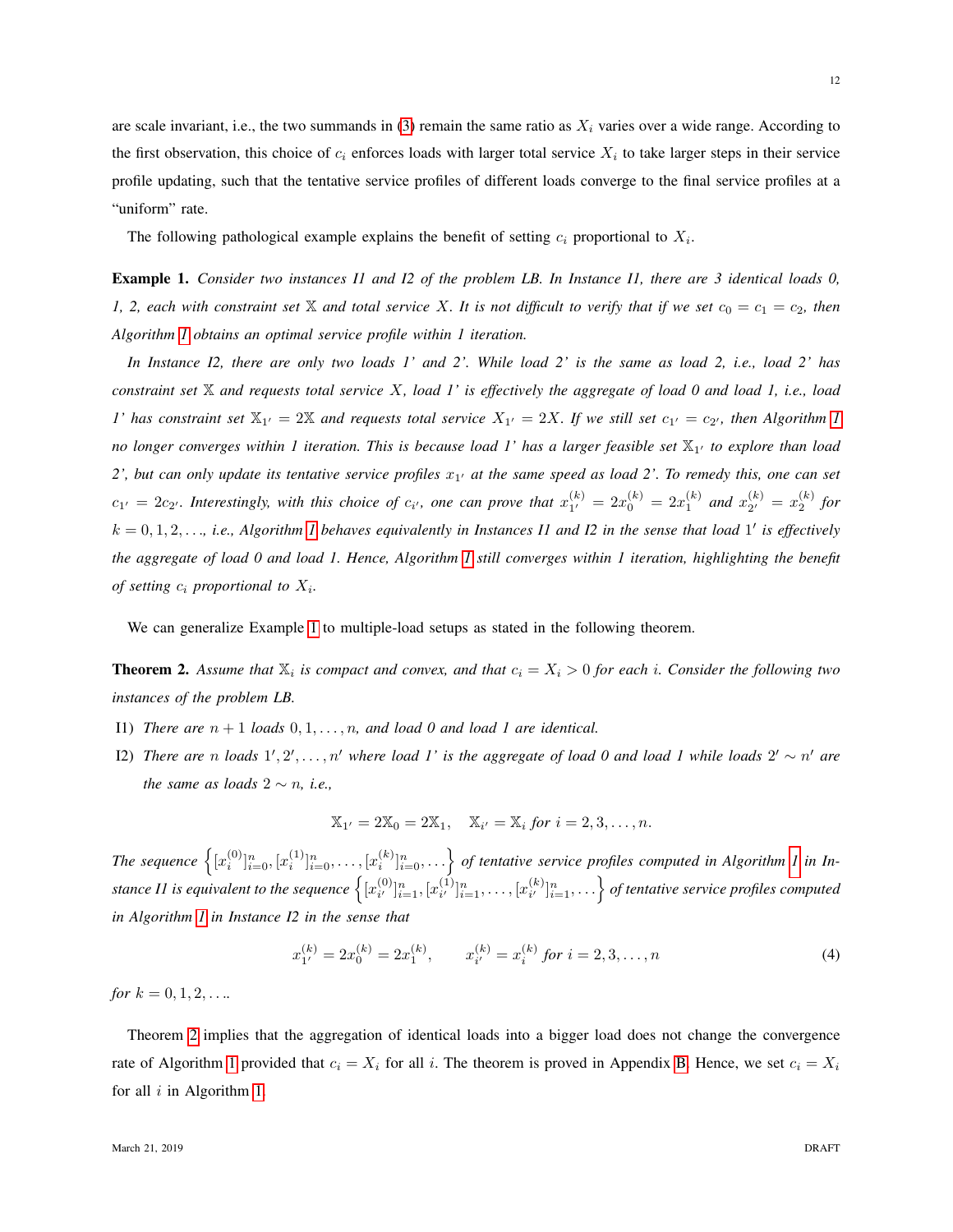# Connection to prior work

Algorithm [1](#page-9-0) generalizes the distributed algorithm proposed in [\[20\]](#page-22-17) by introducing a parameter  $c$  to regulate the tentative service profile updates of different loads. In particular, if  $c_i = 1$  $c_i = 1$  for all i, then Algorithm 1 reduces to the algorithm proposed in [\[20\]](#page-22-17). The freedom of choosing  $c$  in Algorithm [1](#page-9-0) can be exploited to improve the convergence rate as exemplified in Example [1.](#page-11-1) In this paper, we set c as  $c_i = X_i$  for all i.

# <span id="page-12-0"></span>*B. General case: nonconvex constraint sets*  $\mathbb{X}_i$

The problem LB can be solved by Algorithm [1](#page-9-0) in the special case where constraint sets  $\mathbb{X}_i$  are convex. However, the constraint sets  $\mathbb{X}_i$  are not convex for many applications including the application to EV charging, and therefore Algorithm [1](#page-9-0) does not directly apply. In this section, we seek to modify Algorithm [1](#page-9-0) such that certain types of nonconvex constraint sets  $\mathbb{X}_i$  can be dealt with.

Motivated by the application to EV charging, we assume that each  $\mathbb{X}_i$  is compact and satisfies A1, A2, A3, and A4 in the rest of this section. It follows from Remark [2](#page-7-1) that  $conv(X_i)$  is compact for each i.

# Infrastructure requirement

We aim at an algorithm with the same infrastructure requirement and information flow pattern as Algorithm [1](#page-9-0) so that loads with convex and nonconvex constraint sets can be scheduled simultaneously. In particular, we assume the availability of a coordinator that is capable of broadcasting control signals to all loads and receiving feedbacks.

The information flow pattern of Algorithm [1](#page-9-0) (as well as the algorithm to be designed) is described in Fig. [2](#page-13-0) where a coordinator and multiple loads exchange information in multiple iterations to agree on a service schedule  $x = (x_1, x_2, \dots, x_n)$ . In each iteration k, the coordinator computes F to obtain a control signal  $g^{(k)}$  based on the base load profile b and tentative service profiles  $x_1^{(k-1)}$ , ...,  $x_n^{(k-1)}$  computed by loads in the previous iteration, and each load *i* computes G to update its tentative service profile  $x_i^{(k)}$  based on the control signal  $g^{(k)}$ , the tentative service profile  $x_i^{(k-1)}$  it computes in the previous iteration, and its set of admissible service profiles  $\mathbb{X}_i$ . Here F and G are the functions to be designed.

In order to schedule the loads with convex and nonconvex constraints simultaneously, the algorithm to be designed must share the same coordinator operations, i.e., the same function  $F$ , as Algorithm [1.](#page-9-0) However, the load operations, i.e., the function G, can be different for the algorithm to be designed and Algorithm [1.](#page-9-0)

When there are both loads with convex constraints and loads with nonconvex constraints in the system, the coordinator does not need to behave differently and simply computes  $F$  in each iteration, while each load, depending on whether it has convex constraints or nonconvex constraints, computes the  $G$  for Algorithm [1](#page-9-0) or the  $G$  for the algorithm to be designed, respectively.

## Failure of deterministic algorithms

Any algorithm with the information flow pattern in Fig. [2](#page-13-0) and a deterministic function  $G$  either diverges or converges to synchronized solutions in the setting where all loads are identical.

13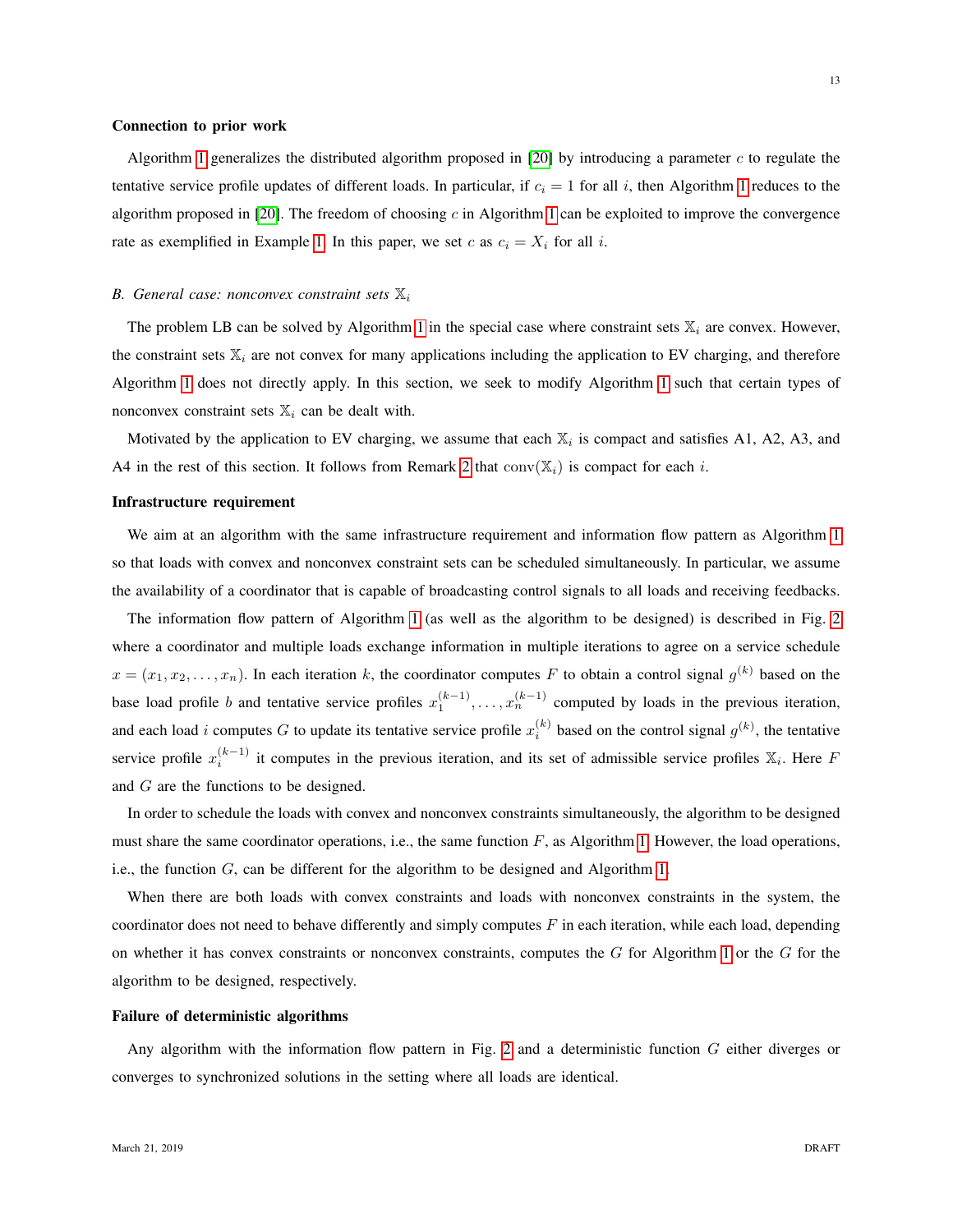

<span id="page-13-0"></span>Fig. 2. Information flow pattern in the proposed iterative, distributed decision-making process. The coordinator knows the base load b and each load i knows its admissible service profiles  $\mathbb{X}_i$ .

<span id="page-13-1"></span>**Proposition 1** (Proposition 1, [\[27\]](#page-23-6)). *If*  $\mathbb{X}_1 = \mathbb{X}_2 = \ldots = \mathbb{X}_n$  *and G is a deterministic function, then any algorithm with the information flow pattern in Fig. [2](#page-13-0) obtains synchronized service profiles in all iterations, i.e.,*

$$
x_1^{(k)} = x_2^{(k)} = \cdots = x_n^{(k)}, \qquad k \ge 0.
$$

Proposition [1](#page-13-1) implies that if loads are identical, then deterministic algorithms obtain synchronized service profiles. When  $\mathbb{X}_i$ 's are convex, synchronized service profiles can still be optimal and that's why Algorithm [1,](#page-9-0) a deterministic algorithm, can be optimal in that setting. However when  $\mathbb{X}_i$ 's are nonconvex, even the best synchronized service profile can be (and are usually) far from optimal. This highlights the necessity of randomized algorithms.

Remark 4. *Proposition [1](#page-13-1) only discusses deterministic algorithms using the information flow pattern in Fig. [2.](#page-13-0) It is possible to find a deterministic algorithm that flattens the aggregate load using other information flow patterns. For instance, consider the following information flow pattern. In each iteration* k*, the coordinator uses the most recently calculated*  $x_1, \ldots, x_n$  *to compute the broadcast signal g, and only one load (in turn) updates its tentative service profile. With this information flow pattern, there exists deterministic algorithms that flatten the aggregate load, however, at a much higher communication overhead and a much longer delay.*

## Idea of randomized algorithms

A randomized algorithm adopts a randomized function  $G$  and works as follows. In each iteration  $k$ , each load i first computes a probability distribution  $P_i^{(k)}$  over its admissible service profiles  $\mathbb{X}_i$  and then samples from the probability distribution  $P_i^{(k)}$  to update its tentative service profile  $x_i^{(k)}$ . The algorithmic challenge is the design and computation of a probability distribution  $P_i^{(k)}$  that ensures the convergence of a randomized algorithm.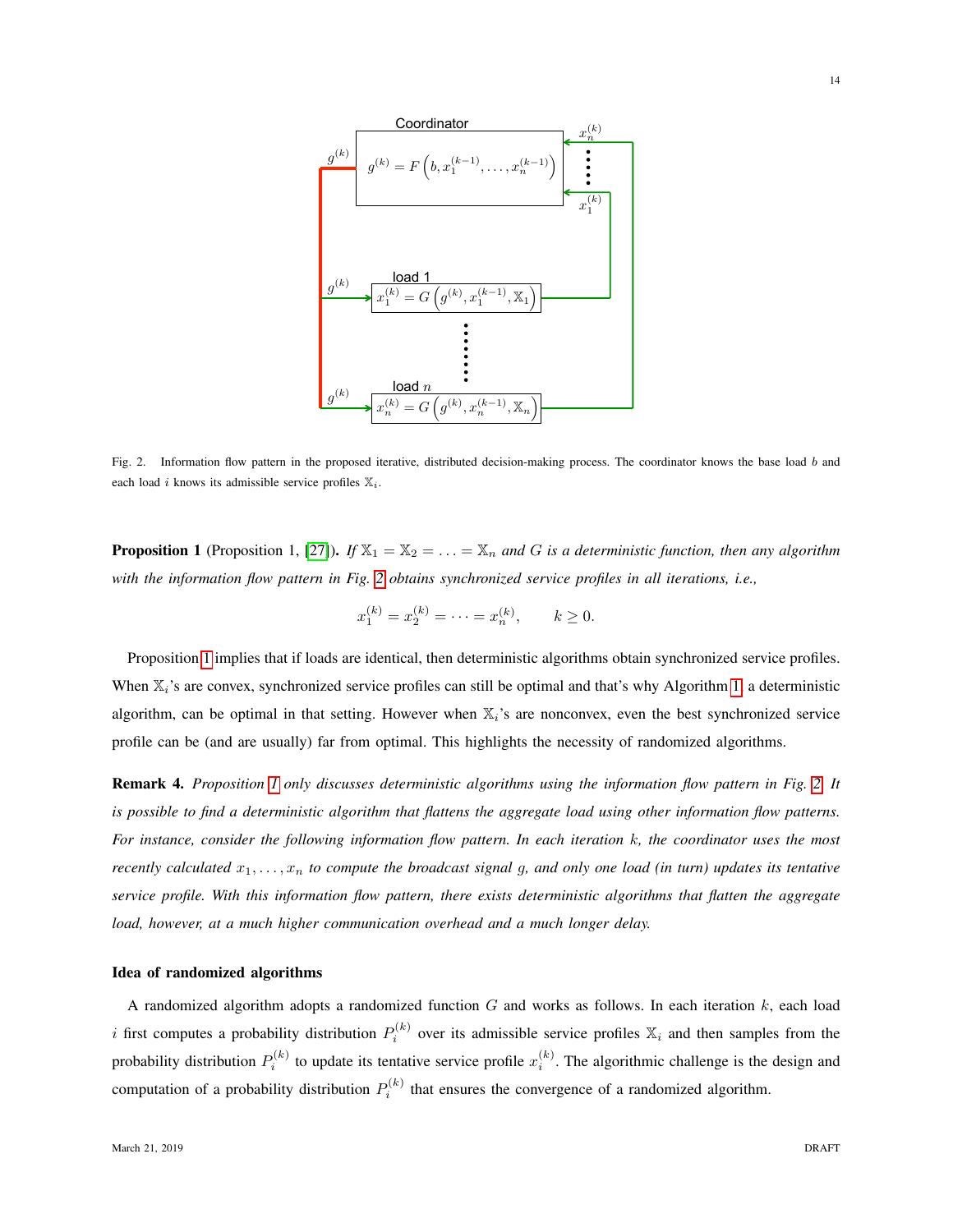The probability distributions  $P_i^{(k)}$  are designed such that the objective values in consecutive iterations of the algorithm decrease in expectation. With this property and lower boundedness of the objective values, there is a prominent theorem saying that the objective values almost surely converge as iterations continue.

## Algorithm statement

To state the algorithm, let  $\Theta(A)$  denote the set of probability distributions over a set A. For example, if A has m elements, then any probability distribution P over A can be described by a point  $p = (p_1, p_2, \ldots, p_m)$  in the probability simplex  $\mathbb{P}^m$ , i.e., there exists a one-to-one mapping between  $\Theta(A)$  and  $\mathbb{P}^m$ . Given  $f: A \to \mathbb{R}$  and a probability distribution  $P$  over  $A$ , let

$$
\mathbb{E}_P[f] := \int_A f(y) dP
$$

denote the expectation of  $f$  with respect to the probability distribution  $P$ .

# <span id="page-14-0"></span>**Algorithm 2** Constraint set  $\mathbb{X}_i$  is compact and satisfies A1, A2, A3, A4 for  $i \in \mathcal{N}$

**Input:** Horizon length T, base load b, constraint sets  $\mathbb{X}_i$  for  $i \in \mathcal{N}$ , componentwise strictly positive parameter  $c = (c_1, \ldots, c_n) \in \mathbb{R}^n$ , tolerance  $\epsilon > 0$ .

**Output:** A service profile  $x = (x_1, \ldots, x_n)$ .

# Initialization

Each load  $i \in \mathcal{N}$  initializes  $x_i^{(0)} \leftarrow 0$ ;

 $k \leftarrow 1$ ;

# Repeat

The coordinator collects  $x_i^{(k-1)}$  from all loads and computes a control signal

$$
g^{(k)} \leftarrow \frac{b + \sum_{i=1}^{n} x_i^{(k-1)}}{\sum_{i=1}^{n} c_i};
$$
\n<sup>(5)</sup>

Each load  $i \in \mathcal{N}$  receives the control signal  $g^{(k)}$ , computes a probability distribution  $P_i^{(k)}$  over  $\mathbb{X}_i$  as

<span id="page-14-1"></span>
$$
P_i^{(k)} \leftarrow \underset{P_i \in \Theta(\mathbb{X}_i)}{\text{argmin}} 2c_i \left\langle \frac{g^{(k)} \sum_{j=1}^n c_j - x_i^{(k-1)}}{\sum_{j \neq i} c_j}, \mathbb{E}_{P_i}[x_i] \right\rangle + \left\| \mathbb{E}_{P_i}[x_i] - x_i^{(k-1)} \right\|^2, \tag{6}
$$

and samples from  $P_i^{(k)}$  to update a tentative service profile  $x_i^{(k)} \in \mathbb{X}_i$ ;

$$
k \leftarrow k + 1;
$$

**Until**  $k > 2$  and  $||g^{(k-1)} - g^{(k-2)}|| < \epsilon$ .

Return  $x \leftarrow x^{(k-1)}$ .

Algorithm [2](#page-14-0) is similar to Algorithm [1,](#page-9-0) but with different load operations. In each iteration  $k$  of Algorithm [2,](#page-14-0) a load *i* does not directly compute an  $x_i^{(k)} \in \mathbb{X}_i$  as in Algorithm [1,](#page-9-0) but first computes a probability distribution  $P_i^{(k)}$ over  $\mathbb{X}_i$  by solving [\(6\)](#page-14-1) and then samples from  $P_i^{(k)}$  to update its tentative service profile  $x_i^{(k)}$ . The objective in (6) is chosen such that the objective values evaluated in consecutive iterations of Algorithm [2](#page-14-0) decrease in expectation.

The objective in [\(6\)](#page-14-1) differs from that in [\(3\)](#page-9-1) in two aspects. First, the rate profile  $x_i \in X_i$  in (3) is replaced by the expectation  $\mathbb{E}_{P_i}[x_i]$  of a probability distribution  $P_i$  over  $\mathbb{X}_i$  in [\(6\)](#page-14-1). Second, the first summand in the objective of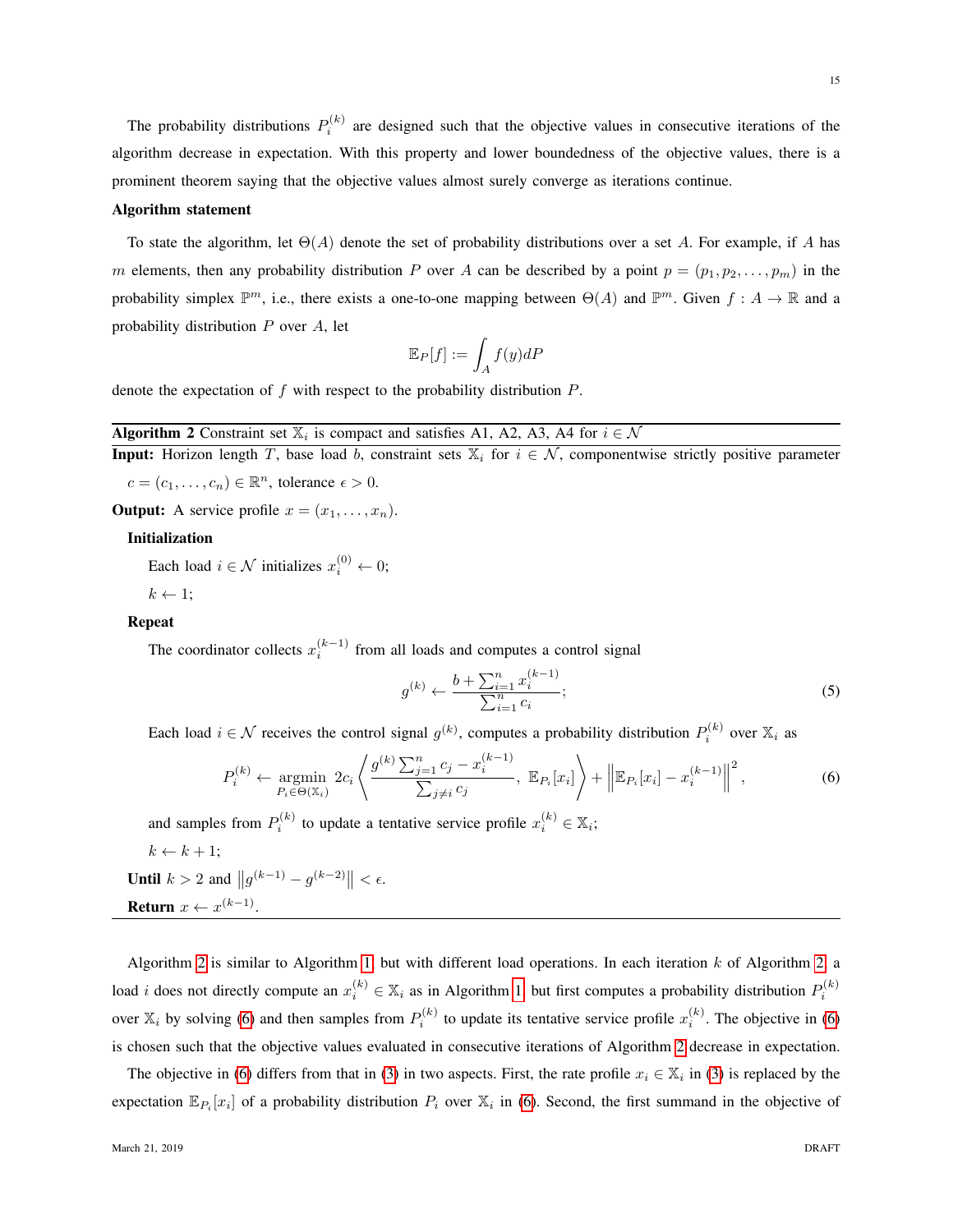[\(6\)](#page-14-1) has a negative term  $-x_i^{(k-1)}$  and a multiplicative factor  $\eta := \sum_{j=1}^n c_j / \sum_{j\neq i} c_j$  in front of  $g^{(k)}$  and . Note that  $x_i^{(k-1)}$  is negligible in comparison with  $b + \sum_{j=1}^n x_j^{(k-1)} = g^{(k)} \sum_{j=1}^n c_j$ , so the negative term  $-x_i^{(k-1)}/\sum_{j \neq i} c_j$ is negligible. Besides, if there is no single  $c_i$  that dominates the sum  $\sum_{j=1}^n c_j$ , then the multiplicative factor  $\sum_{j=1}^{n} c_j / \sum_{j \neq i} c_j$  in front of  $g^{(k)}$  is approximately 1. To summarize,

<span id="page-15-0"></span>
$$
\frac{g^{(k)}\sum_{j=1}^{n}c_j - x_i^{(k-1)}}{\sum_{j\neq i}c_j} \approx g^{(k)},\tag{7}
$$

i.e., the objective in [\(6\)](#page-14-1) is approximately equal to the objective in [\(3\)](#page-9-1) with  $x_i$  substituted by  $\mathbb{E}_{P_i}[x_i]$ .

The computation of a probability distribution  $P_i^{(k)}$  can be difficult unless a simple representation of  $P_i^{(k)}$  is available. As discussed in Remark [3,](#page-8-1) in the application to EV charging, the set  $\mathbb{X}_i$  can be reduced to a finite set in order to ease the computation of  $P_i^{(k)}$ . In this case,  $P_i^{(k)}$  can be represented by its probability mass function over  $\mathbb{X}_i$ , i.e., let m denote the number of elements in  $\mathbb{X}_i$ , then there is a one-to-one mapping between  $\Theta(\mathbb{X}_i)$  (where  $P_i^{(k)}$  takes values in) and the probability simplex  $\mathbb{P}^m$ . Moreover, the map  $f : \Theta(\mathbb{X}_i) \mapsto \text{conv}(\mathbb{X}_i)$  defined by

$$
f(P_i) = \mathbb{E}_{P_i}[x_i]
$$

is one-to-one. Hence, computing a  $P_i^{(k)} \in \Theta(\mathbb{X}_i)$  is equivalent to finding an  $\mathbb{E}_{P_i^{(k)}}[x_i] \in \text{conv}(\mathbb{X}_i)$ .

**Remark 5.** *Load i needs to know*  $C := \sum_{j=1}^{n} c_j$  *in order to compute* [\(6\)](#page-14-1)*, and the coordinator can broadcast*  $C$ together with  $g^{(k)}$  to provide this piece of information. Alternatively, load *i* can also use the approximation in [\(7\)](#page-15-0) *so that it no longer needs to know* C*. In this case, the objective load* i *minimizes is the same as the objective in* [\(3\)](#page-9-1) with  $x_i$  substituted by  $\mathbb{E}_{P_i}[x_i]$ , i.e., each load, whether it has convex or nonconvex constraint, minimizes the *same objective.*

## Stationary service profiles and optimality

We will show that the sequence of tentative service profiles obtained by Algorithm [2](#page-14-0) converges to certain nearly optimal service profiles. To start with, we characterize these service profiles and show that they are nearly optimal.

<span id="page-15-2"></span>**Definition 1.** Assume that constraint set  $\mathbb{X}_i$  is compact and satisfies A1, A2, A3, A4 for  $i \in \mathcal{N}$ . A service profile  $x = (x_1, \ldots, x_n)$  is stationary for Algorithm [2,](#page-14-0) if  $x^{(k-1)} = x$  implies  $x^{(k)} = x$  with probability 1 for  $k \ge 1$ .

That is, stationary service profiles are those once hit, tentative service profiles stop updating. Note that stationary service profiles do not exist for many randomized algorithms including simulated annealing [\[28\]](#page-23-7) and genetic algorithm [\[29\]](#page-23-8). In these two widely known algorithms, the probability

<span id="page-15-1"></span>
$$
\mathbb{P}\{x^{(k)} \neq x \mid x^{(k-1)} = x\} > 0\tag{8}
$$

is nonzero for any  $k \ge 1$  and any x, and therefore stationary service profiles do not exist for these two algorithms.

The reason simulated annealing and genetic algorithm satisfy [\(8\)](#page-15-1) is that they seek to escape from local optimal points, and this objective is achieved at the cost of escaping from global optimal points as well. The methodology is that, the probability of obtaining a global optimal point increases via a so-called "cooling"/"evolving" process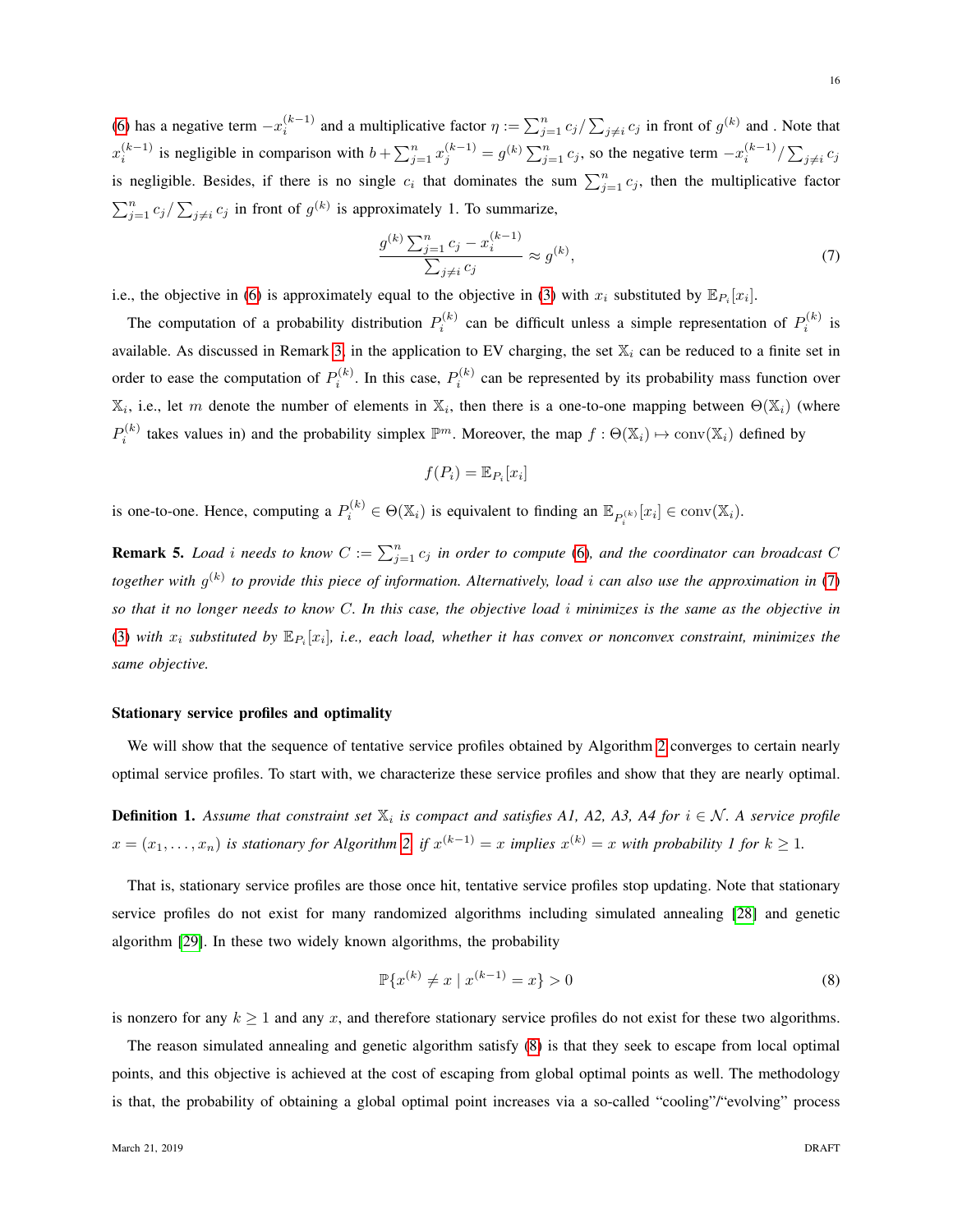as iterations continue. Though the cooling/evolving process is usually very slow, eventually a global optimal point is obtained with a strictly positive probability.

Algorithm [2](#page-14-0) seeks to find a nearly optimal service profile within few iterations, instead of having a slow cooling (evolving) process to find an optimal service profile (which is NP hard). At the cost of small suboptimality (Theorem [4\)](#page-16-0), Algorithm [2](#page-14-0) has stationary service profiles (Theorem [3\)](#page-16-1) and converges to these stationary service profiles quickly—we stop Algorithm [2](#page-14-0) after the first 20 iterations in the simulations provided in Section [IV.](#page-18-0)

A characterization of the stationary service profiles of Algorithm [2](#page-14-0) is provided in the following theorem.

<span id="page-16-1"></span>**Theorem 3.** Assume that constraint set  $\mathbb{X}_i$  is compact and satisfies A1, A2, A3, A4 for  $i \in \mathcal{N}$ . A service profile  $x = (x_1, \ldots, x_n)$  is stationary for Algorithm [2](#page-14-0) if and only if it is a Nash-equilibrium of the game in which each *load*  $i \in \mathcal{N}$  seeks to minimize  $\left\langle b + \sum_{j=1}^n x_j, x_i \right\rangle$  over  $x_i \in \mathbb{X}_i$ .

Theorem [3](#page-16-1) implies that the stationary service profiles of Algorithm [2](#page-14-0) happen to be the Nash-equilibria of a game. It is proved in Appendix [C.](#page-25-0) In this game, each load  $i \in \mathcal{N}$  aims to minimize the inner product of its own service profile  $x_i$  and the aggregate service profile of all loads  $b + \sum_{j=1}^n x_j$ . Hence at a Nash equilibrium, load *i* chooses to be serviced at times when the aggregate load  $b + \sum_{j=1}^{n} x_j$  is low. Therefore, stationary service profiles are likely to be close to flat. Indeed, the following theorem provides an upper bound on the suboptimality of stationary service profiles of Algorithm [2.](#page-14-0) Before stating the theorem, recall the definition of  $Y_i$  in A4.

<span id="page-16-0"></span>**Theorem 4.** Assume that constraint set  $\mathbb{X}_i$  is compact and satisfies A1, A2, A3, A4 for  $i \in \mathcal{N}$ . Let  $x^s$  be a stationary *service profile for Algorithm [2](#page-14-0) and* x <sup>∗</sup> *be a global optimum of the problem LB, then*

$$
\left\| b + \sum_{i=1}^{n} x_i^s \right\|^2 - \left\| b + \sum_{i=1}^{n} x_i^* \right\|^2 \le 4 \sum_{i=1}^{n} Y_i.
$$
\n(9)

If further, elements in  $\mathbb{X}_i$  are nonnegative, i.e.,  $y_i \geq 0$  componentwise for all  $i \in \mathcal{N}$  and all  $y_i \in \mathbb{X}_i$ , then

$$
\left\| b + \sum_{i=1}^{n} x_i^s \right\|^2 - \left\| b + \sum_{i=1}^{n} x_i^* \right\|^2 \le 2 \sum_{i=1}^{n} Y_i.
$$
 (10)

Theorem [4](#page-16-0) implies that the suboptimality of a stationary service profile is uniformly upper bounded by constant  $4\sum_{i=1}^{n} Y_i$ , which scales  $O(n)$  as the number n of loads increases. The theorem is proved in Appendix [D.](#page-27-0) Noting that the optimal objective value scales  $O(n^2)$  as n increases, the suboptimality ratio defined as

<span id="page-16-2"></span>
$$
\text{SubOpt}(x^s) := \frac{\left\| b + \sum_{i=1}^n x_i^s \right\|^2 - \left\| b + \sum_{i=1}^n x_i^* \right\|^2}{\left\| b + \sum_{i=1}^n x_i^* \right\|^2} \le \frac{4 \sum_{i=1}^n Y_i}{\left\| b + \sum_{i=1}^n x_i^* \right\|^2} \tag{11}
$$

has an upper bound that scales  $O(1/n)$  as n increases. Hence, all stationary service profiles of Algorithm [2](#page-14-0) are close to optimal when n is sufficiently large. When  $\mathbb{X}_i$ 's are composed of nonnegative elements, the suboptimality ratio upper bound can be improved to

<span id="page-16-3"></span>SubOpt
$$
(x^s)
$$
  $\leq \frac{2\sum_{i=1}^n Y_i}{\|b + \sum_{i=1}^n x_i^*\|^2}.$  (12)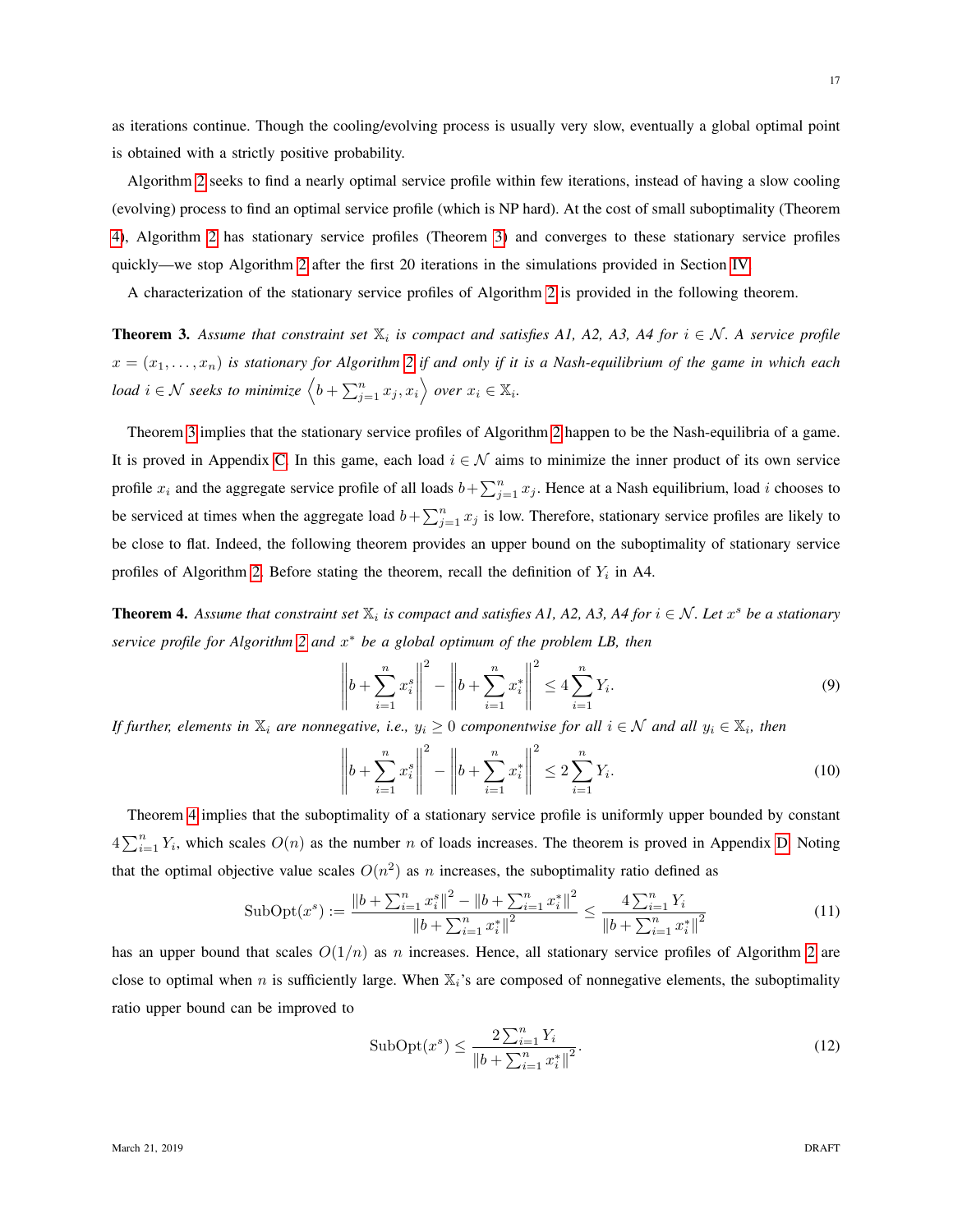# Martingale and convergence

Algorithm [2](#page-14-0) is designed such that the objective values obtained in consecutive iterations decrease in expectation, since then there is a martingale theory ensuring the convergence of objective values. To state the result, let

$$
L_k := \left\| b + \sum_{i=1}^n x_i^{(k)} \right\|^2
$$

denote the objective value obtained in iteration k of Algorithm [2](#page-14-0) for  $k \ge 1$ .

<span id="page-17-0"></span>**Proposition 2.** Assume that constraint set  $\mathbb{X}_i$  is compact and satisfies A1, A2, A3, A4 for  $i \in \mathcal{N}$ . The stochastic *process*  $\{L_k : k \geq 1\}$  *is a supermartingale with respect to the process*  $\{x^{(k)} : k \geq 1\}$ *, i.e.,* 

$$
\mathbb{E}\left[L_k \mid x^{(k-1)}, x^{(k-2)}, \dots, x^{(0)}\right] \le L_{k-1}, \quad k = 2, 3, \dots.
$$

Proposition [2](#page-17-0) implies that  $\{L_k : k \geq 1\}$  is a nonnegative supermartingale. It is proved in Appendix [E.](#page-27-1) Martingale theory tells us that a nonnegative supermartingale almost surely converges [\[25\]](#page-23-3), as stated in the following corollary.

**Corollary 1.** Assume that constraint set  $\mathbb{X}_i$  is compact and satisfies A1, A2, A3, A4 for  $i \in \mathcal{N}$ . The sequence  $L_0, L_1, \ldots, L_k, \ldots$  *converges almost surely as*  $k \to \infty$ *.* 

In fact, the objective in [\(6\)](#page-14-1) is designed such that  $\{L_k : k \geq 1\}$  forms a nonnegative supermartingale and therefore convergences. However, the convergence of objective values does not imply the convergence of tentative service profiles, though the reverse is true. Hence, we prove the following stronger result regarding the convergence of tentative service profiles. To state the result, let S denote the set of stationary service profiles of Algorithm [2.](#page-14-0)

<span id="page-17-1"></span>**Theorem 5.** Assume that constraint set  $\mathbb{X}_i$  is compact and satisfies A1, A2, A3, A4 for  $i \in \mathcal{N}$ . The set  $\mathbb{S}$  of stationary service profiles of Algorithm [2](#page-14-0) is nonempty, and the sequence  $x^{(0)}, x^{(1)}, \ldots, x^{(k)}, \ldots$  of tentative service *profiles computed in Algorithm [2](#page-14-0) converges almost surely to the set* S *as* k *tends to infinity, i.e.,*

$$
dist(x^{(k)}, \mathbb{S}) \xrightarrow{a.s} 0 \text{ as } k \to \infty.
$$

Theorem [5](#page-17-1) implies that the sequence of tentative service profiles computed in Algorithm [2](#page-14-0) converges to the set of stationary service profiles. The theorem is proved in Appendix [F.](#page-29-0) However, convergence to a set does not imply convergence to a point since there can be for example limit cycles [\[30,](#page-23-9) Chapter 7.0]. In the special case where  $\mathbb{X}_i$ 's have finitely many elements, convergence to a point can be established as in the following Corollary.

<span id="page-17-2"></span>**Corollary 2.** Assume that constraint set  $\mathbb{X}_i$  is compact and satisfies A1, A2, A3, A4 for  $i \in \mathcal{N}$ . If  $\mathbb{X}_i$  has finitely many  $elements for i \in \mathcal{N}$ , then the sequence  $x^{(0)}, x^{(1)}, \ldots, x^{(k)}, \ldots$  of tentative service profiles computed in Algorithm *[2](#page-14-0)* converges almost surely to a random service profile  $x^{\infty}$  that takes values in  $\mathbb{S}$ , i.e.,

$$
x^{(k)} \xrightarrow{\text{a.s.}} x^{\infty} \text{ as } k \to \infty
$$

*where*  $x^{\infty}$  *is a random variable that takes values in* S.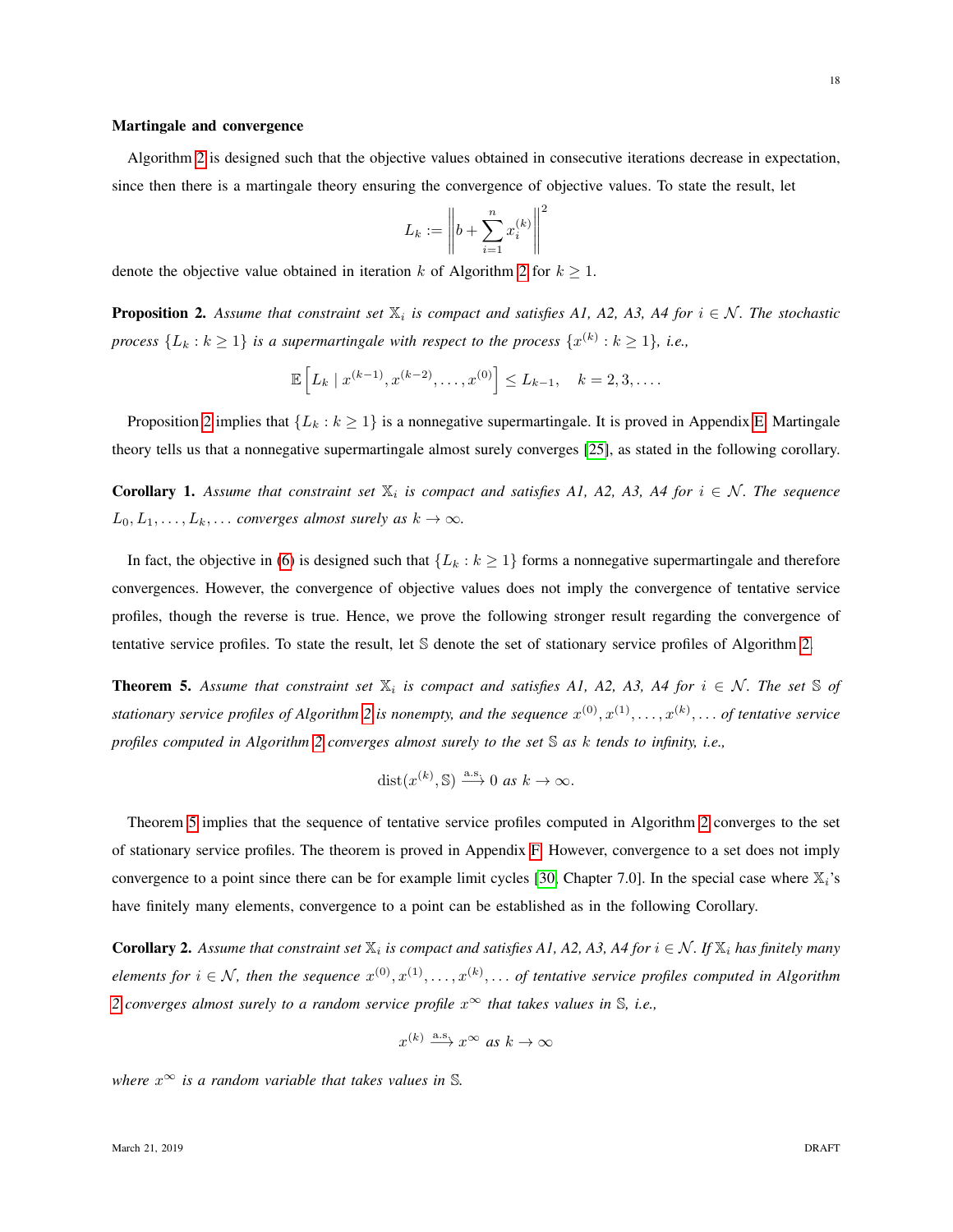19

Corollary [2](#page-17-2) implies that the sequence of tentative service profiles computed in Algorithm [2](#page-14-0) converges to a random stationary service profile. The corollary is proved in Appendix [G.](#page-31-0) In the application to EV charging, the sets  $\mathbb{X}_i$ 's are finite, and therefore Algorithm [2](#page-14-0) converges almost surely to a single (random) stationary service profile.

# IV. CASE STUDIES

<span id="page-18-0"></span>We evaluate Algorithm [2](#page-14-0) numerically in the application to EV charging in this section. In particular, we investigate how fast Algorithm [2](#page-14-0) converges, and how close to optimal are the charging profiles obtained by Algorithm [2](#page-14-0) after a certain number of iterations.

The scheduling horizon  $T$  is considered to be 24 hours, and discretized into 96 slots, each of 15 minutes. The base load is set to match the average residential load profile in the service area of Southern California Edison from 20:00 on 02/13/2011 to 20:00 on 02/14/2011 [\[31\]](#page-23-10). We consider different penetration levels of EVs. For simplicity, we assume that each EV is charged according to the pattern in Fig. [3—](#page-18-1)it consumes 3.3kW power consecutively for 4 hours [\[23\]](#page-23-1). We also assume that each EV can start charging at 20:00, 20:15, . . ., 16:00—as long as it can finish the 4-hour charging before the end of the time horizon.



<span id="page-18-1"></span>Fig. 3. Two examples of admissible charging profiles of an EV. The EV needs to charge its battery at 3.3kW power consecutively for 4 hours.

## *A. Convergence rate*

Recall that  $x^{(k)}$  denotes the tentative charging profile computed in iteration k of Algorithm [2,](#page-14-0) and note that the stochastic process  $\{x^{(k)}: k \ge 1\}$  is a Markov chain [\[25,](#page-23-3) Chapter 6]. Define *escape probabilities* 

$$
P_{\text{escape}}^{(k)} := \mathbb{P}\{x^{(k)} \neq x^{(k-1)} \mid x^{(k-1)}\}, \quad k \ge 1.
$$

If  $P_{\text{escape}}^{(k)} = 0$ , then  $x^{(k-1)}$  is a stationary charging profile; otherwise, it is straightforward to verify that  $1/P_{\text{escape}}^{(k)}$ is the expected number of iterations it takes before tentative charging profile gets updated. For example, if  $P_{\text{escape}}^{(k)} =$ 0.5, then on average a tentative charging profile update happens after 2 iterations. At such an updating speed, we may want to stop the iterations in Algorithm [2.](#page-14-0)

To visualize the relationship between tentative charging profile updates and escape probabilities, we show the average aggregate load profiles (per household) and the escape probabilities in the first 20 iterations of Algorithm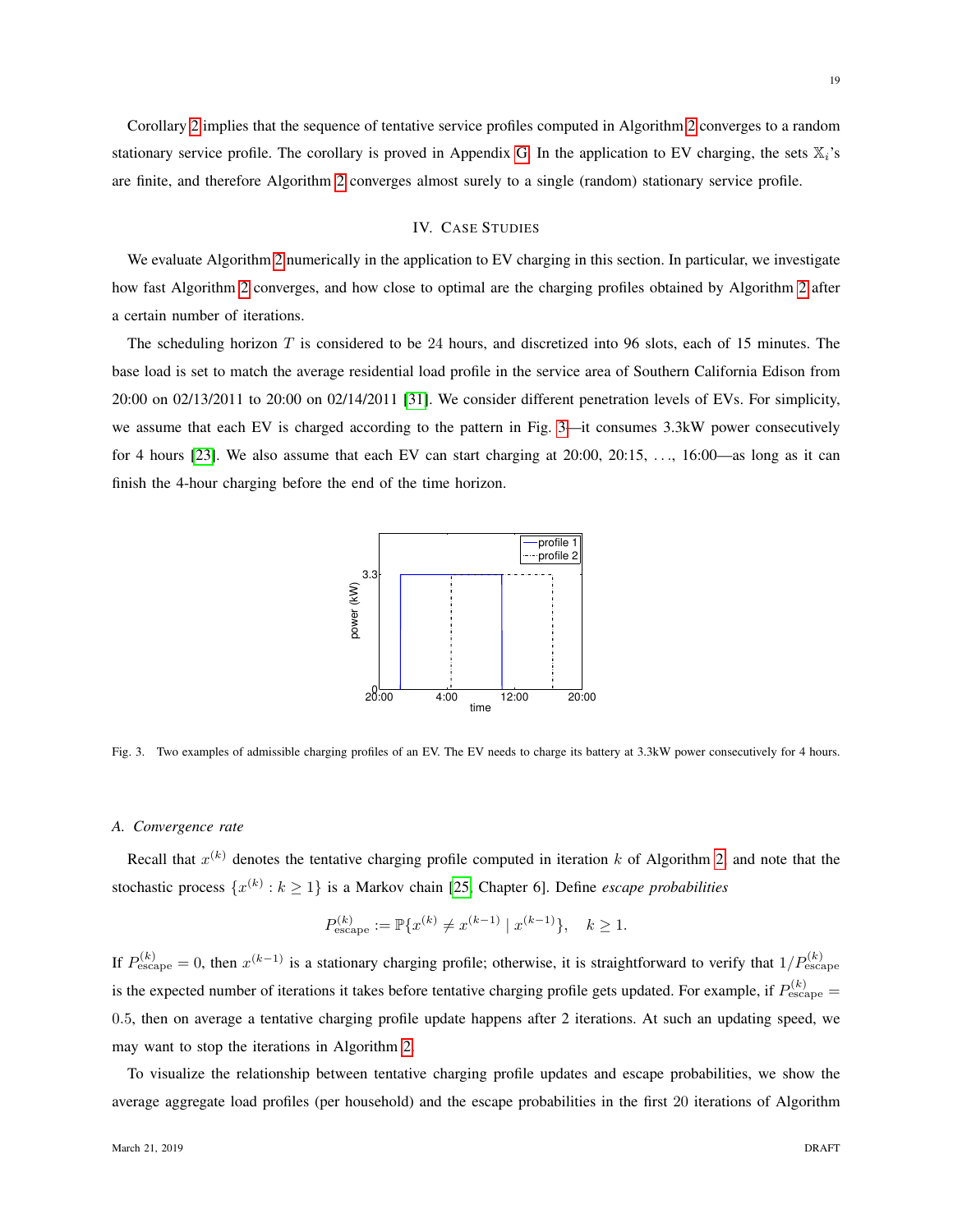

<span id="page-19-0"></span>Fig. 4. Average aggregate load profiles (per household) and escape probabilities in the first 20 iterations of Algorithm [2](#page-14-0) in a 100% EV penetration case. Escape probabilities for different iterations are shown in the legends.

[2](#page-14-0) in a 100% EV penetration case (one EV per household) in Figure [4.](#page-19-0) It can be seen that the aggregate load profile only gets slightly updated from iteration 6 to iteration 10 where the escape probability ranges from 0.3 to 0.6; and that the aggregate load profile is updated only twice from iteration 11 to iteration 20 where the escape probability is below 0.2. To summarize, the escape probability  $P_{\text{escape}}^{(k)}$  measures "closeness" to stationary charging profiles: the smaller  $P_{\text{escape}}^{(k)}$ , the closer  $x^{(k-1)}$  is to a stationary charging profile. In particular, if  $P_{\text{escape}}^{(k)} < 0.5$ , then  $x^{(k-1)}$ is nearly stationary.

Fig. [5](#page-20-0) shows the (average) escape probability  $P_{\text{escape}}^{(k)}$  (of 10 simulations) in the first 40 iterations of Algorithm [2](#page-14-0) at different EV penetration levels. It can be seen that the average escape probability goes below 0.5 within 20 iterations for all penetration levels. Hence, we stop Algorithm [2](#page-14-0) after 20 iterations. We call  $x^{(20)}$  the output charging profile of Algorithm [2](#page-14-0) hereafter.

#### *B. Suboptimality ratio*

Fig. [6](#page-20-1) shows the average aggregate load profile in iteration 20 of Algorithm [2](#page-14-0) at different EV penetration levels. It can be seen that the average aggregate load profile is close to flat even with only 20% EV penetration. Note that completely flat aggregate load profile is not achievable since the charging rate of an EV is either 0 or 3.3kW.

Now we theoretically quantify the suboptimality ratio SubOpt  $(x^{(20)})$  [defined in [\(11\)](#page-16-2)] of output charging profile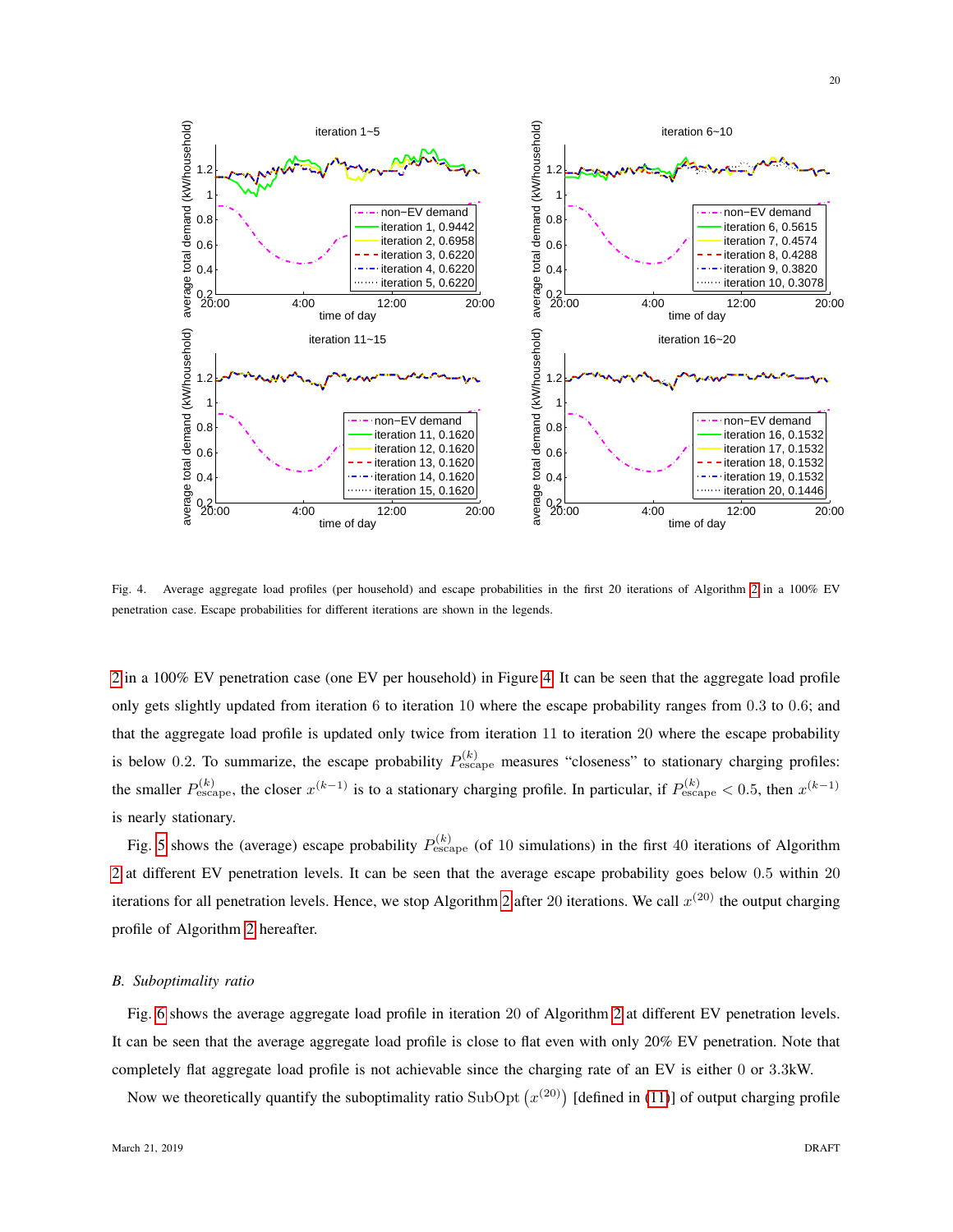

<span id="page-20-0"></span>Fig. 5. Average escape probability  $P_{\text{escape}}^{(k)}$  at different EV penetration levels.



<span id="page-20-1"></span>Fig. 6. Average total demand per household in iteration 20 of Algorithm DSC, with various number of EVs.

 $x^{(20)}$ . Since tentative charging profile updates become negligible after 20 iterations, we think of  $x^{(20)}$  as a stationary charging profile and apply the suboptimality ratio upper bound derived in [\(12\)](#page-16-3), i.e.,

SubOpt 
$$
\left(x^{(20)}\right) \le \frac{2\sum_{i=1}^{n} Y_i}{\|b + \sum_{i=1}^{n} x_i^*\|^2} := \text{SubOptBound}
$$
 (13)

where  $x^*$  denotes the optimal charging profile.

When the number *n* of EVs is small, base load *b* dominates aggregate EV load  $\sum_{i=1}^{n} x_i^*$  and therefore

$$
2\sum_{i=1}^n Y_i = 2\sum_{i=1}^n \|x_i^*\|^2 \le 2\left\|\sum_{i=1}^n x_i^*\right\|^2 \ll \|b\|^2 \le \left\|b + \sum_{i=1}^n x_i^*\right\|^2.
$$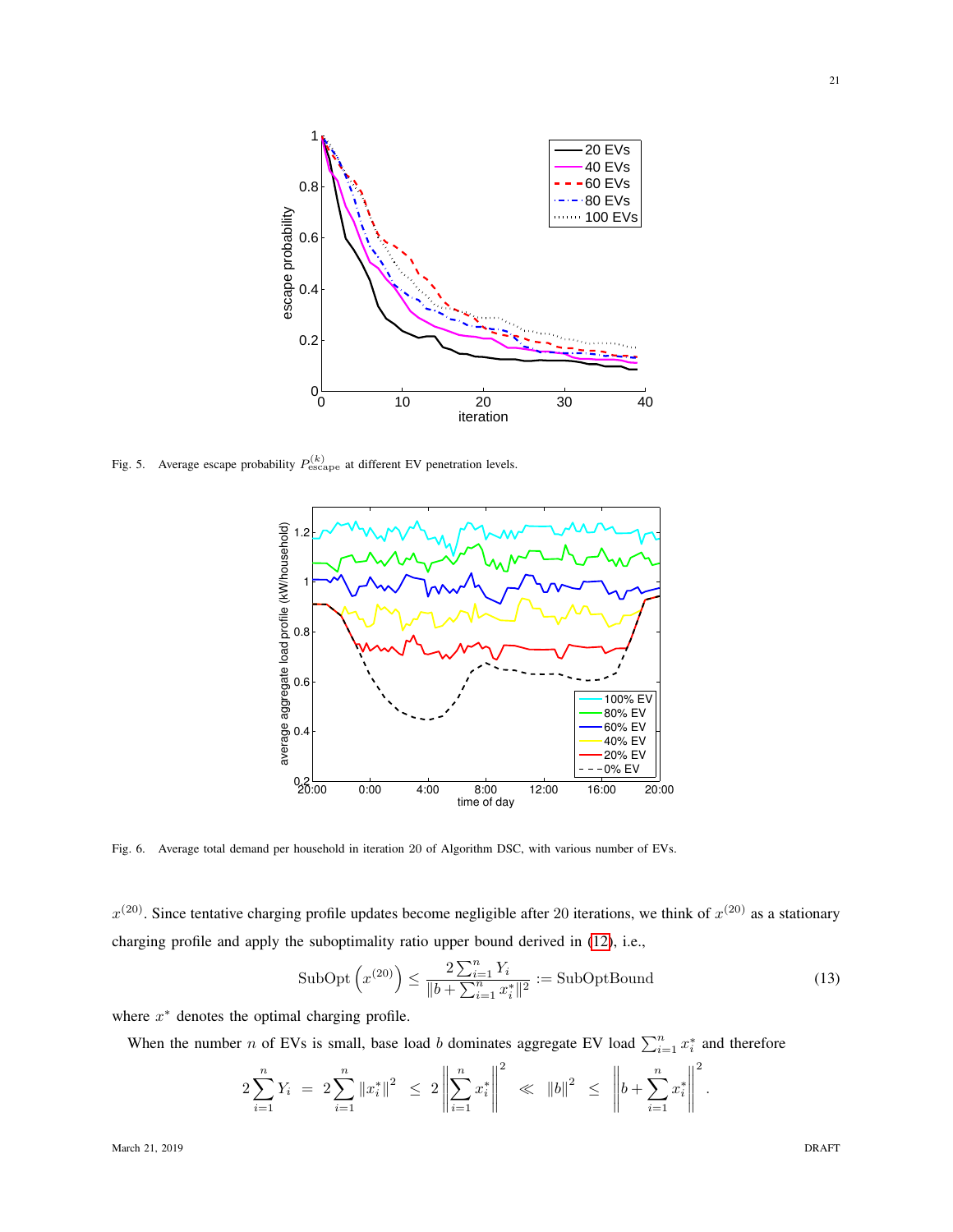Hence, SubOptBound is much smaller than 1 and the suboptimality ratio SubOpt  $(x^{(20)})$  is small. When the number  $n$  of EVs is big, base load  $b$  is dominated by aggregate EV load and therefore

$$
\text{SubOptBound} \le \frac{2\sum_{i=1}^{n} Y_i}{\left\|\sum_{i=1}^{n} x_i^*\right\|^2}.\tag{14}
$$

Noting that  $2\sum_{i=1}^n Y_i$  scales  $O(n)$  as n increases and that  $\left\| \sum_{i=1}^n x_i^* \right\|^2$  scales  $O(n^2)$  as n increases, the bound SubOptBound scales  $O(1/n)$  as n increases. Hence, the suboptimality ratio SubOpt  $(x^{(20)})$  remains small when  $n$  is big.

The suboptimality upper bound SubOptBound for different penetration levels of EV is shown in Fig. [7.](#page-21-0) It can be seen that SubOptBound<sub>1</sub>  $\leq$  2.6% at all EV penetration levels.



<span id="page-21-0"></span>Fig. 7. Suboptimality upper bound SubOptBound for different EV penetration levels.

## V. CONCLUSIONS

We have proposed a distributed EV charging scheduling algorithm to shape the aggregate load, that allows for a class of nonconvex constraints on admissible EV charging profiles. In particular, the algorithm applies to the case where each EV only has finitely many admissible charging profiles. The algorithm is iterative, and assumes the availability of a coordinator that can broadcast control signals to all EVs and receive feedbacks. In each iteration, the coordinator collects tentative charging profiles computed by the EVs in the previous iteration and broadcasts the normalized aggregate load profile. After receiving the broadcast signal, each EV updates its tentative charging profile by first computing a probability distribution over its admissible charging profiles, and then samples from the probability distribution to update its tentative charging profile.

The probability distribution an EV computes is designed such that the objective values in consecutive iterations of the algorithm decreases in expectation, and therefore the martingale theory ensures that the objective value converges almost surely as iterations continue. Besides, the algorithm shares the same information flow pattern as an algorithm that is designed to schedule EVs with convex constraints, and therefore both algorithms can run simultaneously in scenarios where there are both EVs with convex constraints and EVs with nonconvex constraints.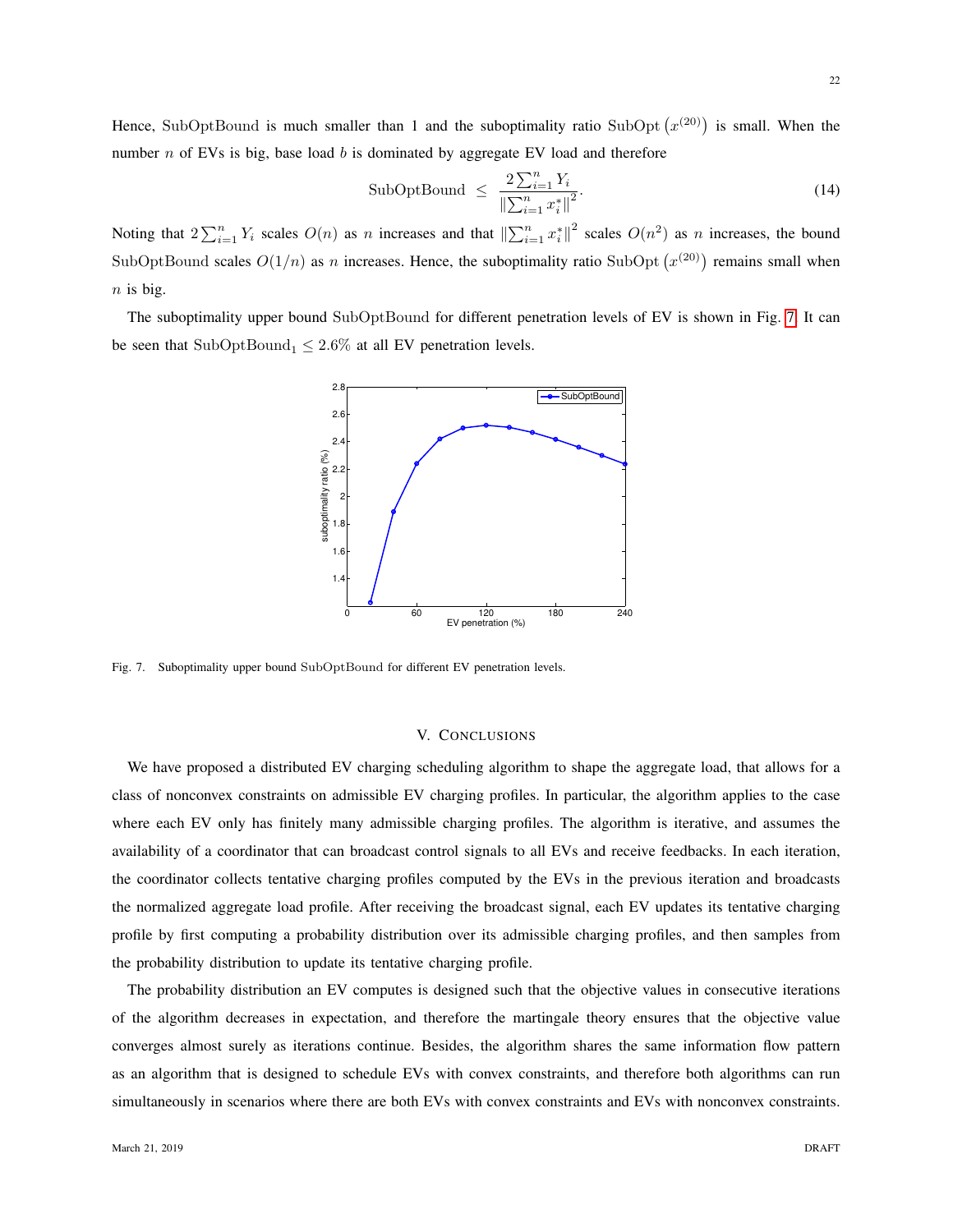We have proved that the algorithm converges almost surely to a random stationary charging profile, and that the suboptimality ratio of the stationary charging profile has an upper bound that scales  $O(1/n)$  as the number n of EVs increases. Case studies confirm that the algorithm converges fast (can stop after 20 iterations), with suboptimality ratio below 2.6% at all EV penetration levels.

# **REFERENCES**

- <span id="page-22-0"></span>[1] Department of Energy, "All-electric vehicles," online at [https://www.fueleconomy.gov/feg/evtech.shtml,](https://www.fueleconomy.gov/feg/evtech.shtml) 2014.
- <span id="page-22-1"></span>[2] ——, "Federal tax credits for electric vehicles purchased in or after 2010," online at [https://www.fueleconomy.gov/feg/taxevb.shtml,](https://www.fueleconomy.gov/feg/taxevb.shtml) 2014.
- <span id="page-22-2"></span>[3] ——, "All-electric vehicles: Compare side-by-side," online at [http://www.fueleconomy.gov/feg/evsbs.shtml,](http://www.fueleconomy.gov/feg/evsbs.shtml) 2014.
- <span id="page-22-3"></span>[4] Wikipedia, "Plug-in electric vehicles in the united states," online at [http://en.wikipedia.org/wiki/Plug-in](http://en.wikipedia.org/wiki/Plug-in_electric_vehicles_in_the_United_States)\_electric\_vehicles\_in\_the\_United\_ [States,](http://en.wikipedia.org/wiki/Plug-in_electric_vehicles_in_the_United_States) 2014.
- <span id="page-22-4"></span>[5] GAS2, "Bmw wants to build 100000 evs annually by 2020," online at [http://gas2.org/2014/03/21/](http://gas2.org/2014/03/21/bmw-wants-build-100000-evs-annually-2020/) [bmw-wants-build-100000-evs-annually-2020/,](http://gas2.org/2014/03/21/bmw-wants-build-100000-evs-annually-2020/) 2014.
- [6] The Wall Street Journal, "Nissan may hit electric-car sales target before 2020," online at [http://online.wsj.com/news/articles/](http://online.wsj.com/news/articles/SB10001424052702303546204579440652848502402) [SB10001424052702303546204579440652848502402,](http://online.wsj.com/news/articles/SB10001424052702303546204579440652848502402) 2014.
- <span id="page-22-5"></span>[7] Autobloggreen, "Tesla investor says selling 500,000 evs in 2020 is totally doable," online at [http://green.autoblog.com/2014/03/11/](http://green.autoblog.com/2014/03/11/tesla-investor-says-selling-500000-evs-in-2020-possible/) [tesla-investor-says-selling-500000-evs-in-2020-possible/,](http://green.autoblog.com/2014/03/11/tesla-investor-says-selling-500000-evs-in-2020-possible/) 2014.
- <span id="page-22-6"></span>[8] H. Streng, "Mindboggling consequences in wake of battery price drops," online at [http://cleantechnica.com/2013/12/27/](http://cleantechnica.com/2013/12/27/mondboggling-consequences-wake-battery-price-drops/) [mondboggling-consequences-wake-battery-price-drops/,](http://cleantechnica.com/2013/12/27/mondboggling-consequences-wake-battery-price-drops/) 2013.
- <span id="page-22-7"></span>[9] L. Kelly, A. Rowe, and P. Wild, "Analyzing the impacts of plug-in electric vehicles on distribution networks in british columbia," in *Electrical Power & Energy Conference*, 2009, pp. 1–6.
- <span id="page-22-8"></span>[10] C. Roe, J. Meisel, A. Meliopoulos, F. Evangelos, and T. Overbye, "Power system level impacts of phevs," in *Hawaii International Conference on System Sciences*, 2009, pp. 1–10.
- <span id="page-22-9"></span>[11] K. Clement, E. Haesen, and J. Driesen, "Coordinated charging of multiple plug-in hybrid electric vehicles in residential distribution grids," in *IEEE/PES Power Systems Conference and Exposition*, 2009, pp. 1–7.
- <span id="page-22-10"></span>[12] C. Quinn, D. Zimmerle, and T. H. Bradley, "The effect of communication architecture on the availability, reliability, and economics of plug-in hybrid electric vehicle-to-grid ancillary services," *Journal of Power Sources*, vol. 195, no. 5, pp. 1500–1509, 2010.
- [13] J. P. Lopes, F. J. Soares, P. Almeida, and M. M. da Silva, "Smart charging strategies for electric vehicles: Enhancing grid performance and maximizing the use of variable renewable energy resources," in *Intenational Battery, Hybrid and Fuell Cell Electric Vehicle Symposium*, 2009.
- <span id="page-22-11"></span>[14] L. Gan, A. Wierman, U. Topcu, N. Chen, and S. H. Low, "Real-time deferrable load control: handling the uncertainties of renewable generation," in *International Conference on Future Energy Systems*, 2013, pp. 113–124.
- <span id="page-22-12"></span>[15] R. A. Verzijlbergh, M. O. Grond, Z. Lukszo, J. G. Slootweg, and M. D. Ilic, "Network impacts and cost savings of controlled ev charging," *IEEE Transactions on Smart Grid*, vol. 3, no. 3, pp. 1203–1212, 2012.
- <span id="page-22-15"></span>[16] K. Qian, C. Zhou, M. Allan, and Y. Yuan, "Modeling of load demand due to ev battery charging in distribution systems," *IEEE Transactions on Power Systems*, vol. 26, no. 2, pp. 802–810, 2011.
- <span id="page-22-16"></span>[17] O. Sundstrom and C. Binding, "Planning electric-drive vehicle charging under constrained grid conditions," in *International Conference on Power System Technology*, 2010, pp. 1–6.
- <span id="page-22-13"></span>[18] P. Richardson, D. Flynn, and A. Keane, "Optimal charging of electric vehicles in low-voltage distribution systems," *IEEE Transactions on Power Systems*, vol. 27, no. 1, pp. 268–279, 2012.
- <span id="page-22-14"></span>[19] Z. Ma, D. S. Callaway, and I. A. Hiskens, "Decentralized charging control of large populations of plug-in electric vehicles," *IEEE Transactions on Control Systems Technology*, vol. 21, no. 1, pp. 67–78, 2013.
- <span id="page-22-17"></span>[20] L. Gan, U. Topcu, and S. Low, "Optimal decentralized protocol for electric vehicle charging," *IEEE Transactions on Power Systems*, vol. 28, no. 2, pp. 940–951, 2013.
- <span id="page-22-18"></span>[21] M. Caramanis and J. M. Foster, "Management of electric vehicle charging to mitigate renewable generation intermittency and distribution network congestion," in *IEEE Conference on Decision and Control*, 2009, pp. 4717–4722.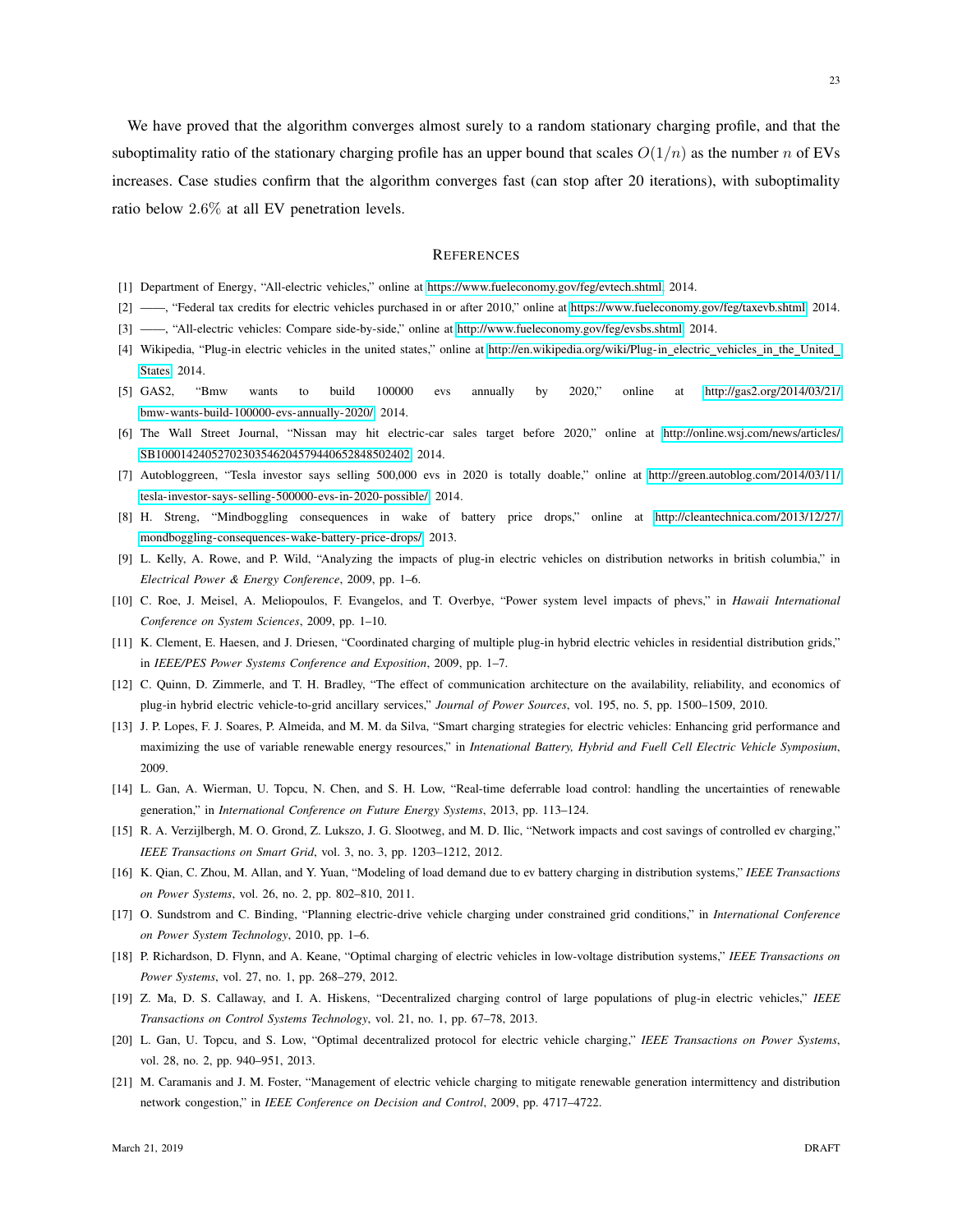- <span id="page-23-0"></span>[22] N. Rotering and M. Ilic, "Optimal charge control of plug-in hybrid electric vehicles in deregulated electricity markets," *IEEE Transactions on Power Systems*, vol. 26, no. 3, pp. 1021–1029, 2011.
- <span id="page-23-1"></span>[23] A. Ipakchi and F. Albuyeh, "Grid of the future," *IEEE Power and Energy Magazine*, vol. 7, no. 2, pp. 52–62, 2009.
- <span id="page-23-2"></span>[24] L. James and L. John, "Electric vehicle technology explained," 2003.
- <span id="page-23-3"></span>[25] G. Grimmett and D. Stirzaker, *Probability and Random Processes*. Oxford university press, 2001.
- <span id="page-23-4"></span>[26] N. L. Carothers, *Real Analysis*. Cambridge University Press, 2000.
- <span id="page-23-6"></span>[27] L. Gan, U. Topcu, and S. H. Low, "Stochastic distributed protocol for electric vehicle charging with discrete charging rate," in *IEEE Power and Energy Society General Meeting*, 2012, pp. 1–8.
- <span id="page-23-7"></span>[28] P. J. Van Laarhoven and E. H. Aarts, *Simulated Annealing*. Springer, 1987.
- <span id="page-23-8"></span>[29] D. E. Goldberg, *Genetic Algorithms in Search, Optimization, and Machine Learning*. Addison-wesley Reading Menlo Park, 1989.
- <span id="page-23-9"></span>[30] S. H. Strogatz, *Nonlinear Dynamics and Chaos*. Perseus Publishing, 2006.
- <span id="page-23-10"></span>[31] Southern California Edison, "Average residential load profile of southern california edison," online at [http://www.sce.com/005](http://www.sce.com/005_regul_info/eca/DOMSM11.DLP) regul info/ [eca/DOMSM11.DLP,](http://www.sce.com/005_regul_info/eca/DOMSM11.DLP) 2011.

# <span id="page-23-5"></span>APPENDIX A

# PROOF OF THEOREM [1](#page-10-0)

We apply the Lasalle Theorem to prove Theorem [1.](#page-10-0) Note that  $x^{(k)}$  depends continuously on  $x^{(k-1)}$ , the objective function

$$
L(x) = \left\| b + \sum_{i=1}^{n} x_i \right\|^2
$$

is continuous in x, and the set  $\prod_{i=1}^{n} X_i$  where  $\{x^{(k)}: k \geq 1\}$  take values in is compact. To prove Theorem [1,](#page-10-0) i.e.,  $x^{(k)} \to \mathbb{O}^*$  as  $k \to \infty$ , it suffices to prove (i)  $L[x^{(k)}] \le L[x^{(k-1)}]$  and (ii)  $L[x^{(k)}] = L[x^{(k-1)}]$  implies  $x^{(k-1)} \in \mathbb{O}^*$ for  $k \geq 2$ . The proofs of (i) and (ii) are presented below.

Fix an arbitrary  $k \ge 2$ , and let  $\Delta x_i := x_i^{(k)} - x_i^{(k-1)}$  denote the update in  $x_i$  in iteration k of Algorithm [1](#page-9-0) for  $i \in \mathcal{N}$ . Since  $x_i^{(k)}$  minimizes [\(3\)](#page-9-1) over  $\mathbb{X}_i$ , it should have a smaller objective value than  $x_i^{(k-1)}$ , i.e.,

$$
2c_i \left\langle g^{(k)}, x_i^{(k)} \right\rangle + \left\| x_i^{(k)} - x_i^{(k-1)} \right\|^2 \leq 2c_i \left\langle g^{(k)}, x_i^{(k-1)} \right\rangle \qquad \Longrightarrow \qquad 2c_i \left\langle g^{(k)}, \Delta x_i \right\rangle + \left\| \Delta x_i \right\|^2 \leq 0.
$$

Furthermore, since [\(3\)](#page-9-1) is strictly convex, the equality is attained if and only if  $\Delta x_i = 0$ .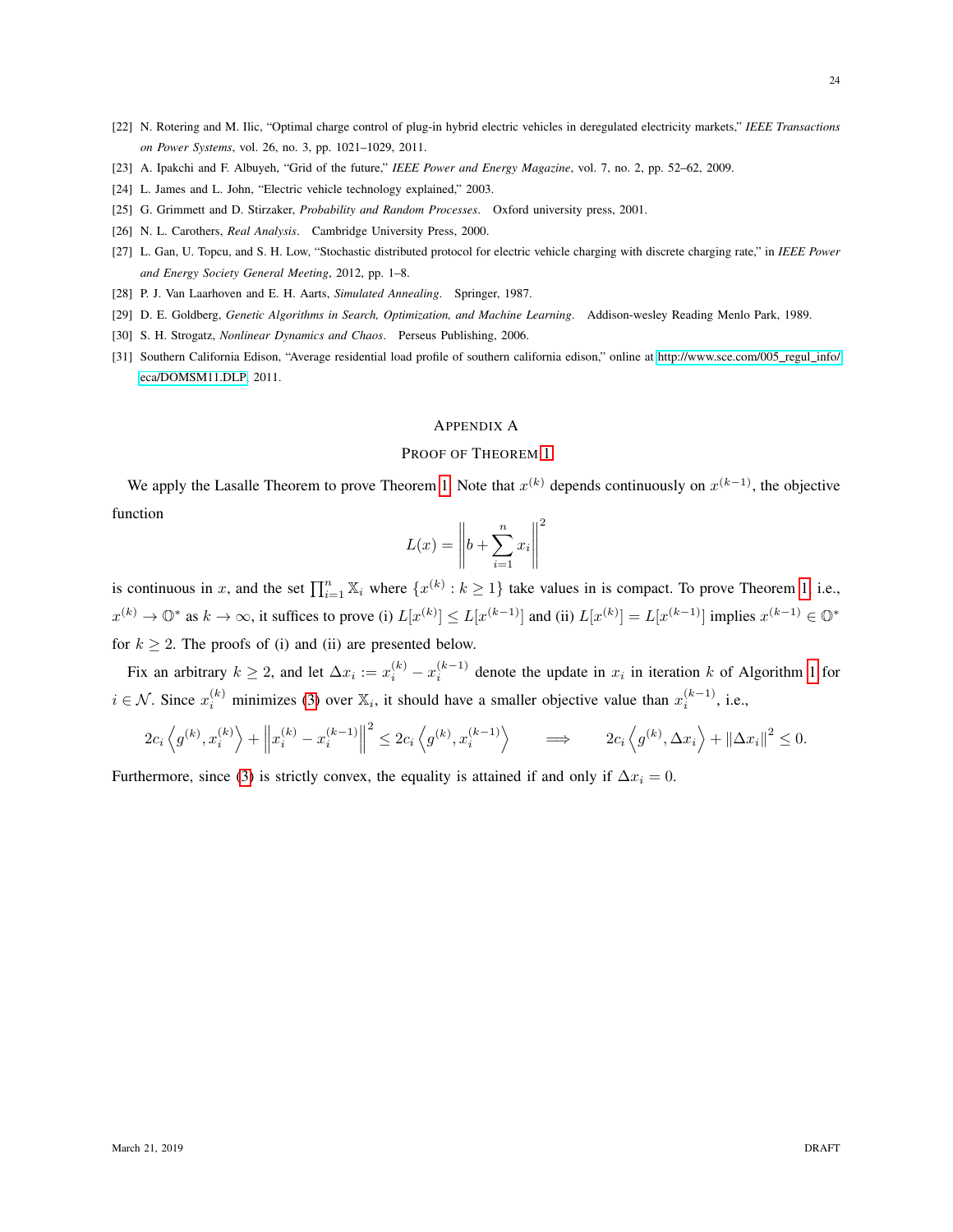Abbreviate the aggregate service profile  $d^{(k-1)} = b + \sum_{i=1}^{n} x_i^{(k-1)}$  in iteration  $k-1$  by d for convenience, then

$$
L[x^{(k)}] - L[x^{(k-1)}] = \left\| d + \sum_{i=1}^{n} \Delta x_{i} \right\|^{2} - ||d||^{2}
$$
  
\n
$$
= \left\| \sum_{i=1}^{n} \Delta x_{i} \right\|^{2} + 2 \sum_{i=1}^{n} \langle d, \Delta x_{i} \rangle
$$
  
\n
$$
= \sum_{i=1}^{n} ||\Delta x_{i}||^{2} + \sum_{i \neq j} c_{i} c_{j} \left\langle \frac{\Delta x_{i}}{c_{i}}, \frac{\Delta x_{j}}{c_{j}} \right\rangle + 2 \sum_{i=1}^{n} \langle d, \Delta x_{i} \rangle
$$
  
\n
$$
\leq \sum_{i=1}^{n} ||\Delta x_{i}||^{2} + \frac{1}{2} \sum_{i \neq j} c_{i} c_{j} \left( \left\| \frac{\Delta x_{i}}{c_{i}} \right\|^{2} + \left\| \frac{\Delta x_{j}}{c_{j}} \right\|^{2} \right) + 2 \sum_{i=1}^{n} \langle d, \Delta x_{i} \rangle
$$
  
\n
$$
= \sum_{i=1}^{n} ||\Delta x_{i}||^{2} + \sum_{i \neq j} c_{i} c_{j} \left\| \frac{\Delta x_{i}}{c_{i}} \right\|^{2} + 2 \sum_{i=1}^{n} \langle d, \Delta x_{i} \rangle
$$
  
\n
$$
= \sum_{i=1}^{n} ||\Delta x_{i}||^{2} + \sum_{i=1}^{n} ||\Delta x_{i}||^{2} \frac{\sum_{j \neq i} c_{j}}{c_{i}} + 2 \sum_{i=1}^{n} \langle d, \Delta x_{i} \rangle
$$
  
\n
$$
= \sum_{i=1}^{n} ||\Delta x_{i}||^{2} \frac{\sum_{j=1}^{n} c_{j}}{c_{i}} + 2 \sum_{i=1}^{n} \langle d, \Delta x_{i} \rangle
$$
  
\n
$$
= \sum_{i=1}^{n} ||\Delta x_{i}||^{2} \frac{\sum_{j=1}^{n} c_{j}}{c_{i}} \left( ||\Delta x_{i}||^{2} + 2c_{i} \langle g^{(k)}, \Delta x_{i} \rangle \right) \leq 0,
$$

i.e., (i) holds.

Moreover, it follows from the inequality above that  $L[x^{(k)}] = L[x^{(k-1)}]$  if and only if  $\Delta x_i = 0$  for  $i \in \mathcal{N}$ . Therefore if  $L[x^{(k)}] = L[x^{(k-1)}]$ , then  $x_i^{(k-1)} = x_i^{(k)}$  minimizes [\(3\)](#page-9-1) and it follows from the first order optimality condition that

$$
2c_i\left\langle g^{(k)}, x_i - x_i^{(k-1)} \right\rangle \ge 0, \ i \in \mathcal{N}, \ x_i \in \mathbb{X}_i \qquad \Longrightarrow \qquad 2\left\langle d, x_i - x_i^{(k-1)} \right\rangle \ge 0, \ i \in \mathcal{N}, \ x_i \in \mathbb{X}_i.
$$

The latter is the first order optimality condition for  $x^{(k-1)}$  to minimize the objective function  $L(x)$ . Hence,  $L[x^{(k)}] =$  $L[x^{(k-1)}]$  implies  $x^{(k-1)} \in \mathbb{O}^*$ , i.e., (ii) holds.

We have proved that (i) and (ii) hold for an arbitrary  $k \ge 2$ , and this completes the proof of Theorem [1.](#page-10-0)

## <span id="page-24-0"></span>APPENDIX B

# PROOF OF THEOREM [2](#page-11-0)

We prove  $(4)$  by mathematical induction on  $k$ .

i) When  $k = 0$ ,  $x_i^{(k)} = 0$  for  $i = 0, ..., n$  and  $x_{i'}^{(k)}$  $i^{(k)}_{i'} = 0$  for  $i = 1, \ldots, n$ , therefore [\(4\)](#page-11-2) holds.

ii) Assume that [\(4\)](#page-11-2) holds for  $k = K$  ( $K \ge 0$ ). We prove that (4) holds for  $k = K + 1$  as follows. It is straightforward to verify that  $g^{(K+1)}$  is identical for two instances, and therefore

$$
x_{i'}^{(K+1)} = \underset{x_{i'} \in \mathbb{X}_{i'}}{\text{argmin}} 2X_{i'} \left\langle g^{(K+1)}, x_{i'} \right\rangle + \left\| x_{i'} - x_{i'}^{(K)} \right\|^2
$$
  

$$
= \underset{x_i \in \mathbb{X}_i}{\text{argmin}} 2X_i \left\langle g^{(K+1)}, x_i \right\rangle + \left\| x_i - x_i^{(K)} \right\|^2
$$
  

$$
= x_i^{(K+1)}
$$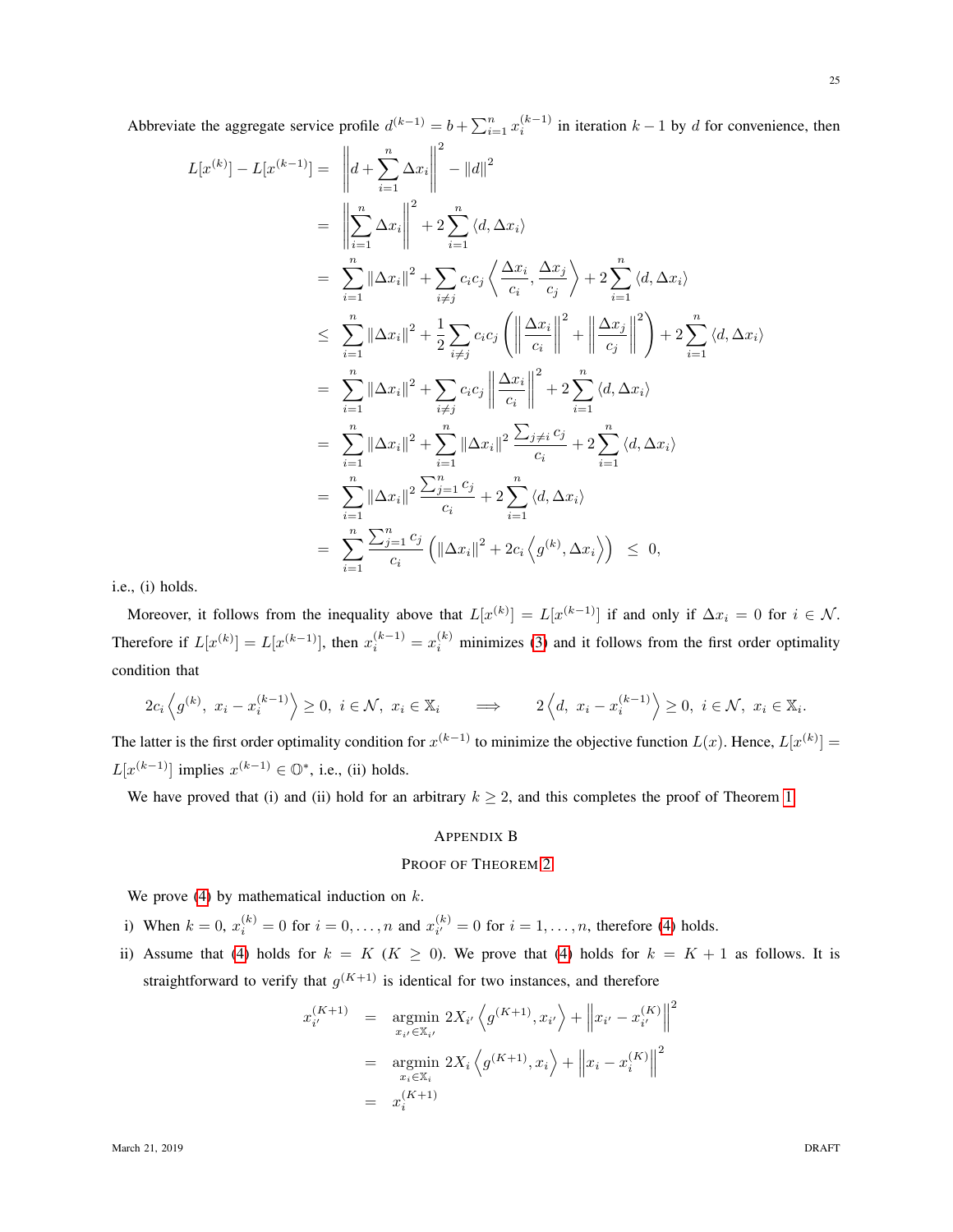for  $i = 2, \ldots, n$  and

$$
x_{1'}^{(K+1)} = \underset{x_{1'} \in \mathbb{X}_{1'}}{\text{argmin}} 2X_{1'} \left\langle g^{(K+1)}, x_{1'} \right\rangle + \left\| x_{1'} - x_{1'}^{(K)} \right\|^2
$$
  
\n
$$
= \underset{x_{1'} \in 2\mathbb{X}_{1}}{\text{argmin}} 4X_1 \left\langle g^{(K+1)}, x_{1'} \right\rangle + \left\| x_{1'} - 2x_1^{(K)} \right\|^2
$$
  
\n
$$
= 2 \underset{x_{1} \in 2\mathbb{X}_{1}}{\text{argmin}} 4X_1 \left\langle g^{(K+1)}, 2x_1 \right\rangle + \left\| 2x_1 - 2x_1^{(K)} \right\|^2
$$
  
\n
$$
= 2 \underset{x_{1} \in \mathbb{X}_{1}}{\text{argmin}} 2X_1 \left\langle g^{(K+1)}, x_1 \right\rangle + \left\| x_1 - x_1^{(K)} \right\|^2
$$
  
\n
$$
= 2x_1^{(K+1)}.
$$

Similarly,  $x_1^{(K+1)}$  $1^{(K+1)}_{1'} = 2X_0^{(K+1)}$ . Hence, [\(4\)](#page-11-2) holds for  $k = K + 1$ .

According to (i) and (ii), [\(4\)](#page-11-2) holds for  $k \ge 0$ , which completes the proof of Theorem [2.](#page-11-0)

# <span id="page-25-0"></span>APPENDIX C

## PROOF OF THEOREM [3](#page-16-1)

To prove Theorem [3,](#page-16-1) we need to bridge a probability distribution  $P_i$  over  $x_i \in \mathbb{X}_i$  with its expectation  $\mathbb{E}_{P_i}[x_i]$ . In particular, the following lemma is used when declaring a service profile  $x$  is stationary for Algorithm [2.](#page-14-0)

<span id="page-25-1"></span>**Lemma 1.** Fix an  $i \in \mathcal{N}$  and assume that  $\mathbb{X}_i$  satisfies A4, i.e., every element in  $\mathbb{X}_i$  has the same  $\ell_2$  norm  $\sqrt{Y_i}$ . Let  $P_i$  be a probability distribution over  $\mathbb{X}_i$ , then

$$
\mathbb{E}_{P_i}[x_i] \in \mathbb{X}_i \qquad \Longleftrightarrow \qquad P_i = \delta(x_i) \text{ for some } x_i \in \mathbb{X}_i.
$$

Lemma [1](#page-25-1) implies that if  $\mathbb{E}_{P_i^{(k)}}[x_i] = x_i^{(k-1)}$  for all i, then  $P_i^{(k)} = \delta[x_i^{(k-1)}]$  for all i and therefore the tentative charging profile  $x^{(k-1)}$  is stationary for Algorithm [2.](#page-14-0)

*Proof:* The "∈" direction is straightforward, and the "⇒" direction can be proved as follows. One has

$$
Y_i = ||\mathbb{E}_{P_i}[x_i]||^2 \le \mathbb{E}_{P_i}[||x_i||^2] = Y_i
$$

and the equality is attained if and only if  $P_i = \delta(x_i)$  for some  $x_i \in \mathbb{X}_i$ . This completes the proof of Lemma [1.](#page-25-1) *Proof of Theorem [3:](#page-16-1)* According to Definition [1,](#page-15-2) a service profile  $x^s = (x_1^s, \ldots, x_n^s)$  is stationary for Algorithm [2](#page-14-0) if and only if for any  $k \ge 1$ ,  $x^{(k-1)} = x^s$  implies  $P_i^{(k)} = \delta(x_i^s)$  for  $i \in \mathcal{N}$ .

(⇒) Let  $x^s$  be stationary for Algorithm [2.](#page-14-0) Fix an arbitrary  $k \ge 1$  and assume  $x^{(k-1)} = x^s$ , then  $P_i^{(k)} = \delta(x_i^s)$ for  $i \in \mathcal{N}$ . Since  $P_i^{(k)}$  minimizes [\(6\)](#page-14-1) over  $\Theta(\mathbb{X}_i)$ ,  $x_i^s = \mathbb{E}_{P_i^{(k)}}[x_i]$  minimizes

$$
2c_i \left\langle \frac{g^{(k)} \sum_{j=1}^n c_j - x_i^{(k-1)}}{\sum_{j \neq i} c_j}, x_i \right\rangle + \left\| x_i - x_i^{(k-1)} \right\|^2
$$

over  $x_i \in \text{conv}(\mathbb{X}_i)$  for  $i \in \mathcal{N}$ . According to the first order optimality condition,

$$
\left\langle 2c_i \frac{g^{(k)}\sum_{j=1}^n c_j - x_i^{(k-1)}}{\sum_{j \neq i} c_j} + 2\left(x_i^s - x_i^{(k-1)}\right), \ x_i - x_i^s \right\rangle \ge 0
$$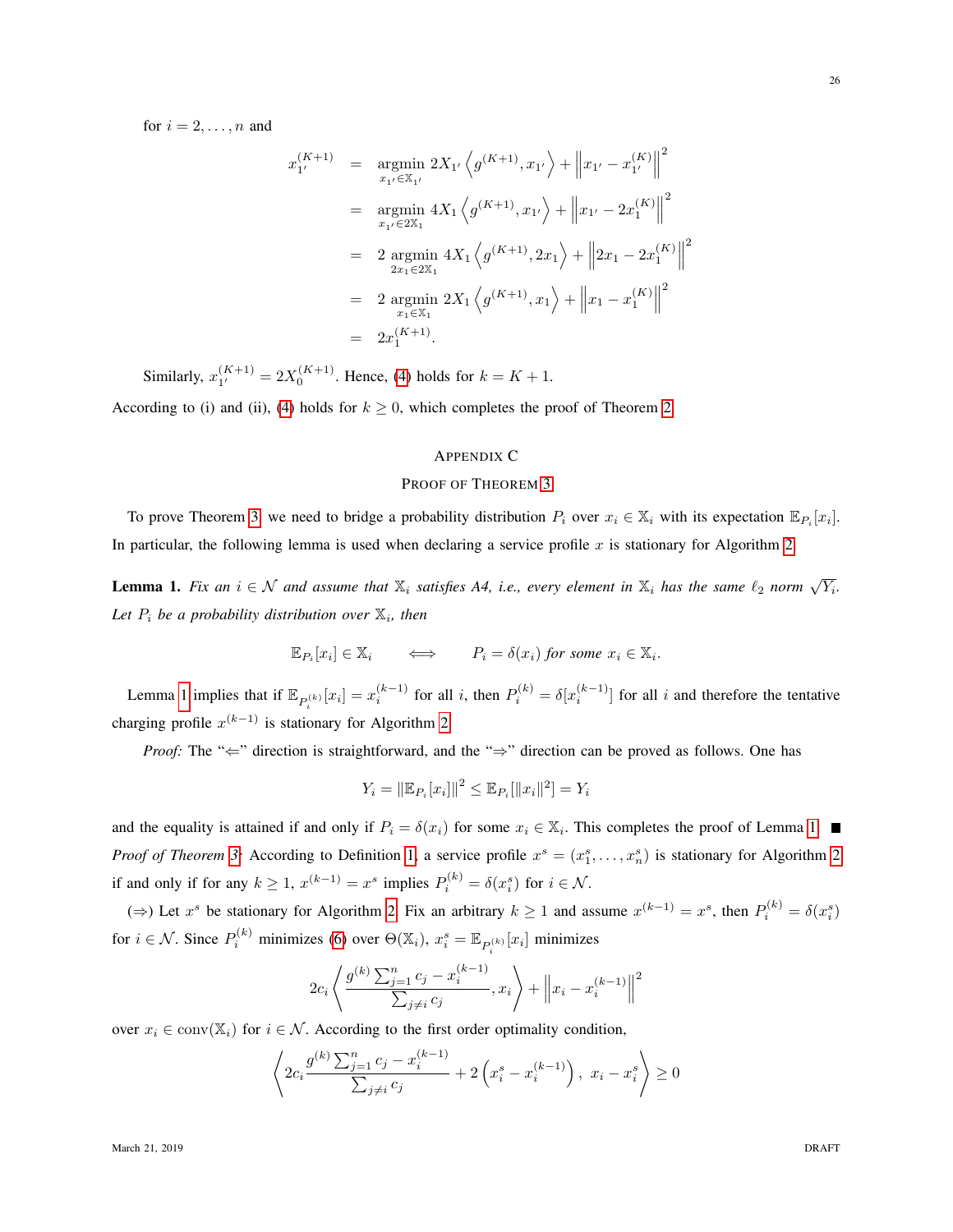for all  $x_i \in \text{conv}(\mathbb{X}_i)$  and all  $i \in \mathcal{N}$ . Substitute  $x^{(k-1)} = x^s$  and  $g^{(k)} = \left(b + \sum_{j=1}^n x_j^{(k-1)}\right) / \sum_{j=1}^n c_j$  to obtain \*  $\setminus$ 

$$
\left\langle b + \sum_{j \neq i} x_j^s, \ x_i - x_i^s \right\rangle \ge 0
$$

for all  $x_i \in \text{conv}(\mathbb{X}_i)$  and all  $i \in \mathcal{N}$ . Then

$$
\left\langle b + \sum_{j=1}^{n} x_j^s, x_i^s \right\rangle = \left\langle b + \sum_{j \neq i} x_j^s, x_i^s \right\rangle + Y_i
$$
  

$$
\leq \left\langle b + \sum_{j \neq i} x_j^s, x_i \right\rangle + Y_i
$$
  

$$
= \left\langle b + \sum_{j \neq i} x_j^s + x_i, x_i \right\rangle
$$

for all  $x_i \in \mathbb{X}_i$  and all  $i \in \mathcal{N}$ , i.e.,  $x^s$  is a Nash-equilibrium of the game described in Theorem [3.](#page-16-1)

 $(\Leftarrow)$  Let  $x^e$  be a Nash-equilibrium of the game described in Theorem [3,](#page-16-1) then

$$
\left\langle b + \sum_{j=1}^{n} x_j^e, x_i^e \right\rangle \le \left\langle b + \sum_{j \neq i} x_j^e + x_i, x_i \right\rangle
$$

for all  $x_i \in \mathbb{X}_i$  and all  $i \in \mathcal{N}$ . Since  $||x_i^e||^2 = Y_i = ||x_i||^2$  for all  $x_i \in \mathbb{X}_i$ , one has

<span id="page-26-0"></span>
$$
\left\langle b + \sum_{j \neq i} x_j^e, x_i^e \right\rangle \le \left\langle b + \sum_{j \neq i} x_j^e, x_i \right\rangle \tag{15}
$$

for all  $x_i \in \mathbb{X}_i$  and all  $i \in \mathcal{N}$ . It follows that [\(15\)](#page-26-0) also holds for all  $x_i \in \text{conv}(\mathbb{X}_i)$  and all  $i \in \mathcal{N}$ . Then,

$$
\left\langle b + \sum_{j \neq i} x_j^e, x_i - x_i^e \right\rangle \ge 0 \implies \left\langle 2c_i \frac{b + \sum_{j \neq i} x_j^e}{\sum_{j \neq i} c_j} + 2(x_i^e - x_i^e), x_i - x_i^e \right\rangle \ge 0
$$

for all  $x_i \in \text{conv}(\mathbb{X}_i)$  and all  $i \in \mathcal{N}$ . If  $x^{(k-1)} = x^e$  for some  $k \ge 1$ , then

$$
\left\langle 2c_i \frac{g^{(k)}\sum_{j=1}^n c_j - x_i^{(k-1)}}{\sum_{j \neq i} c_j} + 2\left(x_i^e - x_i^{(k-1)}\right), \ x_i - x_i^e \right\rangle \ge 0
$$

for all  $x_i \in \text{conv}(\mathbb{X}_i)$  and all  $i \in \mathcal{N}$ . According to the first order optimality condition,  $x_i^e$  minimizes

<span id="page-26-1"></span>
$$
L(x_i) := 2c_i \left\langle \frac{g^{(k)} \sum_{j=1}^n c_j - x_i^{(k-1)}}{\sum_{j \neq i} c_j}, x_i \right\rangle + \left\| x_i - x_i^{(k-1)} \right\|^2 \tag{16}
$$

over  $x_i \in \text{conv}(\mathbb{X}_i)$  for  $i \in \mathcal{N}$ . Since [\(16\)](#page-26-1) is continuous in  $x_i$ ,  $x_i^e$  also minimizes (16) over  $\overline{\text{conv}(\mathbb{X}_i)}$  for  $i \in \mathcal{N}$ .

For each  $i \in \mathcal{N}$  and each probability distribution  $P_i$  over  $\mathbb{X}_i$ , let

$$
L(P_i) := L(\mathbb{E}_{P_i}[x_i])
$$

denote the value of [\(16\)](#page-26-1) evaluated at the expectation  $\mathbb{E}_{P_i}[x_i]$  of  $P_i$ , then  $L(P_i)$  coincides with the objective in [\(6\)](#page-14-1). On one hand, since  $\mathbb{X}_i$  is compact, the expectation  $\mathbb{E}_{P_i}[x_i] \in \text{conv}(\mathbb{X}_i)$  and therefore

$$
L(P_i) \ge \min_{x_i \in \overline{\text{conv}(\mathbb{X}_i)}} L(x_i) = L(x_i^e)
$$

for all  $P_i \in \Theta(\mathbb{X}_i)$ . On the other hand, the distribution  $\delta(x_i^e)$  achieves

$$
L[\delta(x_i^e)]=L(x_i^e).
$$

March 21, 2019 **DRAFT**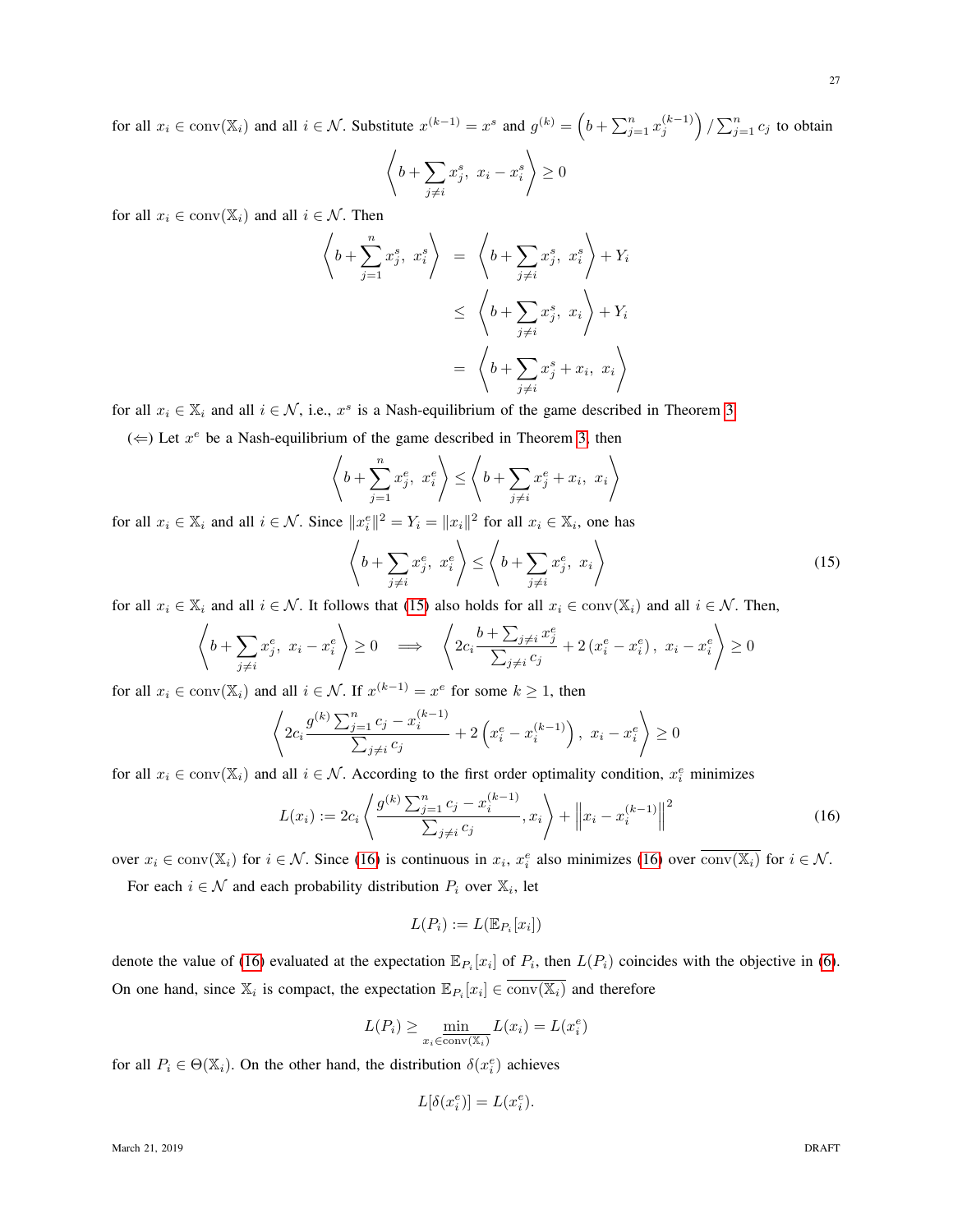Hence, the probability distribution  $\delta(x_i^e)$  minimizes [\(6\)](#page-14-1) over  $\Theta(\mathbb{X}_i)$ .

Moreover,  $\delta(x_i^e)$  is the unique minimizer of  $L(P_i)$  over  $P_i \in \Theta(\mathbb{X}_i)$ . Otherwise, there exists  $P'_i$  other than  $\delta(x_i^e)$ that minimizes  $L(\cdot)$  over  $\Theta(\mathbb{X}_i)$ . It follows that  $L(P_i') = L(\mathbb{E}_{P_i'}[x_i]) = L(x_i^e)$ , i.e., both  $x_i^e$  and  $\mathbb{E}_{P_i'}[x_i]$  minimize  $L(x_i)$  over  $x_i \in \text{conv}(\mathbb{X}_i)$ . Since  $L(x_i)$  is strictly convex in  $x_i$ , one must have

$$
\mathbb{E}_{P_i'}[x_i] = x_i^e \in \mathbb{X}_i.
$$

It follows from Lemma [1](#page-25-1) that  $P'_i = \delta(x_i)$  for some  $x_i \in \mathbb{X}_i$  and therefore  $P'_i = \delta(x_i^e)$ . This contradicts our assumption that  $P'_i \neq \delta(x_i^e)$ . Hence,  $\delta(x_i^e)$  is the unique minimizer of  $L(P_i)$  over  $P_i \in \Theta(\mathbb{X}_i)$ .

Hence,  $P_i^{(k)} = \delta(x_i^e)$  for  $i \in \mathcal{N}$  and therefore  $x^e$  is stationary.

Combining  $(\Rightarrow)$  and  $(\Leftarrow)$  completes the proof of Theorem [3.](#page-16-1)

#### <span id="page-27-0"></span>APPENDIX D

# PROOF OF THEOREM [4](#page-16-0)

The gap  $||b + \sum_{i=1}^n x_i^*||^2 - ||b + \sum_{i=1}^n x_i^s||^2$  can be bounded below as follows.  $\mathbf{v} = \mathbf{u}$ 

$$
\left\| b + \sum_{i=1}^{n} x_{i}^{*} \right\|^{2} - \left\| b + \sum_{i=1}^{n} x_{i}^{s} \right\|^{2} = 2 \left\langle b + \sum_{i=1}^{n} x_{i}^{s}, \sum_{i=1}^{n} (x_{i}^{*} - x_{i}^{s}) \right\rangle + \left\| \sum_{i=1}^{n} x_{i}^{*} - \sum_{i=1}^{n} x_{i} \right\|^{2}
$$
  
\n
$$
\geq 2 \sum_{i=1}^{n} \left\langle b + \sum_{j=1}^{n} x_{j}^{s}, x_{i}^{*} - x_{i}^{s} \right\rangle
$$
  
\n
$$
= 2 \sum_{i=1}^{n} \left\langle b + \sum_{j \neq i} x_{j}^{s}, x_{i}^{*} - x_{i}^{s} \right\rangle + 2 \sum_{i=1}^{n} \left\langle x_{i}^{s}, x_{i}^{*} - x_{i}^{s} \right\rangle
$$
  
\n
$$
\geq 2 \sum_{i=1}^{n} \left\langle x_{i}^{s}, x_{i}^{*} - x_{i}^{s} \right\rangle \qquad \text{[by (15)]}
$$
  
\n
$$
= 2 \sum_{i=1}^{n} \left\langle x_{i}^{s}, x_{i}^{*} \right\rangle - 2 \sum_{i=1}^{n} Y_{i}.
$$

Since  $|\langle x_i^s, x_i^* \rangle| \leq ||x_i^s|| \cdot ||x_i^*|| = \sqrt{\}$  $\overline{Y}_i \cdot \sqrt{ }$  $\overline{Y_i} = Y_i$ , one has  $\langle x_i^s, x_i^* \rangle \ge -Y_i$  for  $i \in \mathcal{N}$  and therefore

$$
\left\| b + \sum_{i=1}^{n} x_i^* \right\|^2 - \left\| b + \sum_{i=1}^{n} x_i^* \right\|^2 \ge 2 \sum_{i=1}^{n} \left\langle x_i^s, x_i^* \right\rangle - 2 \sum_{i=1}^{n} Y_i \ge -4 \sum_{i=1}^{n} Y_i.
$$

Further, if  $\mathbb{X}_i$  is composed of nonnegative elements, then  $\langle x_i^s, x_i^* \rangle \geq 0$  for  $i \in \mathcal{N}$  and therefore

$$
\left\| b + \sum_{i=1}^{n} x_i^* \right\|^2 - \left\| b + \sum_{i=1}^{n} x_i^s \right\|^2 \ge 2 \sum_{i=1}^{n} \left\langle x_i^s, x_i^* \right\rangle - 2 \sum_{i=1}^{n} Y_i \ge -2 \sum_{i=1}^{n} Y_i.
$$

This completes the proof of Theorem [4.](#page-16-0)

## <span id="page-27-1"></span>APPENDIX E

## PROOF OF PROPOSITION [2](#page-17-0)

Fix an arbitrary  $k \ge 2$  $k \ge 2$  and let  $\Delta x_i := x_i^{(k)} - x_i^{(k-1)}$  denote the update of  $x_i$  in iteration k of Algorithm 2 for  $i \in \mathcal{N}$ . Note that the process  $\{x^{(k)} : k \geq 0\}$  is Markov. Therefore

$$
\mathbb{E}\left[f[x^{(k)}] \mid x^{(k-1)}, x^{(k-2)}, \dots, x^{(0)}\right] = \mathbb{E}\left[f[x^{(k)}] \mid x^{(k-1)}\right]
$$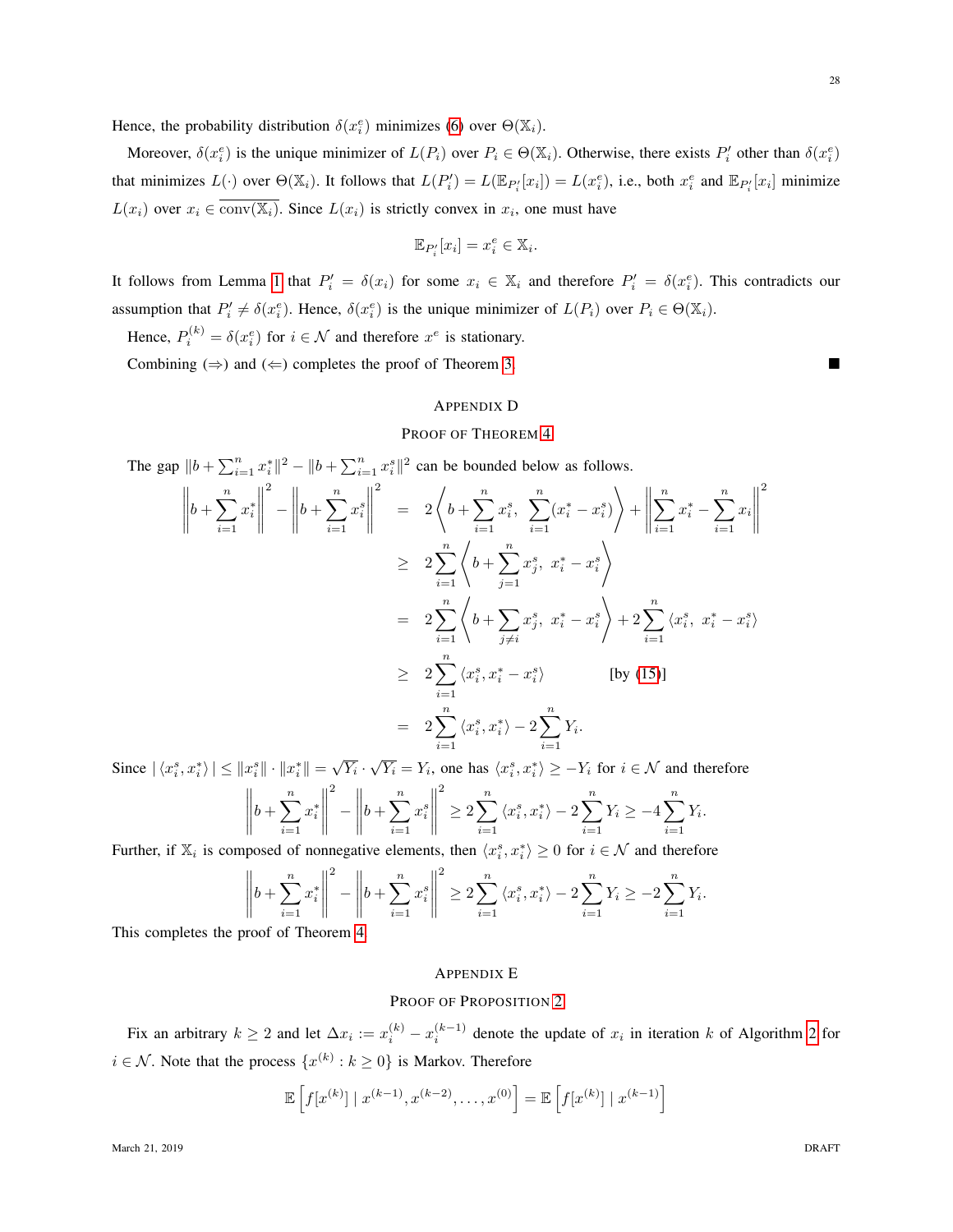for any function f. Abbreviate  $\mathbb{E} [\Delta x_i | x^{(k-1)}]$  by  $\mathbb{E} \Delta x_i$  and abbreviate  $\mathbb{E} [x_i^{(k)} | x^{(k-1)}]$  by  $\mathbb{E} x_i^{(k)}$  for  $i \in \mathcal{N}$ without confusion. Also abbreviate the aggregate service profile  $d^{(k-1)} = b + \sum_{i=1}^{n} x_i^{(k-1)}$  in iteration  $k-1$  of Algorithm [2](#page-14-0) by d and abbreviate  $g^{(k)} = d / \sum_{i=1}^{n} c_i$  by g, then

$$
\mathbb{E}\left[L_k \mid x^{(k-1)}\right] - L_{k-1} = \mathbb{E}\left[\left\|d + \sum_{i=1}^n \Delta x_i\right\|^2 \mid x^{(k-1)}\right] - \|d\|^2
$$
  

$$
= \mathbb{E}\left[\left\|\sum_{i=1}^n \Delta x_i\right\|^2 \mid x^{(k-1)}\right] + 2\sum_{i=1}^n \langle d, \mathbb{E}\Delta x_i \rangle.
$$

The first term can be simplified as

$$
\mathbb{E}\left[\left\|\sum_{i=1}^{n}\Delta x_{i}\right\|^{2} \mid x^{(k-1)}\right] = \mathbb{E}\left[\sum_{i=1}^{n}\|\Delta x_{i}\|^{2} + \sum_{i\neq j}\langle \Delta x_{i}, \Delta x_{j}\rangle \mid x^{(k-1)}\right]
$$

$$
= \sum_{i=1}^{n}\mathbb{E}\left[\left\|\Delta x_{i}\right\|^{2} \mid x^{(k-1)}\right] + \sum_{i\neq j}\langle \mathbb{E}\Delta x_{i}, \mathbb{E}\Delta x_{j}\rangle
$$

where

$$
\mathbb{E} \left[ \left\| \Delta x_i \right\|^2 \mid x^{(k-1)} \right] = \mathbb{E} \left[ \left\| x_i^{(k)} - x_i^{(k-1)} \right\|^2 \mid x^{(k-1)} \right]
$$
  
\n
$$
= \mathbb{E} \left[ \left\| x_i^{(k)} \right\|^2 \mid x^{(k-1)} \right] + \mathbb{E} \left[ \left\| x_i^{(k-1)} \right\|^2 \mid x^{(k-1)} \right] - 2 \mathbb{E} \left[ \left\langle x_i^{(k)}, x_i^{(k-1)} \right\rangle \mid x^{(k-1)} \right]
$$
  
\n
$$
= 2Y_i - 2 \left\langle \mathbb{E} x_i^{(k)}, x_i^{(k-1)} \right\rangle = -2 \left\langle \mathbb{E} \Delta x_i, x_i^{(k-1)} \right\rangle
$$

for  $i = 1, 2, ..., n$  and

$$
\sum_{i \neq j} \langle \mathbb{E} \Delta x_i, \mathbb{E} \Delta x_j \rangle = \sum_{i \neq j} c_i c_j \left\langle \frac{\mathbb{E} \Delta x_i}{c_i}, \frac{\mathbb{E} \Delta x_j}{c_j} \right\rangle
$$
  
\n
$$
\leq \sum_{i \neq j} \frac{c_i c_j}{2} \left( \frac{\|\mathbb{E} \Delta x_i\|^2}{c_i^2} + \frac{\|\mathbb{E} \Delta x_j\|^2}{c_j^2} \right)
$$
  
\n
$$
= \sum_{i \neq j} c_i c_j \frac{\|\mathbb{E} \Delta x_i\|^2}{c_i^2}
$$
  
\n
$$
= \sum_{i=1}^n \frac{\sum_{j \neq i} c_j}{c_i} \|\mathbb{E} \Delta x_i\|^2.
$$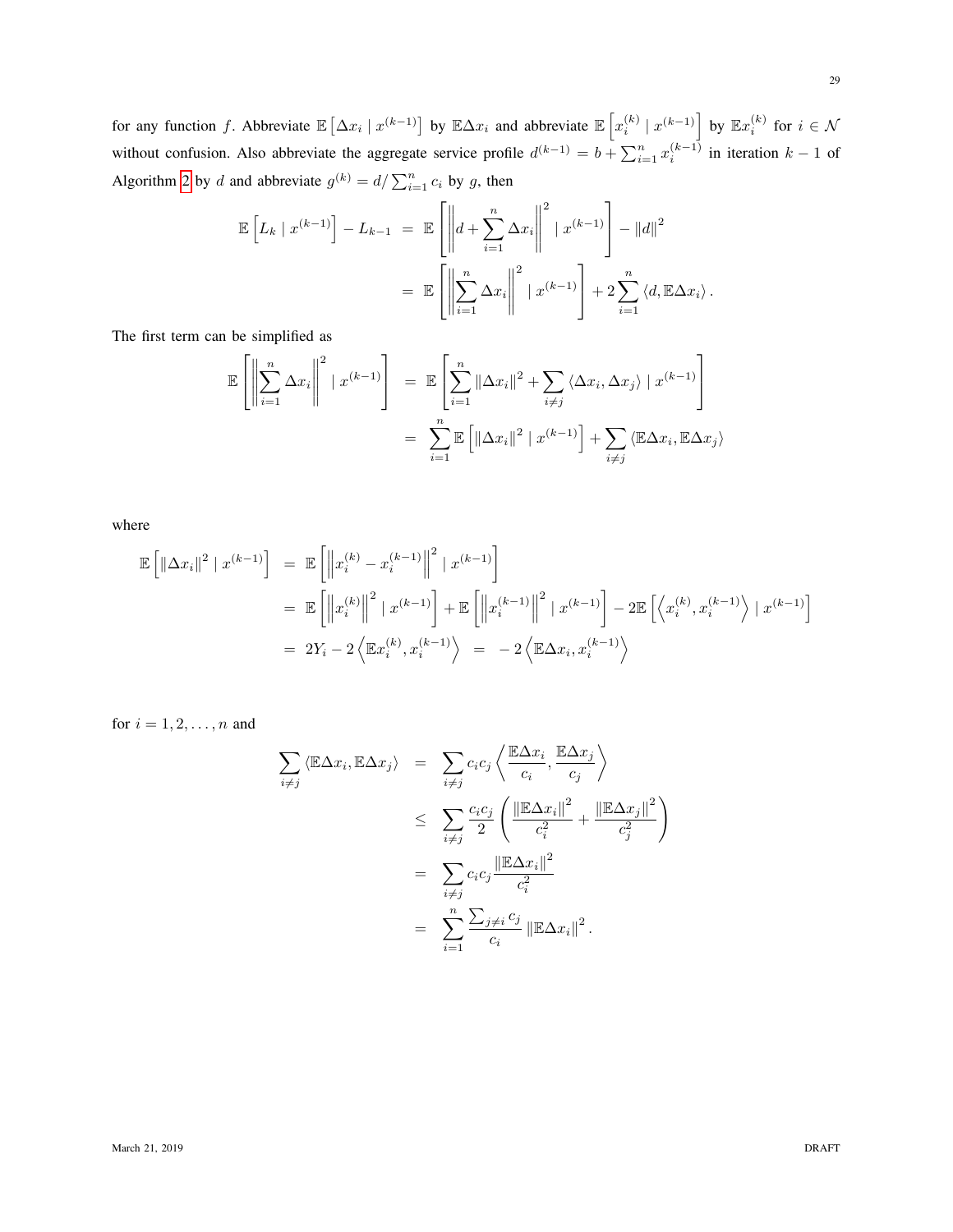Therefore

$$
\mathbb{E}\left[L_k \mid x^{(k-1)}\right] - L_{k-1} = \sum_{i=1}^n \left[-2\left\langle \mathbb{E}\Delta x_i, x_i^{(k-1)}\right\rangle + \frac{\sum_{j\neq i} c_j}{c_i} \left\|\mathbb{E}\Delta x_i\right\|^2 + 2\left\langle d, \mathbb{E}\Delta x_i\right\rangle\right]
$$
  
\n
$$
= \sum_{i=1}^n \left[\frac{\sum_{j\neq i} c_j}{c_i} \left\|\mathbb{E}\Delta x_i\right\|^2 + 2\left\langle d - x_i^{(k-1)}, \mathbb{E}\Delta x_i\right\rangle\right]
$$
  
\n
$$
= \sum_{i=1}^n \frac{\sum_{j\neq i} c_j}{c_i} \left[\left\|\mathbb{E}\Delta x_i\right\|^2 + 2c_i \left\langle \frac{d - x_i^{(k-1)}}{\sum_{j\neq i} c_j}, \mathbb{E}\Delta x_i\right\rangle\right]
$$
  
\n
$$
= \sum_{i=1}^n \frac{\sum_{j\neq i} c_j}{c_i} \left[\left\|\mathbb{E}\Delta x_i\right\|^2 + 2c_i \left\langle \frac{g\sum_{j=1}^n c_j - x_i^{(k-1)}}{\sum_{j\neq i} c_j}, \mathbb{E}\Delta x_i\right\rangle\right]
$$
  
\n
$$
\leq 0
$$
 (17)

The last inequality is due to the fact that  $P_i^{(k)}$  minimizes [\(6\)](#page-14-1) and therefore should have a smaller objective value than  $\delta(x_i^{k-1})$ . This completes the proof of Proposition [2.](#page-17-0)

## <span id="page-29-2"></span><span id="page-29-0"></span>APPENDIX F

# PROOF OF THEOREM [5](#page-17-1)

The key of proving Theorem [5](#page-17-1) is the following lemma, which generalizes the Lassale Theorem from deterministic processes to "hidden" lower bounded supermartingales.

<span id="page-29-1"></span>**Lemma 2.** Let  $\{X_k : k \geq 1\}$  be a time-invariant Markov process that takes values on a compact set  $\mathbb{X}$ , i.e.,  $X_k$ *is a map from the sample space to*  $X$  *for*  $k \geq 1$ *. Let*  $L : X \mapsto \mathbb{R}$  *be bounded, i.e., there exists*  $M \in \mathbb{R}$  *such that*  $|L(x)|$  ≤ *M* for  $x \in \mathbb{X}$ *. Assume that*  $\{L(X_k) : k \geq 1\}$  *is a supermartingale with respect to*  $\{X_k : k \geq 1\}$ *, i.e.,* 

$$
\mathbb{E}\left[L(X_k) \mid X_{k-1}\right] \le L(X_{k-1}), \qquad k \ge 2.
$$

*Also assume that the function*  $f : \mathbb{X} \mapsto \mathbb{R}$  *defined by* 

$$
f(x) := \mathbb{E}[L(X_k) | X_{k-1} = x] - L(x) \le 0
$$

*is continuous and let*

$$
\mathbb{S}:=\{x\in\mathbb{X}\mid f(x)=0\}
$$

*denote the set of*  $x \in \mathbb{X}$  *where*  $\mathbb{E}[L(X_k) | X_{k-1} = x] = L(x)$ *. Then* 

$$
dist(X_k, \mathbb{S}) \xrightarrow{a.s.} 0, \qquad k \to \infty.
$$

Lemma [2](#page-29-1) implies that if we can find a function L such that the stochastic process  $L(X_k)$  decreases in expectation, then the stochastic process  $X_k$  almost surely converges to certain set  $\mathbb{S}$ , under some technical conditions. Note that if the process  $\{X_k : k \geq 1\}$  is deterministic, then Lemma [2](#page-29-1) reduces to the Lassale Theorem. The stochastic process  $\{X_k : k \geq 1\}$  is called a hidden lower bounded supermartingale since its function  $L(X_k)$  is a lower bounded supermartingale. The proof of Lemma [2](#page-29-1) is similar to the proof of the Martingale Convergence Theorem [\[25,](#page-23-3) Chapter 12.3] and presented below.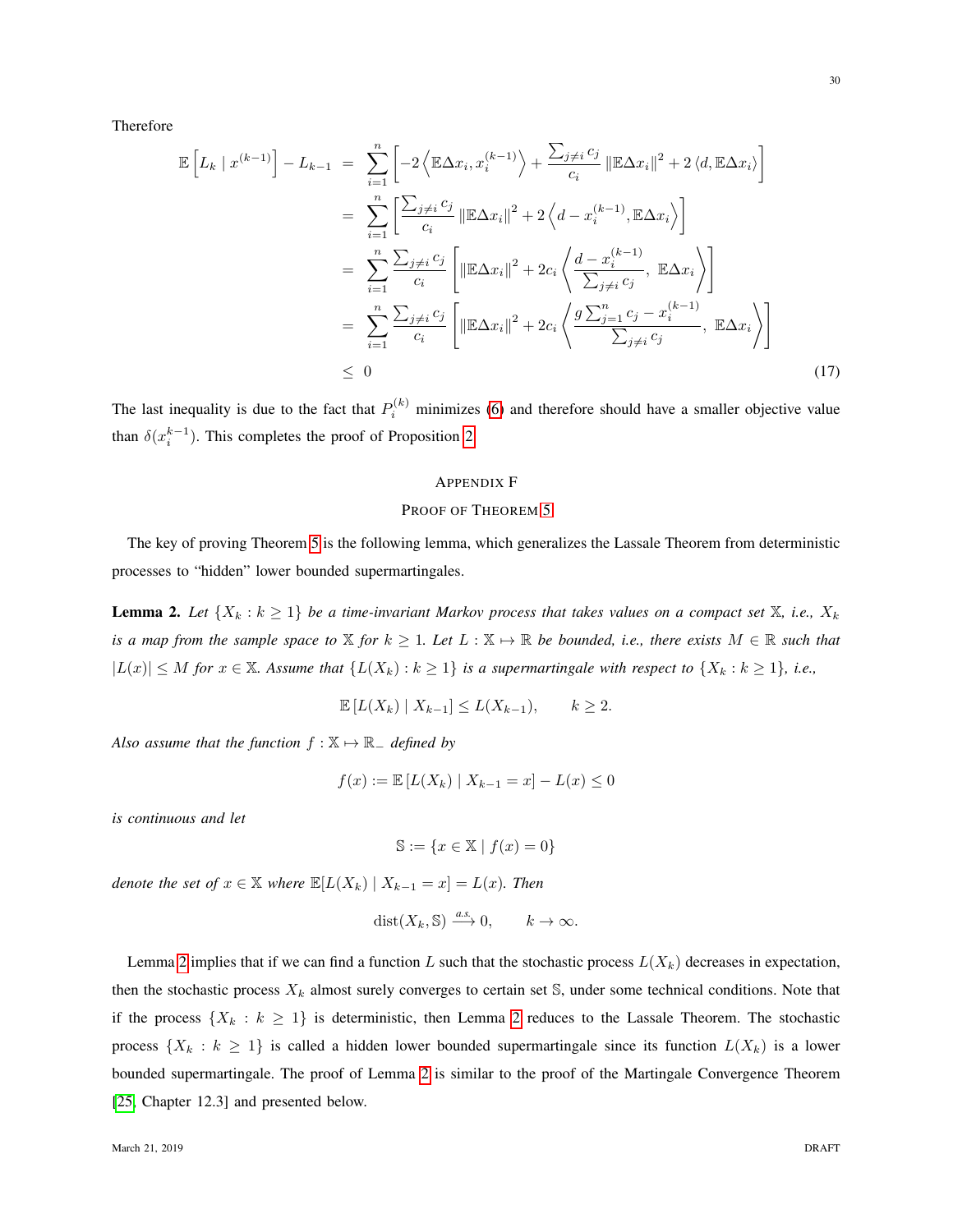*Proof:* The statement can be transformed as follows.

$$
\mathbb{P}\left\{\lim_{k\to\infty} \text{dist}(X_k, \mathbb{S}) = 0\right\} = 1 \iff \mathbb{P}\left\{\bigcap_{n\geq 1} \left\{\overline{\lim_{k\to\infty}} \text{dist}(X_k, \mathbb{S}) < \frac{1}{n}\right\}\right\} = 1
$$
\n
$$
\iff \lim_{n\to\infty} \mathbb{P}\left\{\overline{\lim_{k\to\infty}} \text{dist}(X_k, \mathbb{S}) < \frac{1}{n}\right\} = 1
$$
\n
$$
\iff \mathbb{P}\left\{\overline{\lim_{k\to\infty}} \text{dist}(X_k, \mathbb{S}) < \frac{1}{n}\right\} = 1, \ \forall n \geq 1
$$
\n
$$
\iff \mathbb{P}\left\{\text{dist}(X_k, \mathbb{S}) \geq \frac{1}{n} \text{ infinitely often}\right\} = 0, \ \forall n \geq 1
$$
\n
$$
\iff \mathbb{P}\left\{\# \left\{k \mid \text{dist}(X_k, \mathbb{S}) \geq \frac{1}{n}\right\} = \infty\right\} = 0, \ \forall n \geq 1
$$
\n
$$
\iff \mathbb{E}\left[\#\left\{k \mid \text{dist}(X_k, \mathbb{S}) \geq \frac{1}{n}\right\}\right] < \infty, \ \forall n \geq 1.
$$

In the rest of the proof, we show that  $\mathbb{E}[\#\{k \mid \text{dist}(X_k, \mathbb{S}) \geq 1/n\}] < \infty$  for  $n \geq 1$ .

Fix an arbitrary  $n \ge 1$  and let  $T := \# \{k \mid \text{dist}(X_k, \mathbb{S}) \ge 1/n\}$  denote the number of iterations that  $X_k$  is at least  $1/n$  distance from S, then we want to prove  $\mathbb{E}[T] < \infty$ . Define an auxiliary process  $\{\mathbb{1}_k : k \geq 1\}$  by

$$
\mathbb{1}_k := \begin{cases} 1 & \text{if } \text{dist}(X_k, \mathbb{S}) \ge 1/n, \\ 0 & \text{otherwise.} \end{cases}
$$

Since the set  $\mathbb{A}_n := \{x \in \mathbb{X} \mid \text{dist}(x, \mathbb{S}) \ge 1/n\}$  is compact, f is continuous, and  $f < 0$  on  $\mathbb{A}_n$ , there exists  $\epsilon > 0$ such that

$$
f(x) \le -\epsilon, \qquad x \in \mathbb{A}_n.
$$

Hence,

$$
\begin{aligned}\n\mathbb{1}_{k-1} &= 1 \quad \Rightarrow \quad \text{dist}(X_{k-1}, \mathbb{S}) \ge 1/n \\
&\Rightarrow \quad X_{k-1} \in \mathbb{A}_n \\
&\Rightarrow \quad f(X_{k-1}) \le -\epsilon\n\end{aligned}
$$

for  $k \geq 2$  and therefore

$$
\mathbb{E}[L(X_K) - L(X_1)] = \sum_{k=2}^{K} \mathbb{E}[L(X_k) - L(X_{k-1})] = \sum_{k=2}^{K} \mathbb{E}[f(X_{k-1})]
$$
  
\n
$$
\leq \sum_{k=2}^{K} \mathbb{E}[\mathbb{1}_{k-1}f(X_{k-1})] \leq \sum_{k=2}^{K} \mathbb{E}[\mathbb{1}_{k-1} \cdot (-\epsilon)]
$$
  
\n
$$
= -\epsilon \sum_{k=1}^{K-1} \mathbb{E}[\mathbb{1}_k]
$$

for  $K \geq 1$ . Finally,

$$
\mathbb{E}[T] = \mathbb{E}\left[\sum_{k\geq 1} \mathbb{1}_k\right] = \lim_{K\to\infty} \sum_{k=1}^{K-1} \mathbb{E}\left[\mathbb{1}_k\right] \leq \lim_{K\to\infty} \frac{\mathbb{E}[L(X_1)] - \mathbb{E}[L(X_K)]}{\epsilon} \leq \lim_{K\to\infty} \frac{2M}{\epsilon} < \infty.
$$

This completes the proof of Lemma [2.](#page-29-1)

П